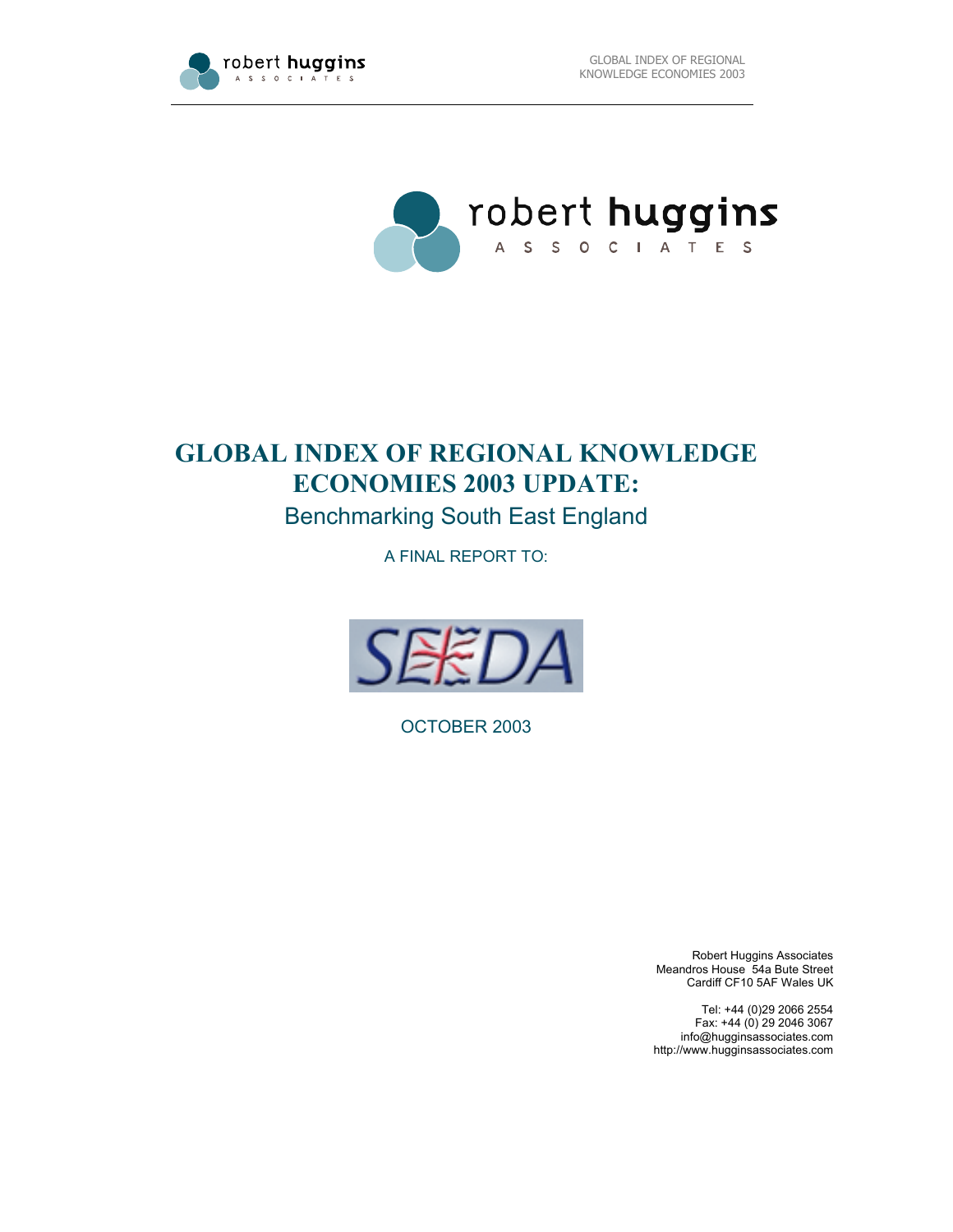

## **CONTENTS**

|                         | <b>EXECUTIVE SUMMARY</b>                                                                                 | i  |
|-------------------------|----------------------------------------------------------------------------------------------------------|----|
| 1                       | <b>INTRODUCTION</b>                                                                                      |    |
| $\overline{\mathbf{2}}$ | <b>GLOBAL KNOWLEDGE ECONOMY</b><br><b>BENCHMARKING</b>                                                   |    |
| $\overline{\mathbf{3}}$ | <b>SUB-REGIONAL ANALYSIS OF SOUTH</b><br><b>EAST ENGLAND'S KNOWLEDGE</b><br><b>ECONOMY</b>               | 37 |
| 4                       | <b>THE ECONOMIC FUTURE OF SOUTH</b><br><b>EAST ENGLAND: A EUROPEAN</b><br><b>KNOWLEDGE ECONOMY MODEL</b> | 49 |
| 5                       | <b>CONCLUSIONS: KNOWLEDGE</b><br><b>ECONOMY DRIVERS IN HIGH-</b><br><b>PERFORMING REGIONS</b>            | 53 |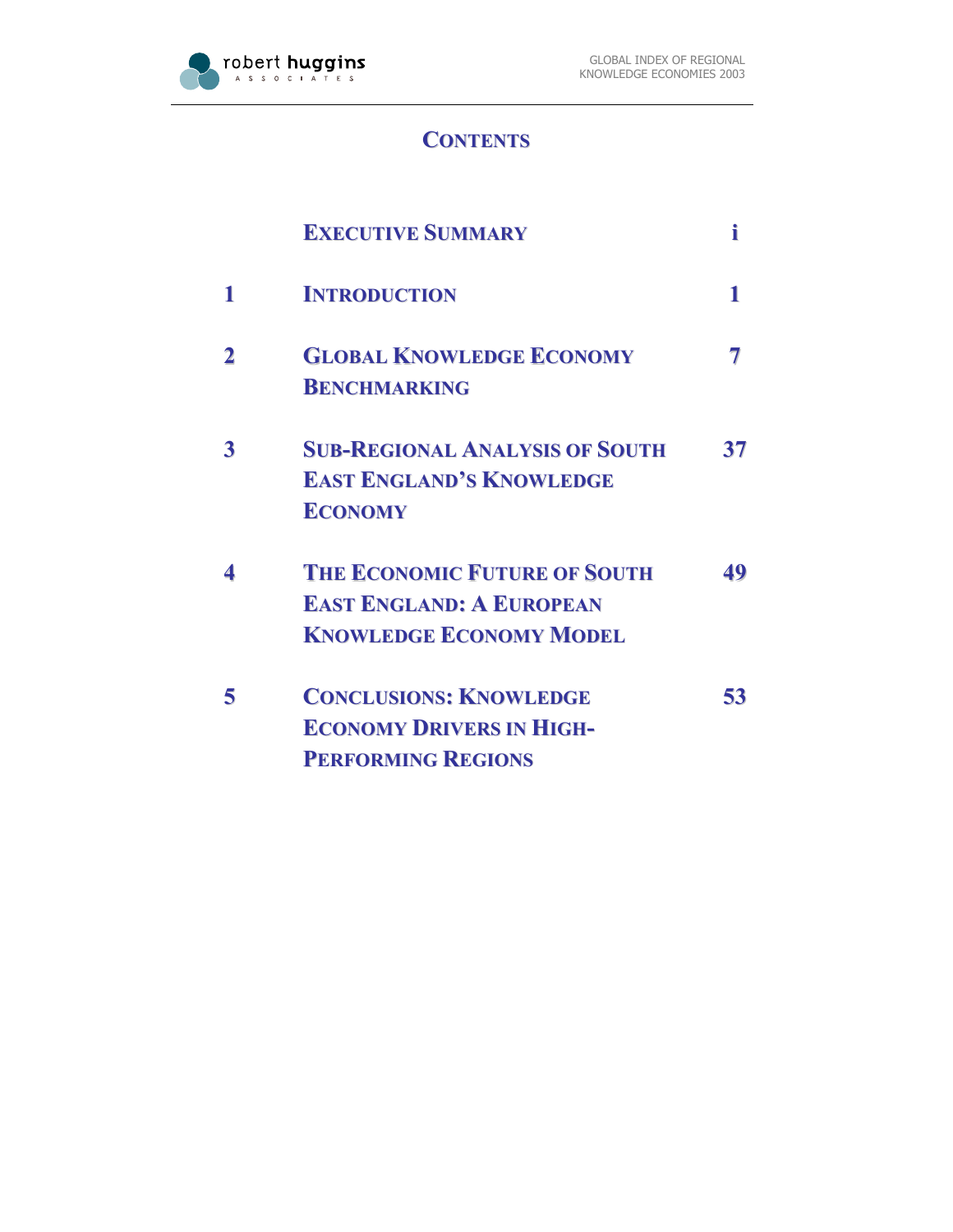

## **EXECUTIVE SUMMARY**

## **INTRODUCTION**

This report represents the second Global Index of Regional Knowledge Economies produced for the South East England Development Agency (SEEDA). The analytical framework that has been developed to undertake the measurement of the South East's knowledge economy in comparison to the world's leading knowledge-based regional economies generates three core factors for analysis: (1) *knowledge economy inputs*; (2) *knowledge economy outputs*; and (3) *knowledge economy sustainability*. This report updates the 19 variables analysed in the 2001 report, benchmarking the South East region against the 39 other knowledge-based regions also contained in the 2001 report. The report also analyses the findings from the global benchmarking study, provides a sub-regional analysis of the South East of England's knowledge economy and analyses the future prospects of the sub-regional economy.

#### **KNOWLEDGE ECONOMY INPUTS**

The South East is a strong-performing region in many of the areas representing *knowledge economy inputs*. In our 2003 index, it ranked 13<sup>th</sup> in terms of economic activity, having risen 3 places on the back of a 0.3% annual growth rate. In terms of the number of managers by region, the South East remained in sixth position, whilst it gained 14 places to rise to  $10<sup>th</sup>$  position in the index of employment as a proportion of the population. This emphasises the continued growth in the region and its capacity for job creation.

The region's employment in IT and Computer Manufacturing sectors slipped two places to  $10^{th}$  with a large drop of 6.9%. This fall reflects a decline across most of the high-performing regions in this sector, suggesting that businesses are relocating to cheaper areas in terms of wages and location, as well as a general decline in the sector. Employment in the Biotechnology and Chemical sectors has also fallen within the region, declining by an annual  $6.0\%$  to  $9<sup>th</sup>$  place. In the index of Instrumentation and Electrical Machinery, the South East fell 4 places to  $14<sup>th</sup>$ . However, in the Automotive and High-Technology Mechanical Engineering Sectors, the South East registered one of the highest growth rates at  $6.6\%$  and rising 4 places to  $14<sup>th</sup>$  with a rating of 103.3. Another sector in which the South East has performed well is the High-Technology Service Sector. In the 2003 Index, the South East ranked  $6<sup>th</sup>$  at 148.3 on the back of a 1.7% rise. This reflects the continued strength of the sector in the region and the quality of employees and companies that the region continues to attract.

In terms of Government expenditure on R&D, the South East remains in  $9<sup>th</sup>$  position with a rating of 146.0 and shows a slight rise in spending. The rise of 7.6% in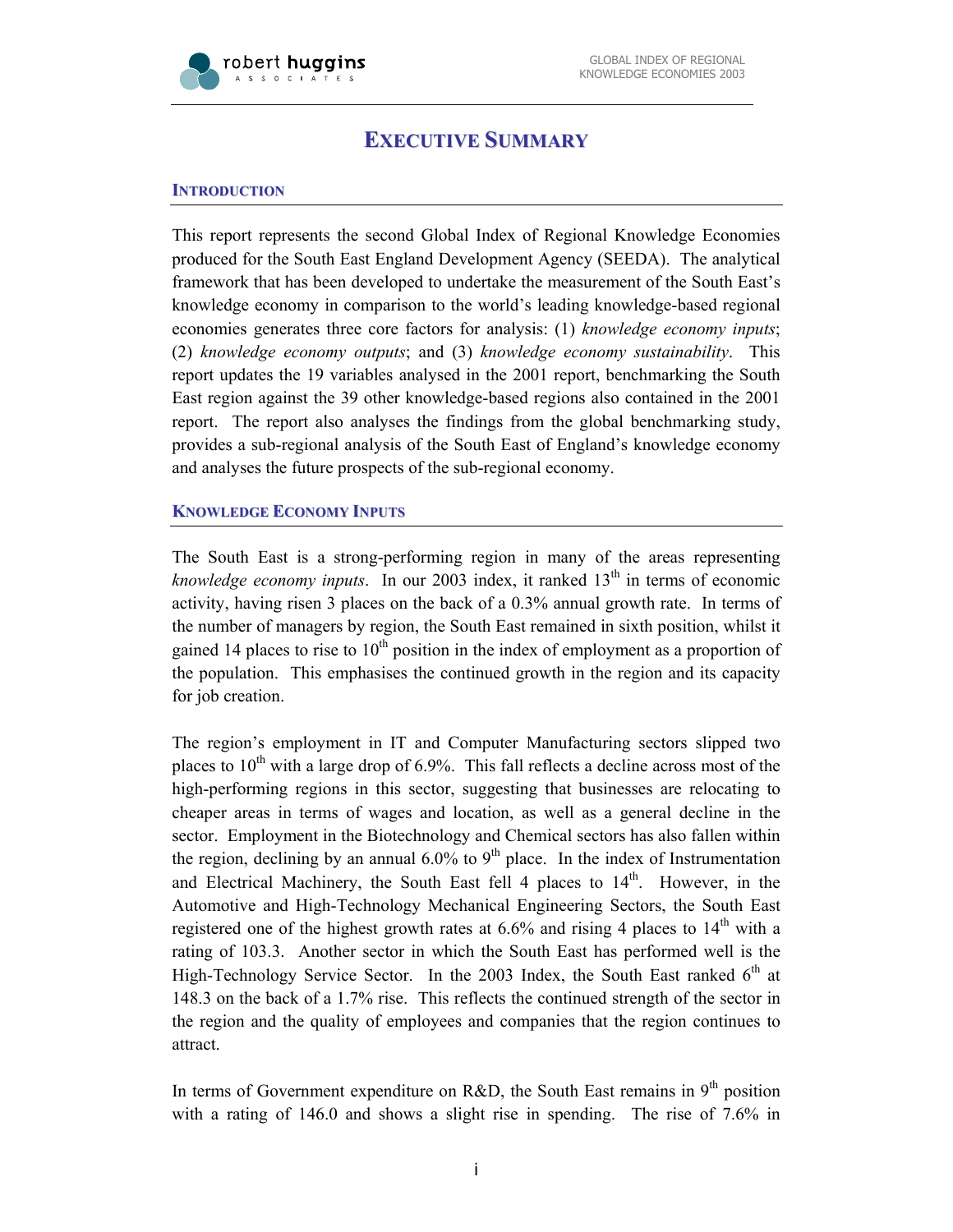

business expenditure on R&D reflects a growing confidence of firms in the region to innovate and develop new products and processes.

### **KNOWLEDGE ECONOMY OUTPUTS**

We highlighted in the 2001 report that the South East appeared unable to fully convert its *knowledge economy inputs* into *knowledge economy outputs*. The 2003 index suggests that the region is making progress in terms of all five of the variables relating to knowledge economy outputs, albeit from a low base in the case of some of the indices. The strongest performance was once again in terms of unemployment rates.

South East England recorded a 14% rise in patent production to 60.8. This is consistent with the increase in both government and business R&D expenditure in the region, and improving links between regional higher education institutions and industry. In terms of per capita GDP, the South East jumped three places to  $31<sup>st</sup>$ . The South East also had an improved ranking in the productivity index, up one place to  $34<sup>th</sup>$ . Earnings increased by 6.0 % in the region, but remained in  $28<sup>th</sup>$  position. The South East has seen a big fall in unemployment, leading to it being ranked  $2<sup>nd</sup>$  highest overall in the reverse ranked unemployment index. This reflects the continued buoyancy of the jobs market in the region and the low unemployment rates in the UK as a whole.

#### **KNOWLEDGE SUSTAINABILITY**

The region's investment in *knowledge economy sustainability* continues to be relatively weak, and significantly lower than the average for the top 40 regions. The South East, along with Eastern and London, all recorded a small 0.1% fall in primary and secondary education spending to 73.8. In contrast, the South East saw the biggest rise of all in the index of higher education spending, increasing 9.2%, albeit from a relatively low base. This rise in expenditure reflects national government policies of extending access to HE for prospective students and increasing the amount of courses available.

#### **INTRA-REGIONAL DISPARITIES**

The significant disparities we reported among the sub-regions of South East England appear to have widened since 2001. Surrey, Buckinghamshire and Thames Valley all recorded increases, suggesting that the growth of the knowledge economy is continuing in these sub-regions. However, the picture at the other end of the index shows growing gulf between the knowledge economy powerhouses of Surrey, Buckinghamshire and Thames Valley and the poor performing sub-regions of East Sussex and the Isle of White. These sub-regions recorded falls in their index scores,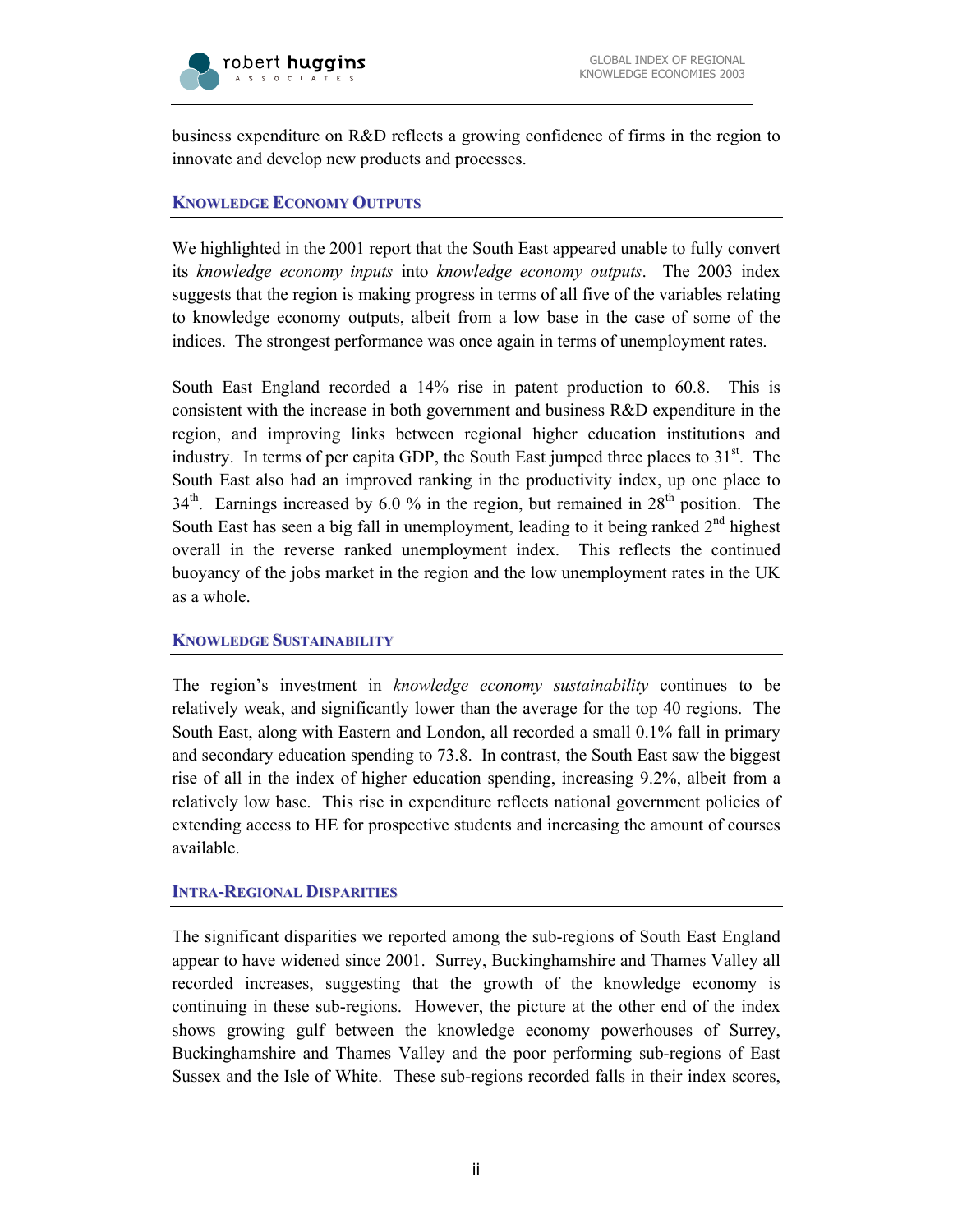

displaying a lack of the necessary economic conditions and institutional infrastructure within which the knowledge economy can thrive.

#### **CONCLUDING REMARKS**

The South East is very strong in terms of knowledge economy inputs. In fact, 9 out of its 10 input factors score higher than the average for the benchmarked regions. Among these, some factors are particularly strong, such as employment in biotechnology and chemical sectors, employment in high-technology services, and managers per thousand inhabitants. The only input factor which is below average is R&D expenditure by business.

The region lags considerably behind its counterparts in terms of outputs such as patents, GDP per capita and productivity, despite its inputs. The South East – as is the case with the rest of the UK - is also seen to contribute insufficient funds in both primary and secondary education and higher education, which may harm its knowledge economy sustainability.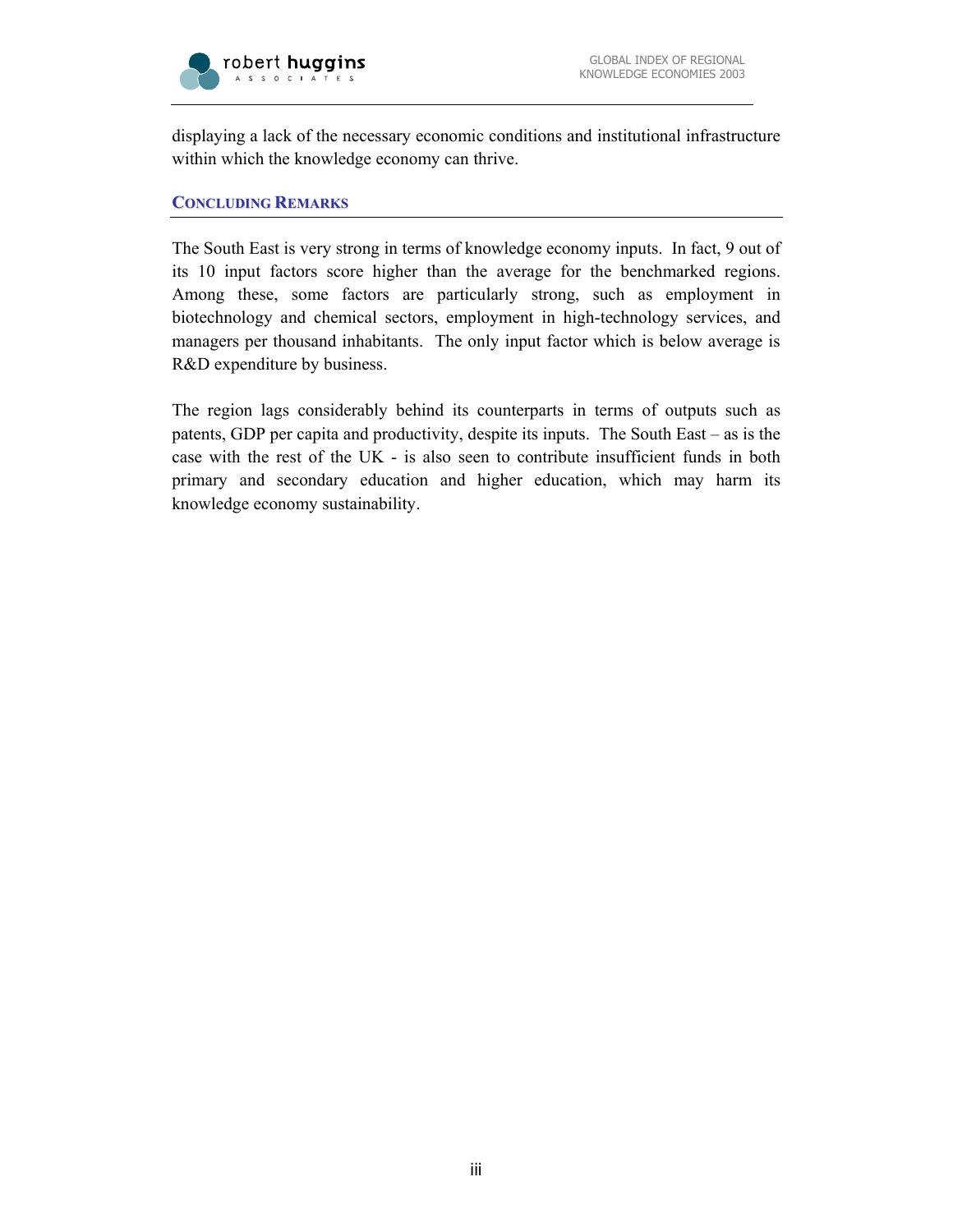

## **1. INTRODUCTION**

- 1.1. This report represents the second Global Index of Regional Knowledge Economies produced for the South East England Development Agency (SEEDA). An analytical framework has been developed to undertake the measurement of the South East's knowledge economy in comparison to the world's leading knowledge-based regional economies. The framework is based upon identifying the key factors driving regional knowledge-based development. A total of 19 variables were used to benchmark the top 40 regions across the globe. The 19 variables are once again grouped under three main themes: Knowledge Economy inputs, Knowledge Economy outputs, and Knowledge Economy sustainability.
- 1.2. The report also updates the 19 variables analysed in the 2001 report, benchmarking the South East region against the 39 other knowledge-based regions also contained in the 2001 report. The report also analyses the findings from the global benchmarking study, provides a sub-regional analysis of the South East of England's knowledge economy and analyses the future prospects of the sub-regional economy.

## **DEFINING THE KNOWLEDGE-BASED ECONOMY**

1.3. The term 'knowledge economy' is increasingly freely used by commentators to describe both economic factors and processes without any degree of precision regarding what this 'economy' actually consists of. We have some sympathy with these commentators since the level of imprecision is mainly due to the lack of a robust definition as to what we can rightly determine to be the 'knowledge' elements of an economy. Fundamentally, the concept of the knowledge economy has emerged from an increasing recognition of the requirement for the production, distribution and use of knowledge within modern economies. In this instance, we define knowledge as referring to:

## *The cumulative stock of information and skills concerned with connecting new ideas with commercial values*.

- 1.4. This stock of information and skills can usefully be broken down into the following types of knowledge:
	- Know-what referring to factual knowledge
	- Know-why referring to knowledge of the principles and laws of nature
	- Know-how referring to the skills or capability required to undertake a task
	- Know-who referring to information on who knows what and who knows how to do what.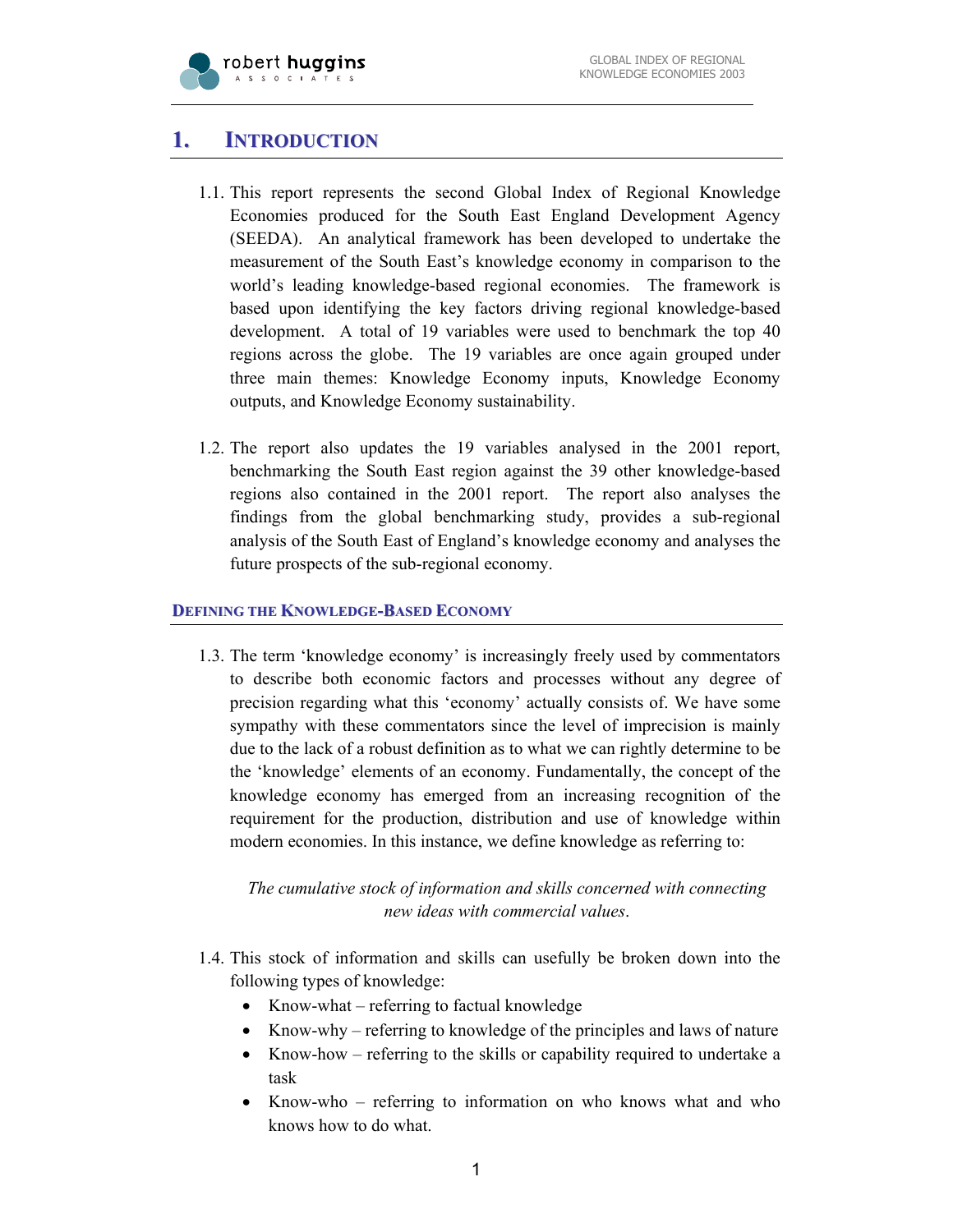

1.5. Utilising the above, our fundamental understanding of the knowledge economy, or at least the knowledge-base of an economy, is:

*The capacity and capability to create and innovate new ideas, thoughts, processes and products, and to translate these into economic value and wealth*.

1.6. The most perplexing issue is how to measure this capacity and capability across regional economies. We consider that some of the current available indicators that are a measure – in terms of both stock and accumulation (growth/decline) – of the knowledge economy include levels of investment in R&D activities, levels of investment in education, economic and business activity rates, along with the proportion of businesses and employees involved in knowledge-based economic activity. Although it is clear that knowledge utilisation is not confined to any particular sectors of activity, in terms of the best available means of analysis and measurement, we are required to work on the assumption that the intensity of knowledge utilisation is higher in certain sectors of activity than others. These so-called knowledgebased activities primarily concern high-technology manufacturing and knowledge-based services such as IT/telecommunications and other hightechnology services.

#### **CHOICE OF REGIONS**

1.7. We included the following 40 high-performing regions in our analysis with a view to identifying the common drivers of knowledge-based economic development.

#### **European regions (19)**

- Baden-Württemberg, Germany
- Bayern, Germany
- Berlin, Germany
- **Brussels, Belgium**
- Denmark
- **Eastern**, UK
- Hamburg, Germany
- **Hessen**, Germany
- Île de France, France
- **London**, UK
- **Luxembourg**
- Norway
- Ostösterreich, Austria
- **South East, UK**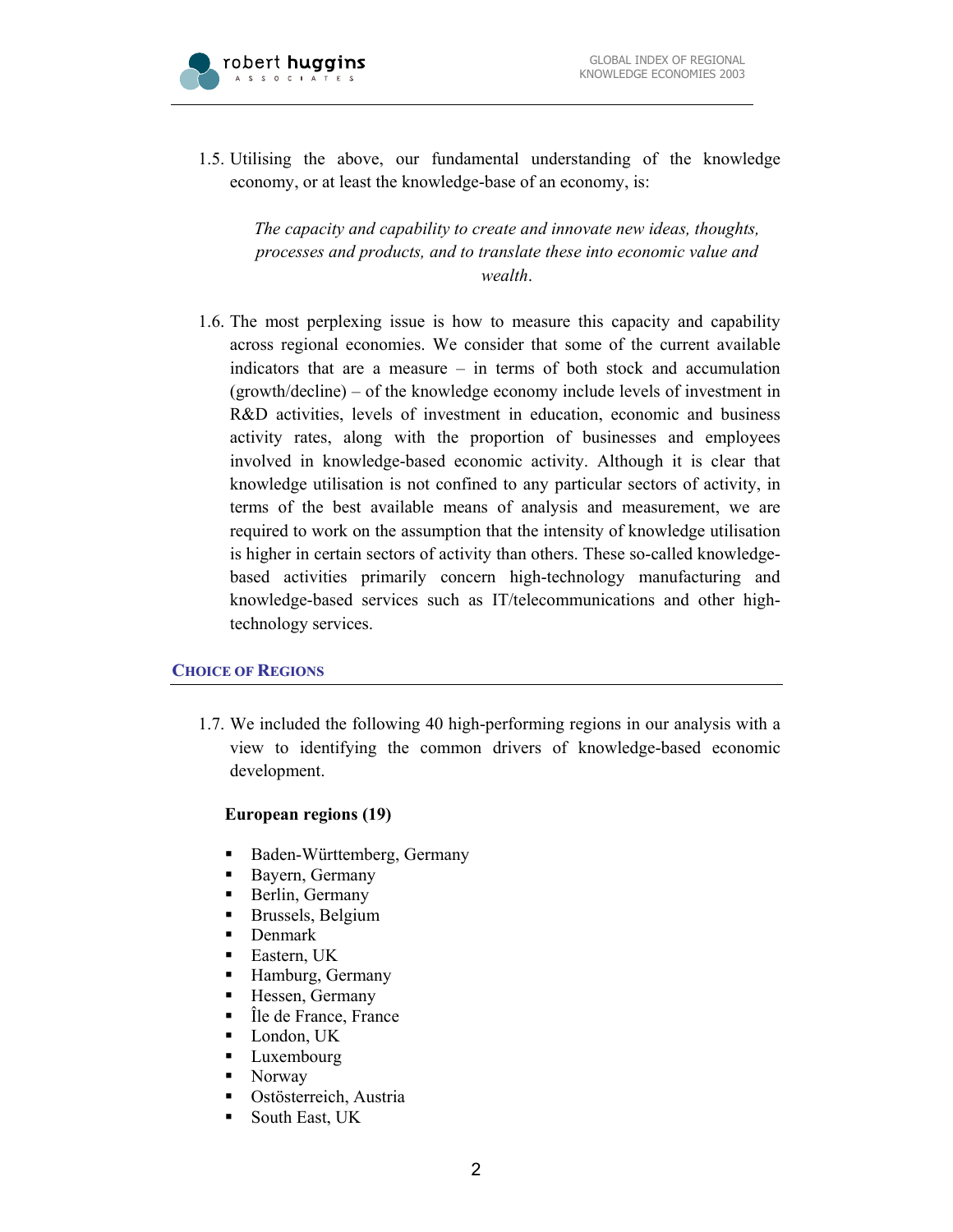

- **Stockholm, Sweden**
- Switzerland
- Uusimaa, Finland
- West-Nederland, Netherlands
- Zuid-Nederland, Netherlands
- 1.8. These regions are based on the European Union's definition of regional units, NUTS-1. Because of the definition, some nations are included as regions (i.e. Denmark and Luxembourg). Further, regions in Finland and Sweden are based on NUTS-2, a lower level of units. In addition, two non-EU member countries, Switzerland and Norway are included in the analysis. As with Denmark and Luxembourg, these two small nations are treated as regions.

## **US regions (12)**

- Atlanta GA MSA
- **Austin TX MSA**
- Boston MA-NH-ME-CT CMSA
- Chicago IL-IN-WI CMSA
- **Hartford CT MSA**
- **Los Angeles CA CMSA**
- New York NY-NJ-CT-PA CMSA
- Philadelphia PA-NJ-DE-MD CMSA
- Raleigh-Durham NC MSA
- San Francisco CA CMSA
- Seattle WA CMSA
- Washington, DC-MD-VA-WV CMSA
- 1.9. These 12 US regions are based on the units called consolidated metropolitan statistical areas (CMSAs) and metropolitan statistical areas (MSAs). MSAs, defined by the US Census Bureau, consist of a set of counties and represent a single labour market with a one- to two-hour commute from edge to edge. CMSAs, consisting of a set of Primary Metropolitan Statistical Areas (PMSAs), includes the county hinterlands of two or more large central cities that are adjacent to each other. Also as the suffix attached to each region suggests, some CMSAs extend over more that one state. Compared with counties, cities and states, both MSAs and CMSAs analysed in this study are better units for economic analysis as they reflect well the boundaries of clusters of firms in related industries.

## **Rest of the World (9)**

- British Columbia, Canada
- Hong Kong, China
- Kanagawa, Japan
- Kyoto, Japan
- New South Wales, Australia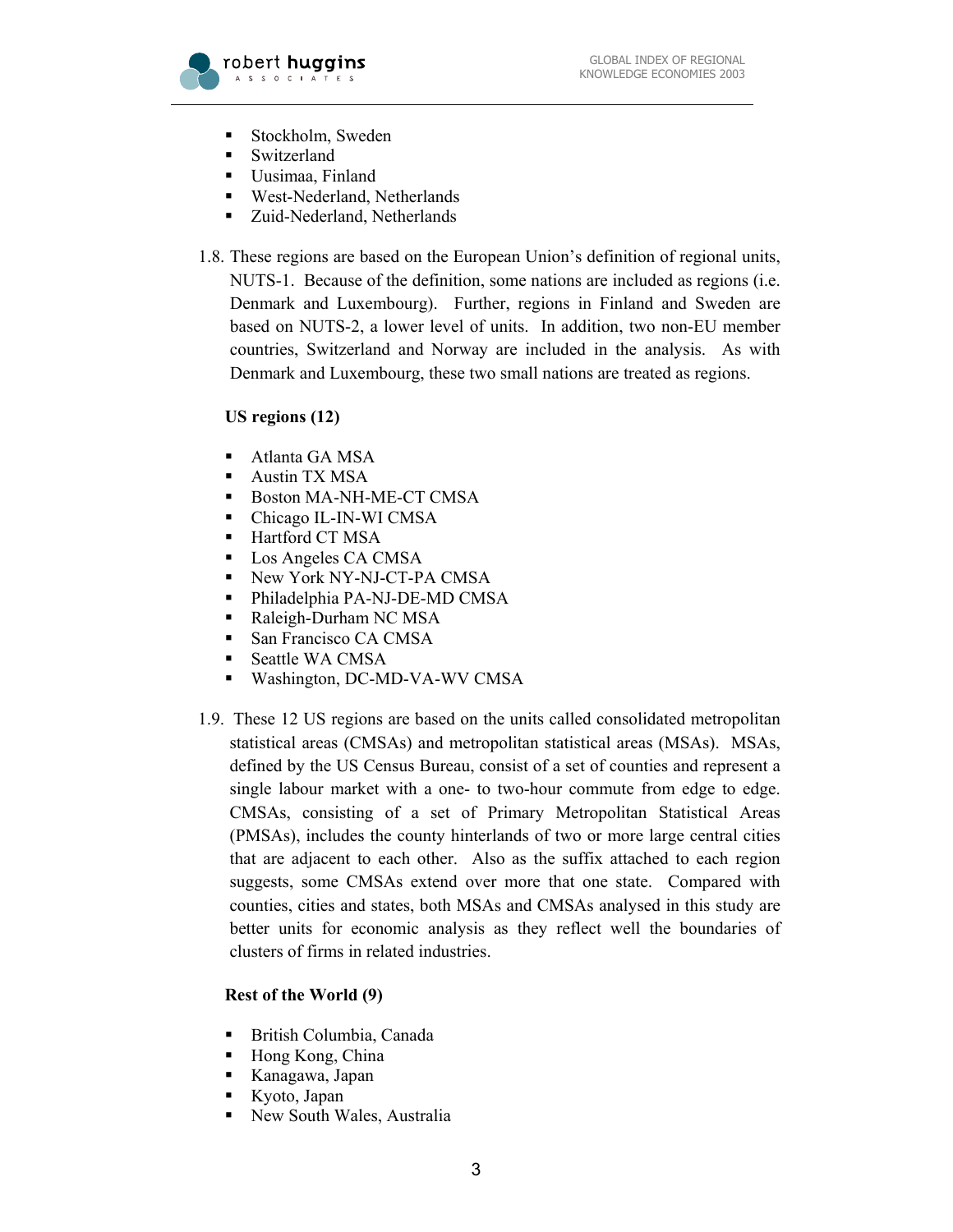

- Ontario, Canada
- Osaka, Japan
- Singapore
- Tokyo, Japan
- 1.10. As with some small countries in Europe, Singapore is included in the analysis as a region-state.

## **CHOICE OF VARIABLES**

1.11.Because of data availability and compatibility between regions in Europe, the US and the rest of the World, the following variables were selected for the global analysis:

## **Knowledge Economy Inputs**

1.12.The following ten variables are our measures of the availability of inputs for the production of knowledge within each regional economy:

## *Economic Activity and Knowledge Workers*

- Economic Activity Rate
- Employment per 1,000 inhabitants
- Number of Managers per 1,000 inhabitants

## *Knowledge-Based Sectors and Employment*

- Employment in IT and Computer Manufacturing per 1,000 inhabitants
- Employment in Biotechnology and Chemicals per 1,000 inhabitants
- **Employment in Automotive and Mechanical Engineering per 1,000** inhabitants
- **Employment in Instrumentation and Electrical Machinery per 1,000** inhabitants
- Employment in High-Technology Services per 1,000 inhabitants

## *R&D Expenditures*

- **Per Capita Expenditures on R&D performed by Government**
- **Per Capita Expenditures on R&D performed by Business**

## **Knowledge Economy Outputs**

1.13.The following five variables were chosen as the best available measures of the size of outputs of knowledge economy production in each region:

## *Patents*

Number of Patents registered per one million inhabitants

## *Gross Domestic Product and Productivity*

- Per capita GDP
- **Labour Productivity**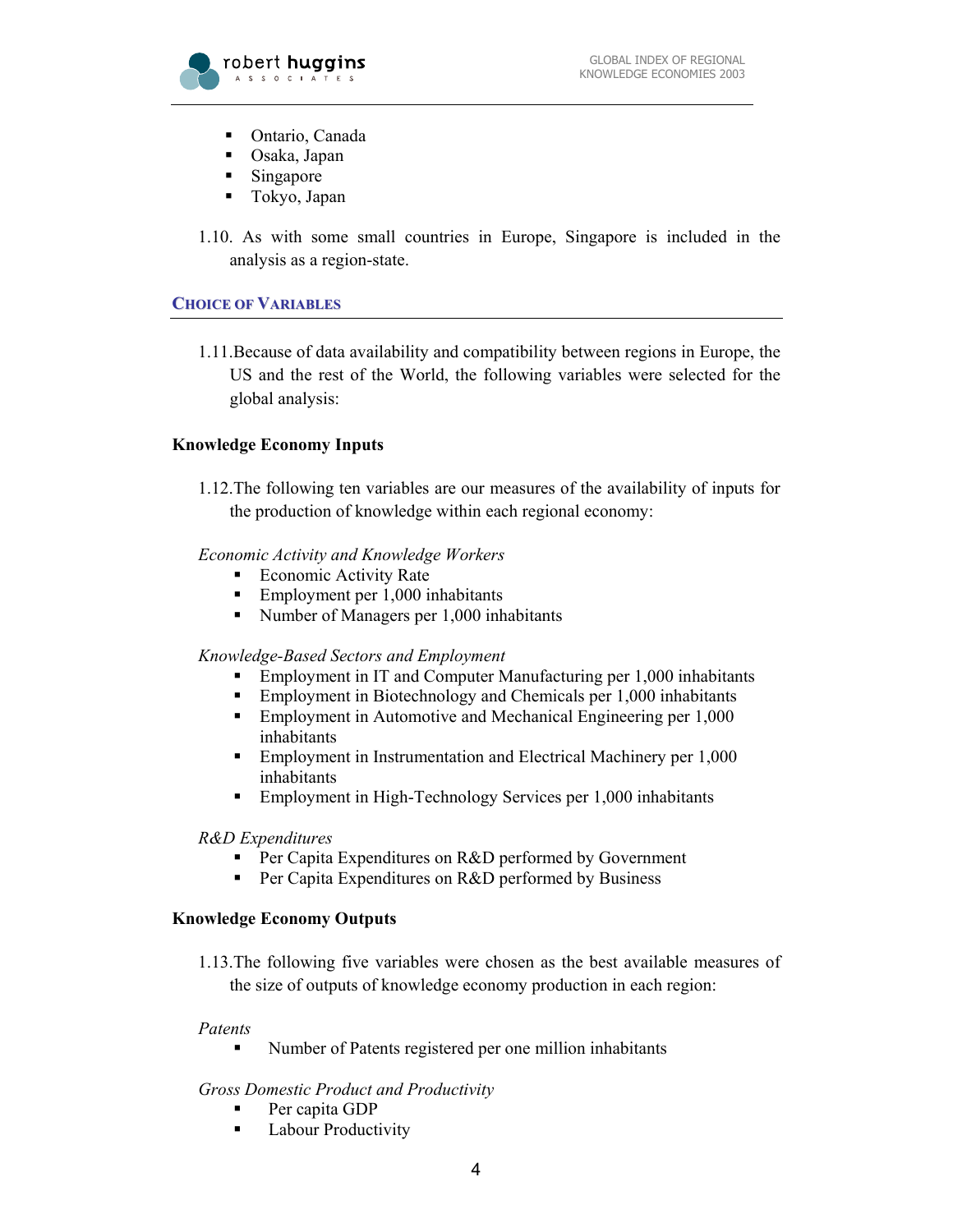

*Earnings and Unemployment* 

- Mean Gross Monthly Earnings
- Unemployment Rates

### **Knowledge Sustainability**

1.14.The four key measures of knowledge sustainability are:

- Per capita expenditures on Primary and Secondary Education
- **Per capita expenditures on Higher Education**
- Secure Servers per one million inhabitants (national level)
- Internet Hosts per  $1,000$  inhabitants (national level)
- 1.15.For the sub-regional analysis within the South East region, the following variables were adopted:

*Knowledge Capital* 

- Economic Activity Rate
- **Proportion of the Workforce Employed in Higher Education and R&D** establishments
- Proportion of Managerial, Professional and Technically Occupied Workers within the Employed Workforce

## *Innovation Capacity*

- **Per Capita Number of Businesses**
- **•** Proportion of Businesses Operating in Knowledge-Based Defined Sectors

#### *Knowledge Economy Outputs*

- Per capita GDP
- **Labour productivity**

#### *Knowledge Economy Outcomes*

- Earnings
- Unemployment Rates

*Knowledge Sustainability* 

- Percentage of Pupils in Last Year of Compulsory Schooling with 5 or more A-Cs at GCSEs
- Average A/AS Level Points Score

## **THIS REPORT**

1.16.The remainder of this report consists of the following: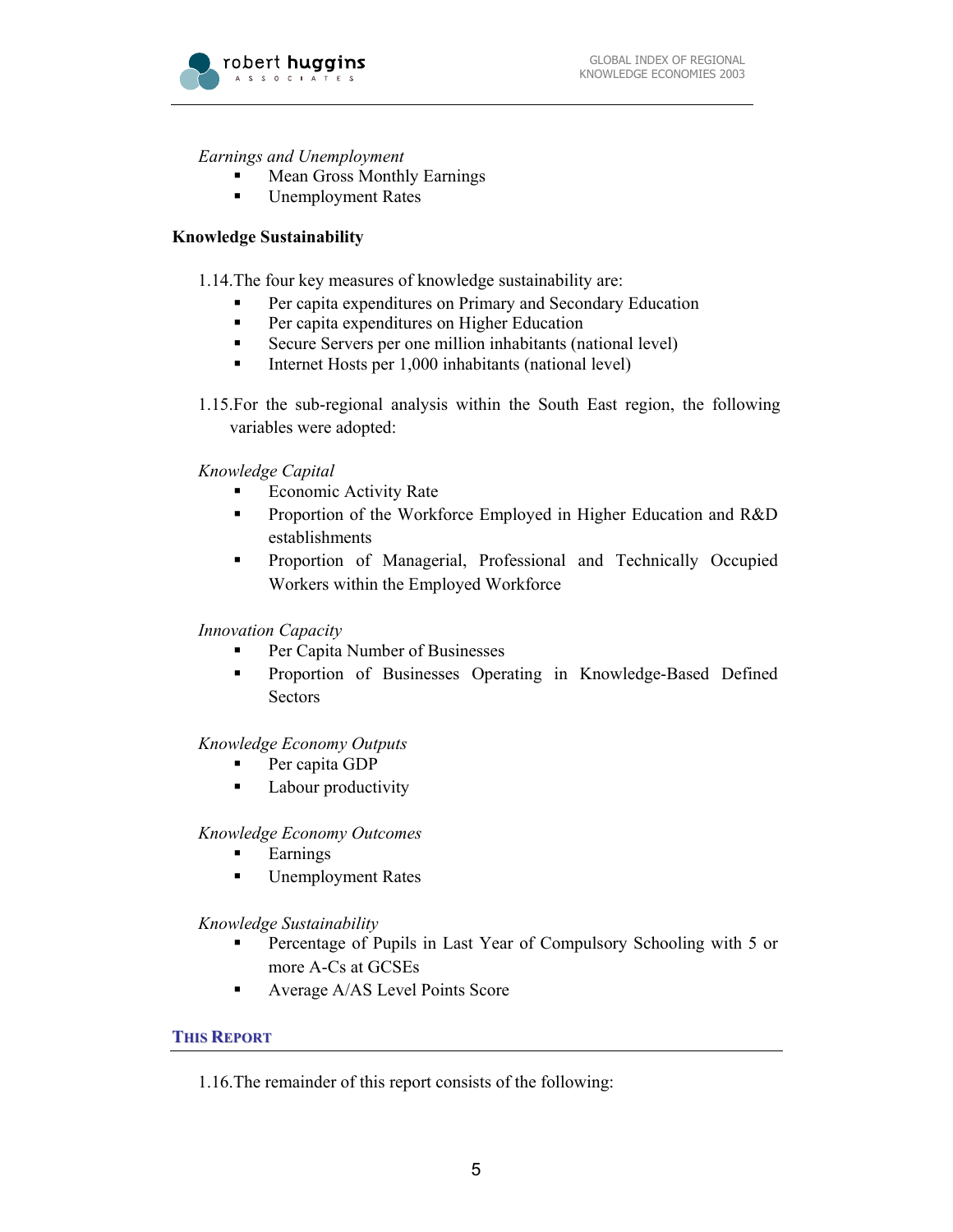

**Chapter 2** analyses the results of the global benchmarking of high-performing regions.

**Chapter 3** provides a sub-regional analysis of the knowledge economy of South East England based on the level of the 11 sub-regional economic partnership areas.

**Chapter 4** focuses on analysing the future economic prospects of South East England utilising the *European Knowledge Futures* model developed by Robert Huggins Associates.

**Chapter 5** provides a review and further analysis of the findings.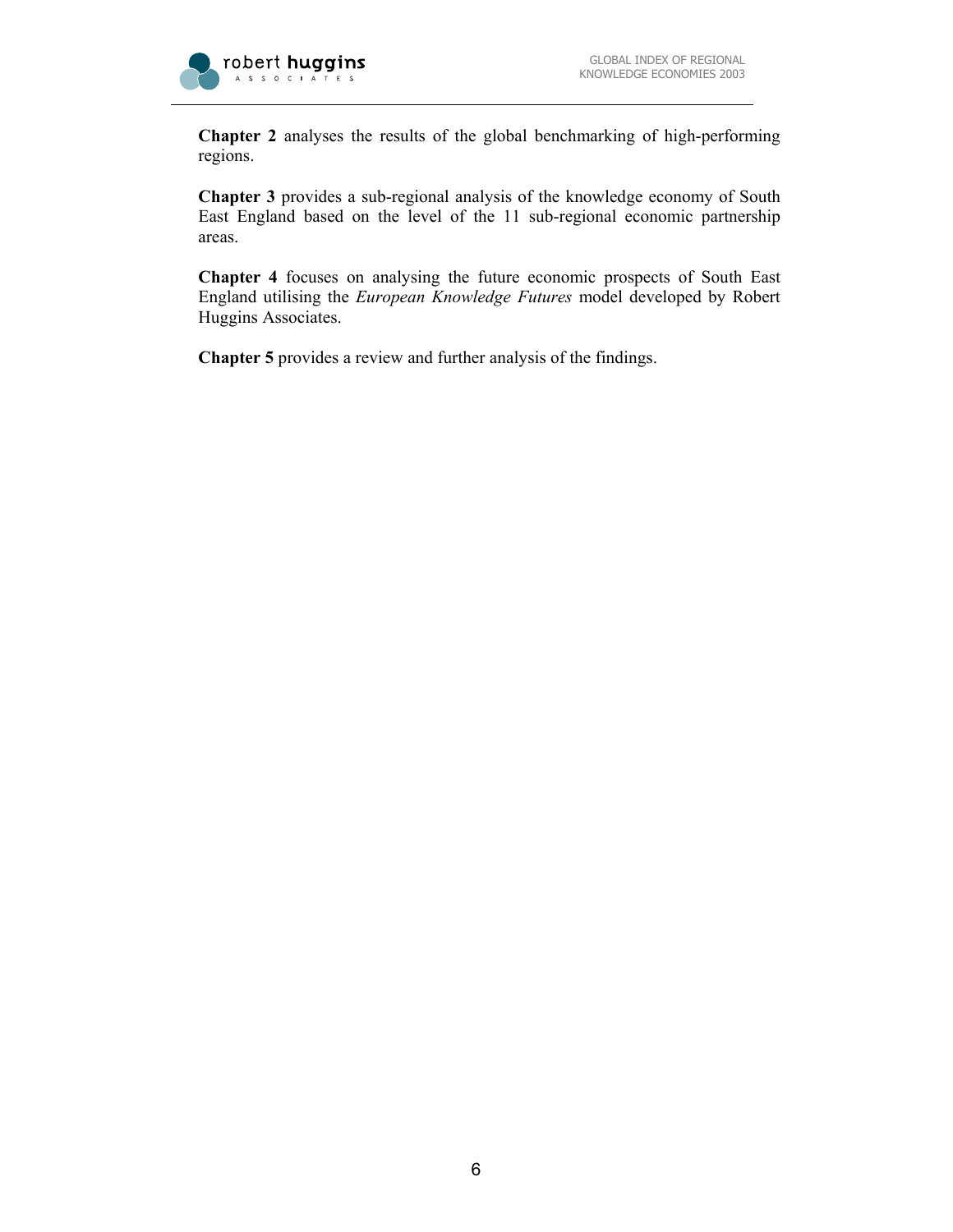

## **2. GLOBAL KNOWLEDGE ECONOMY BENCHMARKING**

2.1 This chapter updates and analyses the findings from the global benchmarking study of high-performing regions. It updates the 19 variables analysed in 2001 report, benchmarking the South East region against the 39 other knowledge-based regions also contained in the 2001 report. The 19 variables are once again grouped under three main themes: Knowledge Economy inputs, Knowledge Economy outputs, and Knowledge Economy sustainability. **In all cases an index score of 100.0 equates to the mean average score of the 40 regions**.

## **KNOWLEDGE ECONOMY INPUTS**

2.2. The following ten variables are our measures of the availability of inputs for the production of knowledge within each regional economy.

*Economic Activity and Knowledge Workers* 

- Economy Activity Rate
- Employment per 1,000 inhabitants
- Number of Managers per 1,000 inhabitants

## *Knowledge-Based Sectors and Employment*

- Employment in IT and Computer Manufacturing per 1,000 inhabitants
- Employment in Biotechnology and Chemicals per 1,000 inhabitants
- Employment in Automotive and Mechanical Engineering per 1,000 inhabitants
- Employment in Instrumentation and Electrical Machinery per 1,000 inhabitants
- Employment in High-Tech Services per 1,000 inhabitants

*R&D Expenditures* 

- Per Capita Expenditures on R&D performed by Government
- Per Capita Expenditures on R&D performed by Business

## **ECONOMIC ACTIVITY, EMPLOYMENT AND KNOWLEDGE WORKERS**

2.3. The level of economic participation within a region or nation is a fundamental indicator of its 'vibrancy' and knowledge capital capacity at the macro-level. With sufficient labour market engagement there is opportunity for long-term and on-going knowledge investment. As shown by Table 2.1, Stockholm has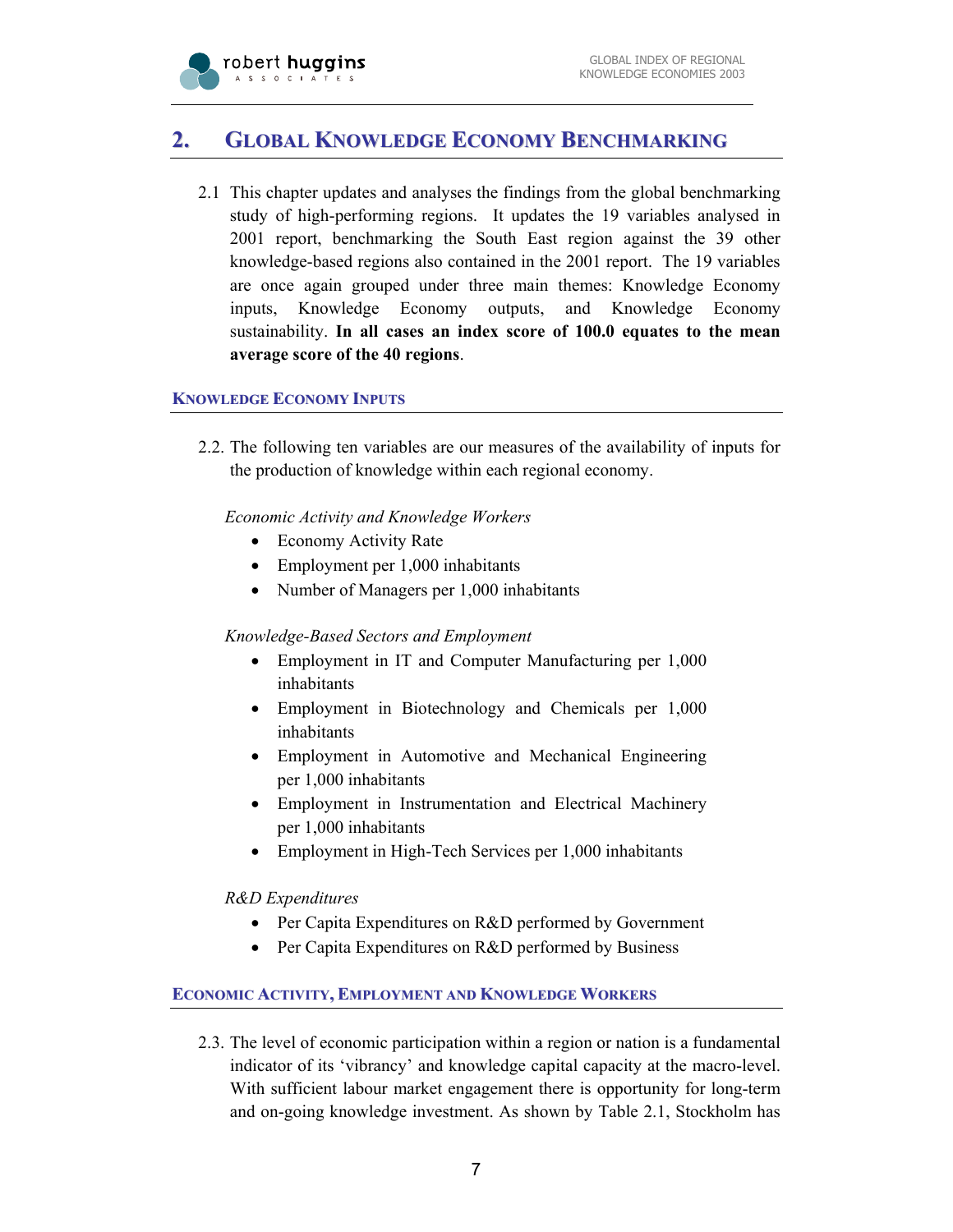the highest economic activity rate at 123.3, rising 3 places to the top of the index. Stockholm's annual growth rate of 3.8% confirms Sweden's potential as one of the fastest growing EU member states over the next decade. Austin, top-ranked in 2001 has dropped one place with a rating of 120.6, reflecting the uncertainty in the US markets and a general stagnation for most US metropolitan areas.

- 2.4. The South East has risen 3 places to 13th position, and a rating of 103.9, on the back of a 0.3% annual growth rate. The South East is followed closely by Eastern in 15th position with a rating of 103.3, whilst London drops two places to 22nd with an index score of 99.9. The biggest risers include British Columbia and Ontario, with the biggest faller being Chicago, down 11 places to 18th with a rating of 102.6 - its manufacturing industry being particularly susceptible to cyclical weaknesses.
- 2.5. The importance of the number of managers within firms in a region is that innovation – whether it is product, process or organisational - is usually stimulated and co-ordinated through those workers with management responsibilities. These non-production employees are now more generally termed knowledge workers. Table 2.2 illustrates that Eastern England remained at the top of the index of managers recording a 1.7% rise to 152.0. Eastern's location as a base for many multinationals and spin-off companies from the region's universities is one of the main reasons for its high level of managers. The Canadian provinces of Ontario and British Columbia also showed steady gains in second and third positions respectively.
- 2.6. The South East remained sixth in the index at 132.8 despite recording a 1.4% fall. The biggest risers include Hessen which rose 11.7% albeit from a low level, reflecting a strong rise in numerous sectors in the region and its importance as a driver of the German economy. Ile de France also rose 3.9% into the top five, a region similar to Eastern England with its presence of numerous multinationals and a strong spin-off tradition.
- 2.7. A further measure of the economic vibrancy underlying the potential for knowledge-based development is the level of employment compared to population. As shown by Table 2.3, Austin remains at the top of the index of employment, maintaining its record of job creation and retention, despite seeing a fall of 4.6% to 113.4. This fall is mainly due to job shedding in the high-technology industries that Austin is so dependent on, as a result of weak global demand for products. Switzerland jumped six places to second with a rating of 111.4 and Uusimaa, one of Finland's most industrial regions, rose four places to third, with a rating of 110.0.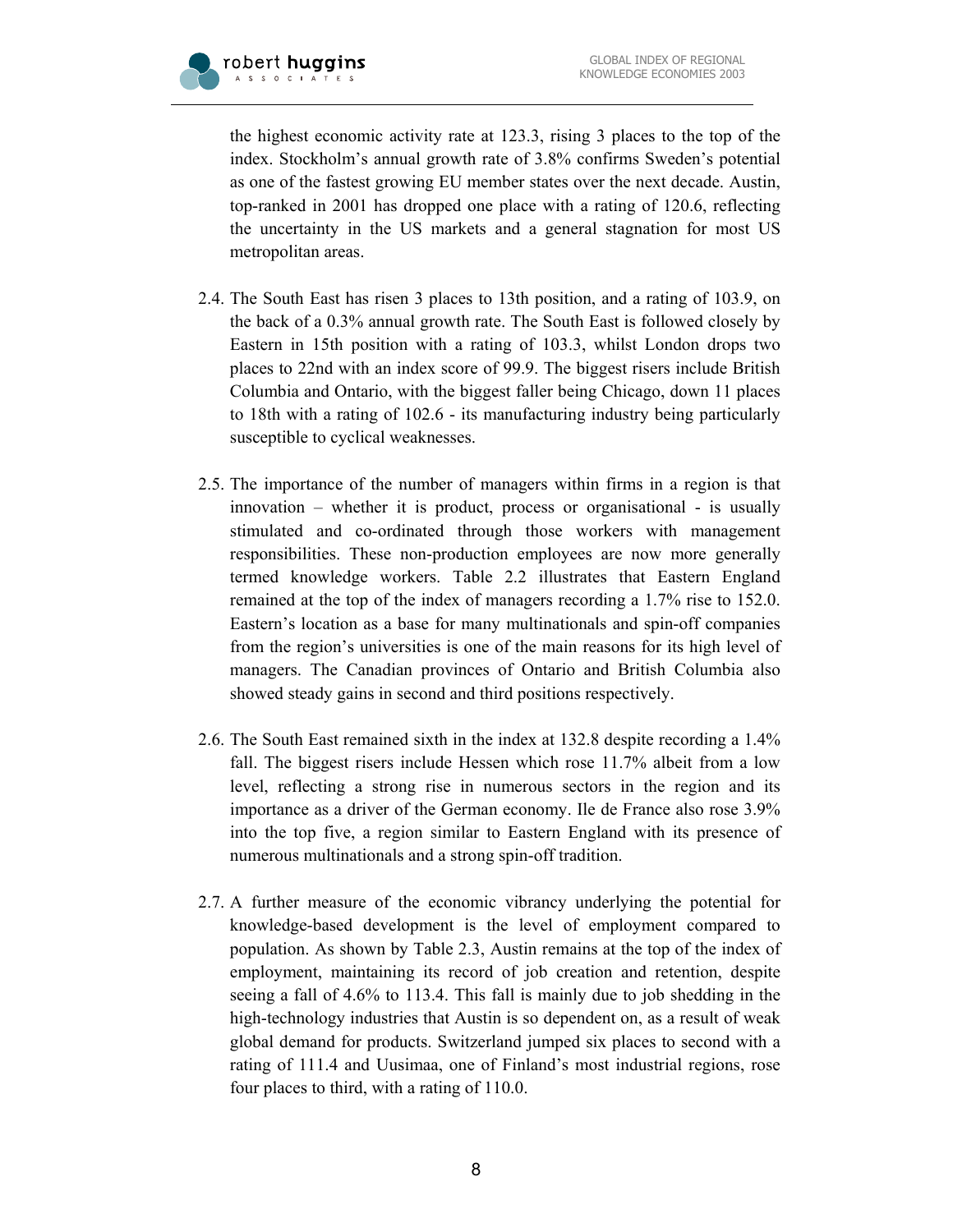

2.8. The South East saw the biggest gains of all, rising 14 places to  $10^{th}$  with a rating of 105.0, emphasising the continued growth in the region and its capacity for job creation. Eastern also rose strongly, climbing 9 places to 13<sup>th</sup> while London experienced a more modest change rising 4 places, with a rating of 97.2. Apart from the South East, the other biggest risers included Ontario and Bayern, whilst the biggest fallers included Chicago and Seattle, with the continued depression in the transportation industry causing job losses in both metropolitan areas.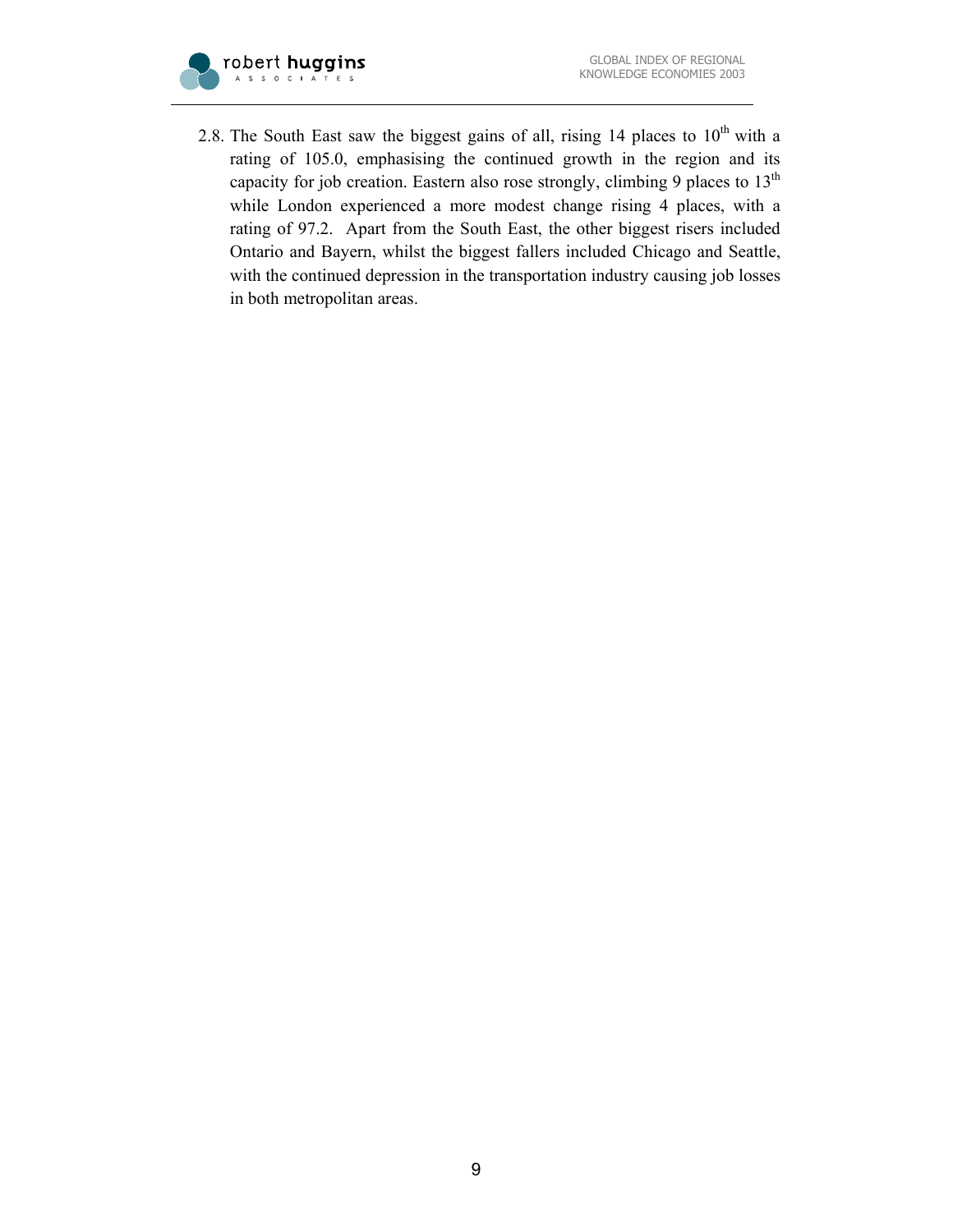

## **Rank Economic Activity Rate Index 2003 Index 2001 Annual % Change Rank 2001 Change in Rank**  1 Stockholm 123.3 113.8 3.8% 4 3 2 Austin 120.6 126.9 -2.8% 1 -1 3 Atlanta 112.7 116.5 -2.0% 2 -1 4 Raleigh-Durham 112.4 114.8 -1.4% 3 -1 5 Uusimaa 110.0 108 0.6% 9 4 6 Ontario 109.2 105.1 1.6% 11 5 7 Washington 108.5 108.4 -0.3% 8 1 8 Boston 108.1 108 -0.3% 10 2 9 Seattle 107.7 111.8 -2.2% 5 -4 10 San Francisco 106.1 108.9 -1.6% 6 -4 11 Norway 105.6 101.5 1.7% 17 6 12 British Columbia 104.0 101.5 0.9% 18 6 **13 South East 103.9 102.6 0.3% 16 3**  14 Los Angeles 103.6 103.2 -0.1% 12 -2 15 Eastern 103.3 100.5 1.0% 20 5 16 Denmark 102.9 103 -0.4% 13 -3 17 West-Nederland 102.8 98.3 1.9% 24 7 18 Chicago 102.6 108.6 -3.1% 7 -11 19 Tokyo 102.3 101 0.3% 19 0 20 Philadelphia 102.2 102.8 -0.6% 14 -6 21 Hartford 101.4 102.8 -1.0% 15 -6 22 London 99.9 100.3 -0.5% 21 -2 23 Kanagawa 99.9 99.9 -0.3% 22 0 24 Zuid-Nederland 99.8 98 0.6% 25 1 25 New York 97.4 99 -1.1% 23 -2 26 Île de France 27 97.3 96.9 -0.1% 27 1 27 Kyoto 96.6 96.2 -0.1% 28 1 28 Osaka 96.5 97.5 -0.9% 26 -2 29 Bayern 95.8 95.1 0.1% 29 0 30 Baden-Württemberg 93.8 93.3 -0.1% 31 1 31 Hamburg 93.5 91.8 0.6% 34 3 32 Berlin 93.3 93.4 -0.4% 30 -2 33 New South Wales 93.3 92.9 -0.1% 32 -1 34 Ostösterreich 92.2 92.8 -0.6% 33 -1 35 Hessen 91.7 90.8 0.2% 35 0

#### **Table 2.1: Index of Economic Activity by Region**

36 Switzerland 88.7 85.1 1.8% 36 0 37 Luxembourg 84.9 82 1.4% 38 1 38 Brussels 78.6 80.1 -1.2% 39 1 39 Hong Kong 78.0 74.9 1.7% 40 1 40 Singapore 20 75.5 83.7 -5.4% 37 -3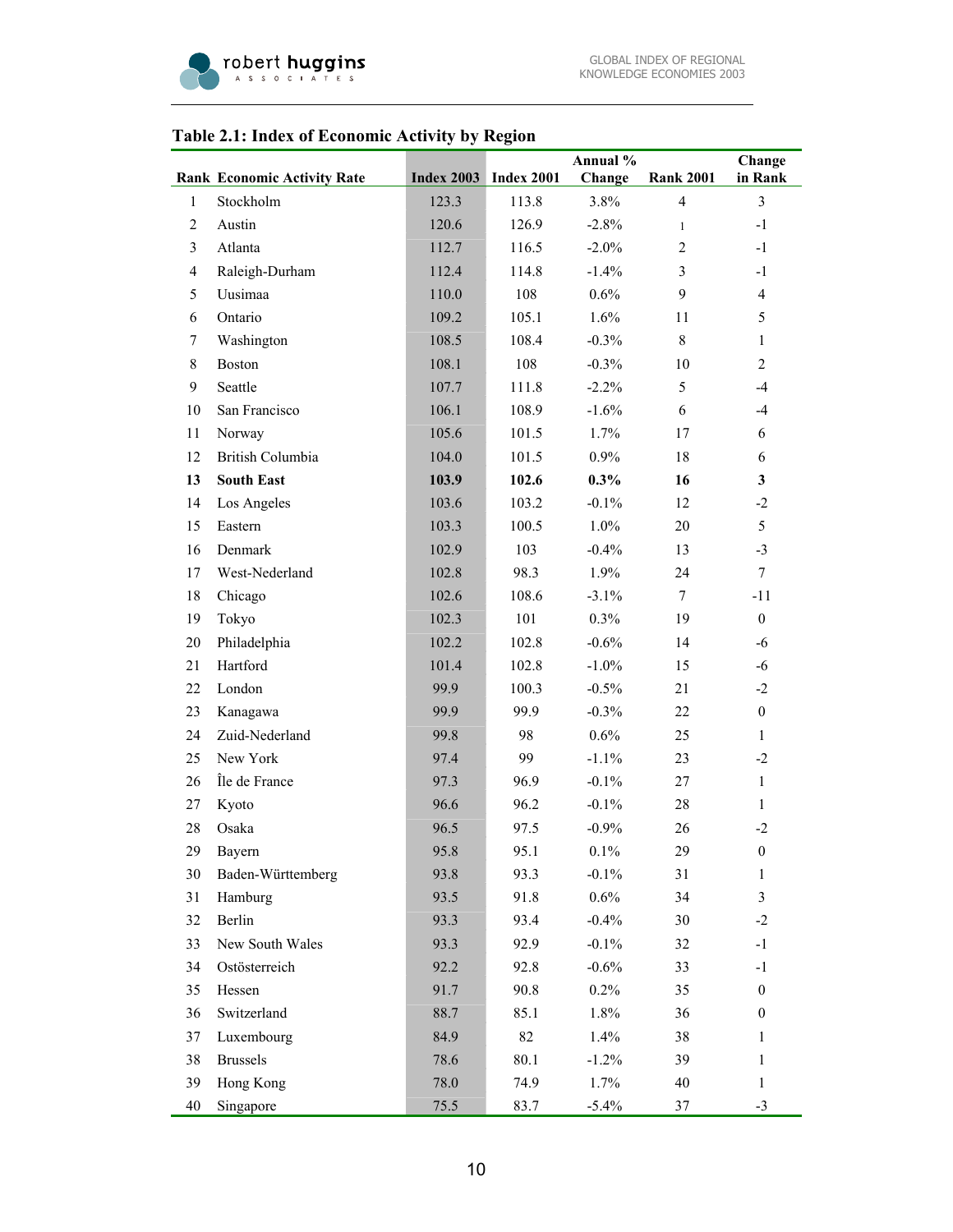

|                | <b>Rank Managers per 1000</b> |       | <b>Index 2003</b> Index 2001 | % Annual<br>Change | <b>Rank 2001</b> | Change in<br>Rank |
|----------------|-------------------------------|-------|------------------------------|--------------------|------------------|-------------------|
| $\mathbf{1}$   | Eastern                       | 152.0 | 142.6                        | 1.7%               | $\mathbf{1}$     | $\boldsymbol{0}$  |
| $\overline{c}$ | Ontario                       | 144.6 | 133.0                        | 2.7%               | 3                | $\mathbf{1}$      |
| 3              | British Columbia              | 141.7 | 132.9                        | 1.8%               | $\overline{4}$   | $\mathbf{1}$      |
| 4              | New South Wales               | 138.1 | 131.3                        | 1.0%               | $\tau$           | $\overline{3}$    |
| 5              | Île de France                 | 134.1 | 120.7                        | 3.9%               | 15               | 10                |
| 6              | <b>South East</b>             | 132.8 | 132.6                        | $-1.4%$            | 6                | $\bf{0}$          |
| 7              | Singapore                     | 123.2 | 121.1                        | $-0.6%$            | 14               | 7                 |
| 8              | Washington                    | 122.8 | 131.1                        | $-4.7%$            | 8                | $\boldsymbol{0}$  |
| 9              | <b>Boston</b>                 | 121.0 | 126.9                        | $-3.8\%$           | 10               | $\mathbf{1}$      |
| 10             | Tokyo                         | 117.4 | 115.8                        | $-0.8%$            | 17               | $\tau$            |
| 11             | West-Nederland                | 115.3 | 101.2                        | 5.2%               | 25               | 14                |
| 12             | San Francisco                 | 115.1 | 123.9                        | $-5.0\%$           | 11               | $-1$              |
| 13             | Chicago                       | 115.0 | 123.9                        | $-5.0\%$           | 12               | $-1$              |
| 14             | Zuid-Nederland                | 114.9 | 101.3                        | 4.9%               | 24               | 10                |
| 15             | Atlanta                       | 113.3 | 128.8                        | $-7.6%$            | 9                | $-6$              |
| 16             | Kanagawa                      | 111.9 | 110.4                        | $-0.8\%$           | 21               | 5                 |
| 17             | Philadelphia                  | 110.0 | 119.8                        | $-5.6\%$           | 16               | $-1$              |
| 18             | Austin                        | 109.4 | 132.9                        | $-10.6%$           | 5                | $-13$             |
| 19             | Osaka                         | 107.3 | 105.9                        | $-0.8%$            | 22               | $\mathfrak{Z}$    |
| 20             | Hartford                      | 106.8 | 122.9                        | $-8.2\%$           | 13               | $-7$              |
| 21             | Kyoto                         | 105.1 | 103.7                        | $-0.8\%$           | 23               | $\overline{c}$    |
| 22             | New York                      | 103.1 | 111.6                        | $-5.3\%$           | 19               | $-3$              |
| 23             | Raleigh-Durham                | 102.9 | 134.4                        | $-13.8%$           | $\overline{2}$   | $-21$             |
| 24             | London                        | 102.3 | 92.0                         | $3.9\%$            | 27               | $\overline{3}$    |
| 25             | Los Angeles                   | 97.2  | 112.3                        | $-8.3\%$           | 18               | $-7$              |
| 26             | Stockholm                     | 91.8  | 91.7                         | $-1.4%$            | 28               | $\overline{2}$    |
| 27             | Norway                        | 90.1  | 94.7                         | $-3.9%$            | 26               | $-1$              |
| 28             | Seattle                       | 85.5  | 111.4                        | $-13.7%$           | 20               | $\textsf{-}8$     |
| 29             | Uusimaa (suuralue)            | 85.4  | 77.7                         | 3.3%               | 31               | 2                 |
| 30             | Switzerland                   | 82.6  | 78.2                         | 1.2%               | 30               | $\boldsymbol{0}$  |
| 31             | Hong Kong                     | 73.2  | 79.2                         | $-5.3%$            | 29               | $-2$              |
| 32             | Denmark                       | 67.7  | 67.8                         | $-1.5%$            | 32               | $\boldsymbol{0}$  |
| 33             | Baden-Württemberg             | 65.3  | 58.8                         | 3.9%               | 35               | $\overline{c}$    |
| 34             | Hessen                        | 61.1  | 47.6                         | 11.7%              | 37               | 3                 |
| 35             | Luxembourg                    | 60.9  | 64.4                         | $-4.2%$            | 33               | $-2$              |
| 36             | <b>Brussels</b>               | 60.9  | 64.3                         | $-4.2%$            | 34               | $-2$              |
| 37             | Bayern                        | 58.8  | 51.6                         | 5.3%               | 36               | $-1$              |
| 38             | Berlin                        | 51.4  | 38.2                         | 14.3%              | 39               | $\mathbf{1}$      |
| 39             | Hamburg                       | 50.1  | 43.9                         | 5.3%               | 38               | $-1$              |
| 40             | Ostösterreich                 | 21.6  | 17.7                         | 8.9%               | 40               | $\boldsymbol{0}$  |

## **Table 2.2: Index of Number of Managers by Region (as a proportion of the population)**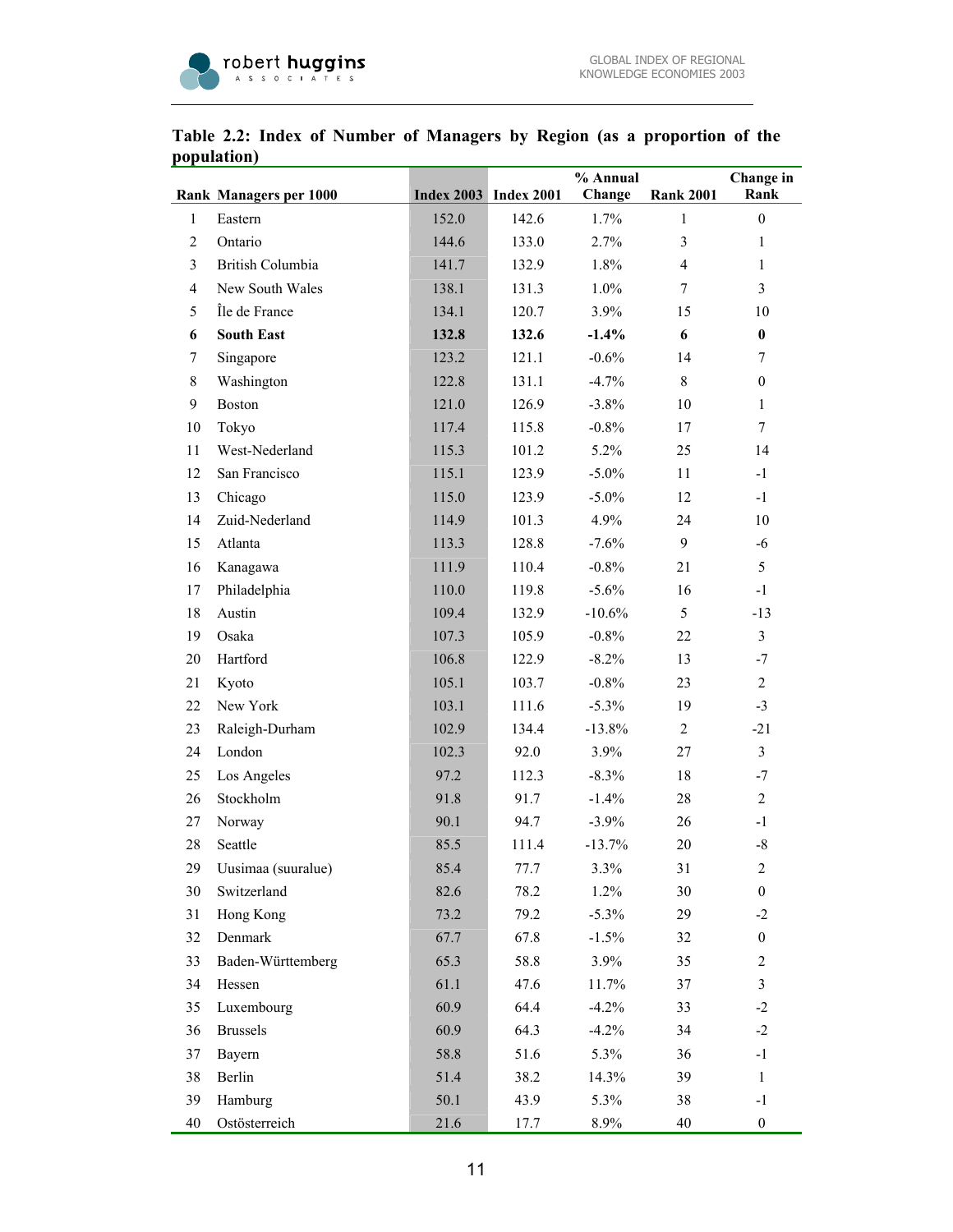|                | raoic 2.0. maea or Employment by Tegron (as a proportion or the population) |       |                              |                    |                  |                          |
|----------------|-----------------------------------------------------------------------------|-------|------------------------------|--------------------|------------------|--------------------------|
|                | Rank Employment per 1000                                                    |       | <b>Index 2003</b> Index 2001 | % Annual<br>Change | <b>Rank 2001</b> | Change in<br>Rank        |
| $\mathbf{1}$   | Austin                                                                      | 113.4 | 123.0                        | $-4.6%$            | $\mathbf{1}$     | $\boldsymbol{0}$         |
| $\overline{c}$ | Switzerland                                                                 | 111.4 | 107.6                        | 1.1%               | $\,$ 8 $\,$      | 6                        |
| $\mathfrak{Z}$ | Uusimaa                                                                     | 110.0 | 107.7                        | 0.4%               | $\tau$           | $\overline{\mathcal{A}}$ |
| $\overline{4}$ | San Francisco                                                               | 109.5 | 108.8                        | $-0.3%$            | 6                | $\overline{2}$           |
| 5              | Atlanta                                                                     | 106.4 | 113.1                        | $-3.6\%$           | 3                | $-2$                     |
| 6              | Washington                                                                  | 106.2 | 105.0                        | $-0.1\%$           | 10               | $\overline{4}$           |
| 7              | Ontario                                                                     | 106.1 | 102.6                        | 1.1%               | 15               | $8\,$                    |
| $8\,$          | Tokyo                                                                       | 105.7 | 109.2                        | $-2.3%$            | 5                | $-3$                     |
| 9              | Raleigh-Durham                                                              | 105.5 | 114.9                        | $-4.8%$            | $\overline{2}$   | $-7$                     |
| 10             | <b>South East</b>                                                           | 105.0 | 98.8                         | 2.4%               | 24               | 14                       |
| 11             | Denmark                                                                     | 104.7 | 104.2                        | $-0.4%$            | 11               | $\boldsymbol{0}$         |
| 12             | Norway                                                                      | 104.0 | 102.3                        | 0.2%               | 17               | 5                        |
| 13             | Eastern                                                                     | 104.0 | 99.6                         | 1.6%               | 22               | 9                        |
| 14             | Kanagawa                                                                    | 103.5 | 105.6                        | $-1.6%$            | 9                | $-5$                     |
| 15             | Seattle                                                                     | 101.8 | 109.4                        | $-4.2%$            | $\overline{4}$   | $-11$                    |
| 16             | Hartford                                                                    | 101.4 | 103.0                        | $-1.4%$            | 13               | $-3$                     |
| 17             | West-Nederland                                                              | 100.9 | 99.9                         | $-0.1\%$           | 21               | $\overline{4}$           |
| 18             | <b>Boston</b>                                                               | 100.8 | 102.5                        | $-1.5%$            | 16               | $-2$                     |
| 19             | Bayern                                                                      | 100.6 | 97.8                         | 0.8%               | 26               | $\boldsymbol{7}$         |
| 20             | British Columbia                                                            | 100.2 | 97.8                         | 0.6%               | 25               | 5                        |
| 21             | Kyoto                                                                       | 99.4  | 102.0                        | $-1.9%$            | 18               | $-3$                     |
| $22\,$         | Singapore                                                                   | 98.9  | 102.9                        | $-2.6%$            | 14               | $-8$                     |
| 23             | Chicago                                                                     | 98.7  | 103.3                        | $-2.9\%$           | 12               | $-11$                    |
| 24             | New South Wales                                                             | 98.3  | 94.5                         | 1.4%               | 30               | $\boldsymbol{6}$         |
| 25             | Hamburg                                                                     | 98.1  | 94.2                         | 1.4%               | 32               | 7                        |
| 26             | Philadelphia                                                                | 97.9  | 99.3                         | $-1.4%$            | 23               | $-3$                     |
| 27             | Zuid-Nederland                                                              | 97.9  | 100.1                        | $-1.7%$            | 20               | $-7$                     |
| $28\,$         | Baden-Württemberg                                                           | 97.4  | 94.2                         | 1.0%               | 31               | $\mathfrak{Z}$           |
| 29             | Osaka                                                                       | 97.2  | 101.3                        | $-2.7%$            | 19               | $-10$                    |
| 30             | London                                                                      | 97.2  | 93.6                         | 1.3%               | 34               | $\overline{4}$           |
| 31             | Stockholm                                                                   | 96.6  | 97.1                         | $-0.9%$            | 27               | $-4$                     |
| 32             | Los Angeles                                                                 | 96.4  | 96.2                         | $-0.5%$            | 29               | $-3$                     |
| 33             | Île de France                                                               | 96.0  | 90.1                         | 2.6%               | 37               | $\overline{\mathbf{4}}$  |
| 34             | Hong Kong                                                                   | 96.0  | 93.2                         | 0.8%               | 35               | $\mathbf{1}$             |
| 35             | Ostösterreich                                                               | 95.3  | 94.0                         | $0.0\%$            | 33               | $-2$                     |
| 36             | Hessen                                                                      | 95.3  | 90.7                         | 1.8%               | 36               | $\boldsymbol{0}$         |
| 37             | New York                                                                    | 93.3  | 96.7                         | $-2.4%$            | 28               | $-9$                     |
| 38             | Berlin                                                                      | 89.4  | 86.8                         | $0.9\%$            | 38               | $\boldsymbol{0}$         |
| 39             | Luxembourg                                                                  | 87.2  | 84.7                         | 0.8%               | 39               | $\boldsymbol{0}$         |
| 40             | <b>Brussels</b>                                                             | 72.2  | 72.4                         | $-0.7%$            | $40\,$           | $\boldsymbol{0}$         |

## **Table 2.3: Index of Employment by Region (as a proportion of the population)**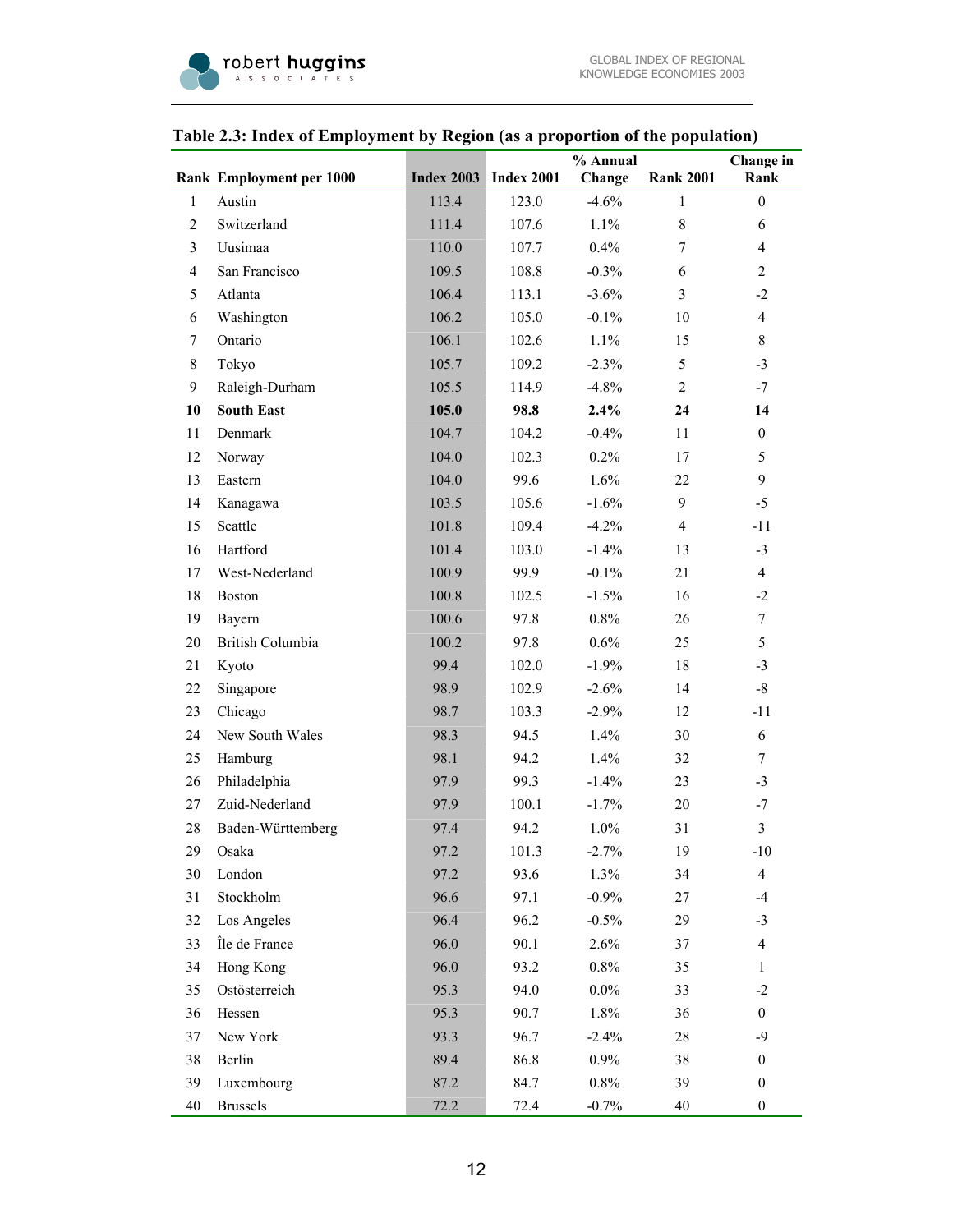

#### **KNOWLEDGE-BASED SECTORS AND EMPLOYMENT**

- 2.9. The concept of knowledge-based and non-knowledge-based sectors is used to distinguish between industries with higher or lower levels of research and development activity. Knowledge-based sectors, therefore, clearly offer a high potential for innovation, and subsequently competitive advantage. As in the 2001 study, we have created five broad groups of knowledge-based sectors, in order to undertake an analysis of employment. It is our hypothesis that some sectors have a higher propensity for developing a knowledge-driven economy than others. The five sectors consist of:
	- IT and computer manufacturing communication equipment, computer and office equipment, electronic components and accessories.
	- Biotechnology and chemical sectors pharmaceuticals, drugs, chemicals and chemical products.
	- Automotive and high-tech mechanical engineering motor vehicles and transport equipment, machine tools and equipment.
	- Instrumentation and electrical machinery precision and optical instruments, electrical transmission and distribution equipment lighting and wiring equipment.
	- High-tech services software and computer related services, telecommunications, research, development and testing services.
- 2.10. As illustrated by Table 2.4, Austin is significantly ahead on the index of employment in IT and Computer Manufacturing, despite a fall of 3.4% to 538.4 and remains the centre of the US IT industry. The South East slipped two places to 10th with a large drop of 6.9% to a rating of 117.8. This large fall reflects a decline across most of the high-performing regions in this sector, suggesting that businesses are relocating to cheaper areas in terms of wages and location, as well as a general decline in the sector in general. Eastern stayed in 16th at 92.4 while London fell three places to 34th with a rating of only 29.0.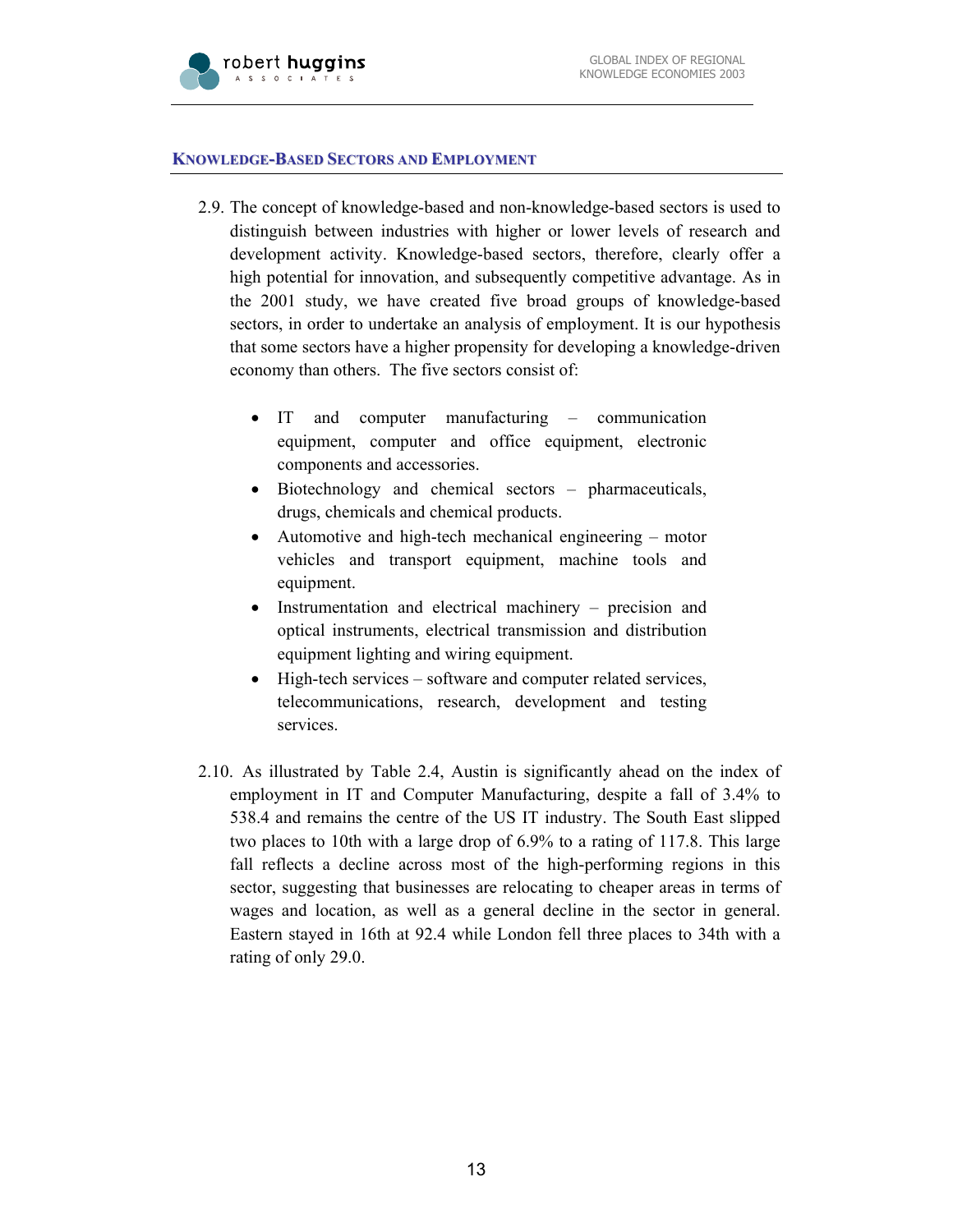|                | <b>Employment in IT and</b><br><b>Rank Computers</b> |       | <b>Index 2003</b> Index 2001 | % Annual<br>Change | <b>Rank 2001</b> | Change in<br>Rank |
|----------------|------------------------------------------------------|-------|------------------------------|--------------------|------------------|-------------------|
| $\mathbf{1}$   | Austin                                               | 538.4 | 567.1                        | $-3.4%$            | $\mathbf{1}$     | $\boldsymbol{0}$  |
| $\overline{2}$ | San Francisco                                        | 395.9 | 372.3                        | 2.2%               | $\overline{2}$   | $\overline{0}$    |
| 3              | Kanagawa                                             | 239.5 | 228.4                        | 1.5%               | $\overline{3}$   | $\boldsymbol{0}$  |
| $\overline{4}$ | <b>Boston</b>                                        | 190.0 | 175.8                        | 3.1%               | 5                | 1                 |
| 5              | Zuid-Nederland                                       | 182.6 | 200.1                        | $-5.3\%$           | $\overline{4}$   | $-1$              |
| 6              | Uusimaa (suuralue)                                   | 161.1 | 142.4                        | 5.5%               | $\tau$           | $\mathbf{1}$      |
| 7              | Kyoto                                                | 131.4 | 122.9                        | 2.6%               | 9                | $\overline{c}$    |
| 8              | Stockholm                                            | 129.1 | 152.5                        | $-8.8%$            | 6                | $-2$              |
| 9              | Singapore                                            | 120.5 | 115.0                        | 1.5%               | 11               | $\overline{c}$    |
| 10             | <b>South East</b>                                    | 117.8 | 133.6                        | $-6.9%$            | 8                | $-2$              |
| 11             | Baden-Württemberg                                    | 115.7 | 119.2                        | $-2.3%$            | 10               | $-1$              |
| 12             | Hong Kong                                            | 111.6 | 104.1                        | 2.6%               | 12               | $\boldsymbol{0}$  |
| 13             | Hessen                                               | 106.7 | 98.0                         | 3.5%               | 13               | $\boldsymbol{0}$  |
| 14             | Raleigh-Durham                                       | 95.0  | 93.5                         | $-0.1\%$           | 15               | 1                 |
| 15             | New South Wales                                      | 95.0  | 90.4                         | 1.7%               | 17               | $\overline{c}$    |
| 16             | Eastern                                              | 92.4  | 90.9                         | $-0.1\%$           | 16               | $\boldsymbol{0}$  |
| 17             | Ostösterreich                                        | 86.6  | 95.8                         | $-5.7\%$           | 14               | $-3$              |
| 18             | Bayern                                               | 86.5  | 76.8                         | 5.3%               | 21               | $\mathfrak{Z}$    |
| 19             | Osaka                                                | 86.2  | 80.0                         | 2.9%               | 19               | $\boldsymbol{0}$  |
| 20             | Berlin                                               | 84.1  | 71.9                         | 7.2%               | 23               | 3                 |
| 21             | Île de France                                        | 83.5  | 76.7                         | 3.4%               | 22               | $\mathbf{1}$      |
| 22             | Switzerland                                          | 82.1  | 81.0                         | $-0.2%$            | 18               | $-4$              |
| 23             | Norway                                               | 77.6  | 77.0                         | $-0.4%$            | 20               | $-3$              |
| 24             | Los Angeles                                          | 63.3  | 66.2                         | $-3.0\%$           | 24               | $\boldsymbol{0}$  |
| 25             | Denmark                                              | 63.3  | 64.5                         | $-1.7%$            | 25               | $\boldsymbol{0}$  |
| 26             | Hamburg                                              | 55.6  | 48.0                         | 6.7%               | 27               | 1                 |
| 27             | Chicago                                              | 47.5  | 54.8                         | $-7.7%$            | 26               | $-1$              |
| 28             | Philadelphia                                         | 47.5  | 44.6                         | 2.4%               | 28               | $\boldsymbol{0}$  |
| 29             | Hartford                                             | 47.5  | 44.5                         | 2.4%               | 29               | $\boldsymbol{0}$  |
| 30             | New York                                             | 31.7  | 38.1                         | $-9.6%$            | 32               | $\overline{c}$    |
| 31             | Atlanta                                              | 31.7  | 40.8                         | $-12.6%$           | 30               | $^{\rm -1}$       |
| 32             | Seattle                                              | 31.7  | 38.0                         | $-9.5%$            | 33               | 1                 |
| 33             | Ontario                                              | 31.7  | 37.7                         | $-9.1%$            | 34               | $\mathbf{1}$      |
| 34             | London                                               | 29.0  | 40.2                         | $-15.8%$           | 31               | $-3$              |
| 35             | West-Nederland                                       | 24.9  | 19.6                         | 11.7%              | 37               | $\mathfrak{2}$    |
| 36             | <b>Brussels</b>                                      | 21.7  | 29.4                         | $-14.7%$           | 35               | $-1$              |
| 37             | Tokyo                                                | 16.0  | 15.1                         | 2.0%               | 39               | $\mathfrak{2}$    |
| 38             | Washington                                           | 15.8  | 17.2                         | $-4.9%$            | 38               | $\boldsymbol{0}$  |
| 39             | Luxembourg                                           | 15.8  | 15.0                         | 1.9%               | 40               | $\mathbf{1}$      |
| 40             | British Columbia                                     | 15.8  | 21.2                         | $-14.3%$           | 36               | $-4$              |

## **Table 2.4: Index of Regional Employment in the IT and Computer Manufacturing Sectors (Employees per 1,000 inhabitants)**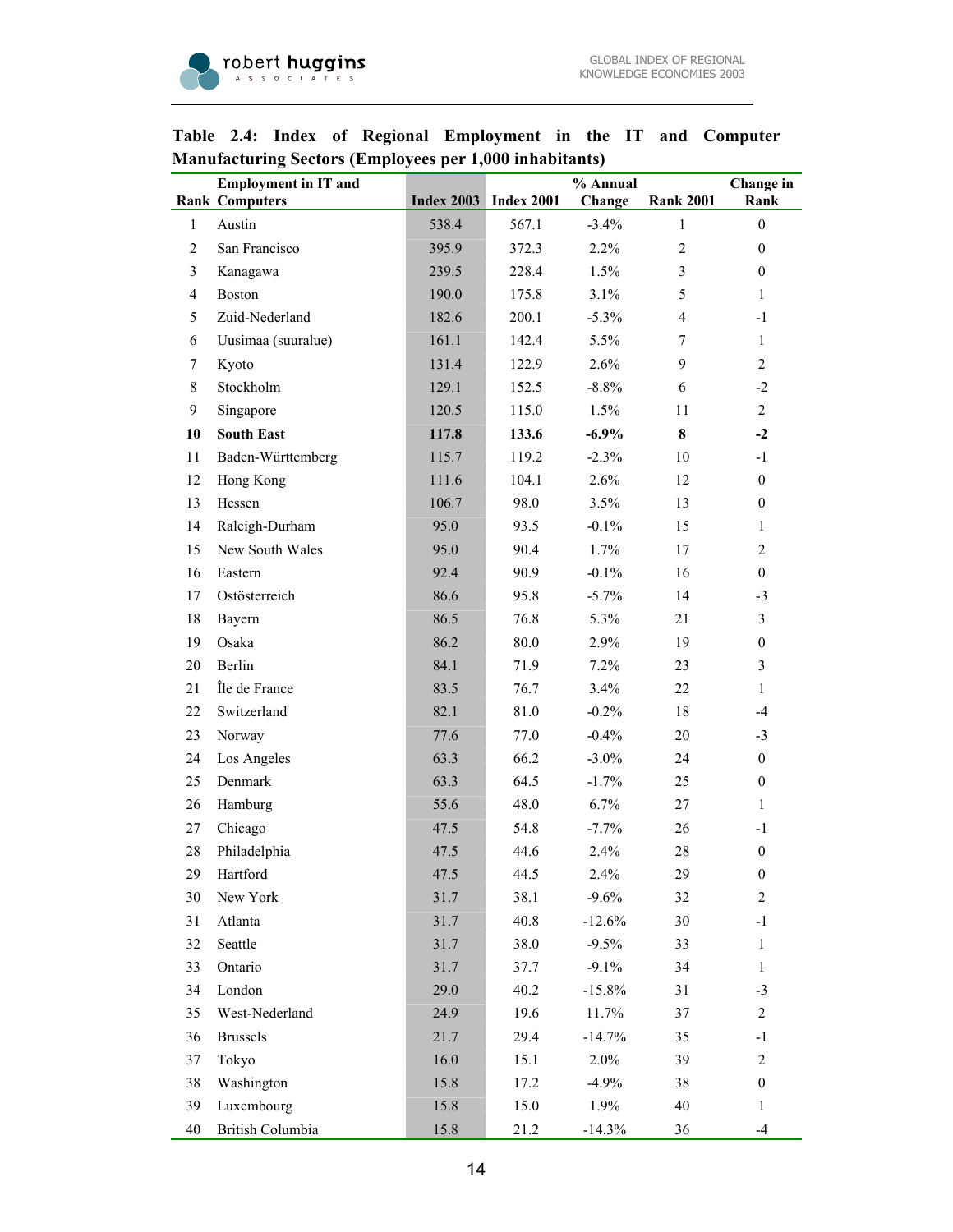

- 2.11. Hessen retained its top ranking on the index of employment in biotechnology and chemical sectors – Table 2.5 - despite a fall of 3.6% to 296.6. The top 4 ranked regions of Hessen, Philadelphia, Raleigh-Durham and Zuid Nederland all remain in the same positions with Raleigh-Durham experiencing the biggest growth of 2.4%. The South East fell three places to 9th with a rating of 131.7, with the 6.0% annual decline one of the steepest drops, while Eastern England rose two places to 19th on the back of a 0.3% rise. London stayed in 29th position at 60.6. The biggest climber was Baden-Württemberg moving to 6th with a rise of 5.8%, while biggest fallers include Hamburg and West Nederlands down to 11th and 24th respectively.
- 2.12. Table 2.6 shows the index of regional employment in the automotive and high-technology mechanical engineering sectors. Baden-Württemberg, the centre of the German car manufacturing industry, remains at the top of the index seeing a 5.9% rise to 328.5. Philadelphia remains in second at 264.9, its lack of change suggesting that the manufacturing job losses there have steadied, while Bayern, another German 'Land' with a major automotive tradition, experienced the strongest growth, up 7.1% and one place to third. The South East registers one of the highest growth rates at 6.6% and rises 4 places to 14th with a rating of 103.3. Eastern England is one place ahead at 103.5 despite a 4.1% fall, and London remains 36th with a score of 33.2.
- 2.13. The index of instrumentation and electrical machinery employment is shown by Table 2.7, with Bayern remaining the leading region recording a rise of 3.9% to 273.4 reinforcing its dominance in this sector. Baden-Württemberg remains in second despite a stagnation in growth (-1.1%), with Boston and San Francisco remaining key players in this field. The biggest riser was Hessen reinforcing its position as an innovative, manufacturing 'Land' with a rise of 7.7%. The South East fell 4 places to 14th with a rating of 115.8 after seeing a fall of 4.7%. Eastern saw an even greater fall of 6.5% and slipped to 19th, while London was in 35th after recording a fall of 13.4%, the biggest on the index.
- 2.14. The index of high-technology service sector employment is shown in Table 2.8. San Francisco remains the leader in high-technology services, with Washington also remaining in second place. The South East is ranked 6th at 148.3 on the back of a 1.7% rise, reflecting the continued strength of the hightechnology service sector in the region and the quality of employees and companies that the region continues to attract. The region is now ranked the 3rd highest in terms of high-technology service sector employment across Europe as a whole. Eastern England has also recorded impressive growth moving up 3 places to 11th.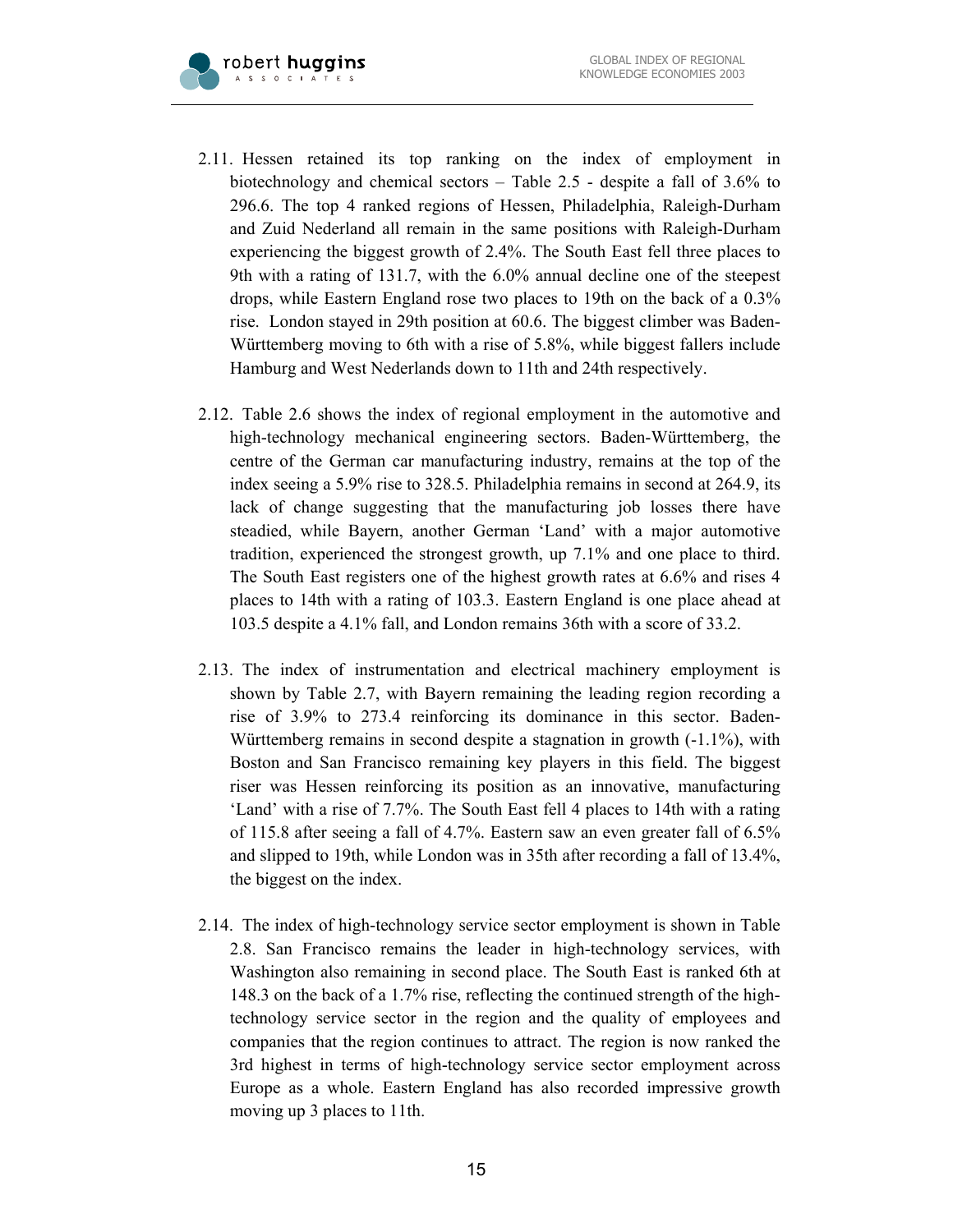

## **Table 2.5: Index of Regional Employment in the Biotechnology and Chemical Sectors (Employees per 1,000 inhabitants)**

|                | <b>Employment in Biotech and</b><br><b>Rank Chemical Products</b> |       | <b>Index 2003</b> Index 2001 | % Annual<br>Change | <b>Rank 2001</b> | Change in<br>Rank |
|----------------|-------------------------------------------------------------------|-------|------------------------------|--------------------|------------------|-------------------|
| $\mathbf{1}$   | Hessen                                                            | 296.6 | 305.4                        | $-3.6%$            | $\mathbf{1}$     | $\boldsymbol{0}$  |
| $\overline{2}$ | Philadelphia                                                      | 231.1 | 230.0                        | $-1.9%$            | $\overline{2}$   | $\boldsymbol{0}$  |
| 3              | Raleigh-Durham                                                    | 211.9 | 193.6                        | 2.4%               | 3                | $\boldsymbol{0}$  |
| $\overline{4}$ | Zuid-Nederland                                                    | 161.2 | 164.3                        | $-3.1\%$           | $\overline{4}$   | $\boldsymbol{0}$  |
| 5              | Osaka                                                             | 140.9 | 135.6                        | $-0.2\%$           | 8                | $\overline{3}$    |
| 6              | Baden-Württemberg                                                 | 137.7 | 117.8                        | 5.8%               | 12               | 6                 |
| 7              | Switzerland                                                       | 137.1 | 139.4                        | $-2.9%$            | 7                | $\boldsymbol{0}$  |
| 8              | Stockholm                                                         | 134.5 | 124.5                        | 1.7%               | 10               | $\overline{c}$    |
| 9              | <b>South East</b>                                                 | 131.7 | 142.6                        | $-6.0\%$           | 6                | $-3$              |
| 10             | Norway                                                            | 129.7 | 132.5                        | $-3.2\%$           | 9                | $-1$              |
| 11             | Hamburg                                                           | 119.1 | 142.6                        | $-10.6%$           | 5                | $-6$              |
| 12             | New York                                                          | 115.6 | 110.5                        | 0.1%               | 16               | $\overline{4}$    |
| 13             | Chicago                                                           | 115.6 | 108.1                        | 1.2%               | 18               | 5                 |
| 14             | Denmark                                                           | 115.6 | 110.9                        | $-0.1\%$           | 15               | $\mathbf{1}$      |
| 15             | Ostösterreich                                                     | 110.9 | 112.5                        | $-2.8%$            | 13               | $-2$              |
| 16             | Île de France                                                     | 110.9 | 112.4                        | $-2.8%$            | 14               | $-2$              |
| 17             | Bayern                                                            | 110.8 | 119.8                        | $-5.9\%$           | 11               | $-6$              |
| 18             | Uusimaa (suuralue)                                                | 99.0  | 110.3                        | $-7.3%$            | 17               | $-1$              |
| 19             | Eastern                                                           | 97.9  | 93.2                         | 0.3%               | 21               | $\overline{2}$    |
| 20             | New South Wales                                                   | 96.3  | 98.7                         | $-3.3%$            | 19               | $-1$              |
| 21             | Tokyo                                                             | 92.2  | 90.2                         | $-1.1%$            | 22               | $\mathbf{1}$      |
| 22             | Singapore                                                         | 86.5  | 85.2                         | $-1.4%$            | 23               | $\mathbf{1}$      |
| 23             | Hong Kong                                                         | 80.1  | 77.2                         | $-0.3%$            | 26               | $\overline{3}$    |
| 24             | West-Nederland                                                    | 79.2  | 98.5                         | $-12.3%$           | 20               | $-4$              |
| 25             | Ontario                                                           | 77.0  | 69.5                         | 3.0%               | 28               | $\mathfrak{Z}$    |
| 26             | Kanagawa                                                          | 76.7  | 75.9                         | $-1.6%$            | 27               | $\mathbf{1}$      |
| 27             | Berlin                                                            | 76.4  | 81.7                         | $-5.4%$            | 24               | $-3$              |
| 28             | <b>Brussels</b>                                                   | 64.8  | 77.4                         | $-10.5%$           | 25               | $-3$              |
| 29             | London                                                            | 60.6  | 58.3                         | $-0.3\%$           | 29               | $\boldsymbol{0}$  |
| 30             | Kyoto                                                             | 59.5  | 57.6                         | $-0.6%$            | 30               | $\boldsymbol{0}$  |
| 31             | Los Angeles                                                       | 57.8  | 53.5                         | 1.7%               | 32               | 1                 |
| 32             | San Francisco                                                     | 57.8  | 52.7                         | 2.5%               | 33               | $\mathbf{1}$      |
| 33             | Boston                                                            | 57.8  | 56.9                         | $-1.4%$            | 31               | $-2$              |
| 34             | Atlanta                                                           | 57.8  | 51.5                         | 3.7%               | 34               | $\boldsymbol{0}$  |
| 35             | British Columbia                                                  | 43.3  | 39.1                         | 3.0%               | 37               | $\overline{c}$    |
| 36             | Washington,                                                       | 38.5  | 35.8                         | 1.5%               | 38               | $\overline{c}$    |
| 37             | Austin                                                            | 38.5  | 41.6                         | $-5.8\%$           | 36               | $-1$              |
| 38             | Hartford                                                          | 38.5  | 47.2                         | $-11.6%$           | 35               | $-3$              |
| 39             | Luxembourg                                                        | 33.5  | 29.2                         | 4.9%               | 39               | $\boldsymbol{0}$  |
| 40             | Seattle                                                           | 19.3  | 16.2                         | 6.7%               | 40               | $\boldsymbol{0}$  |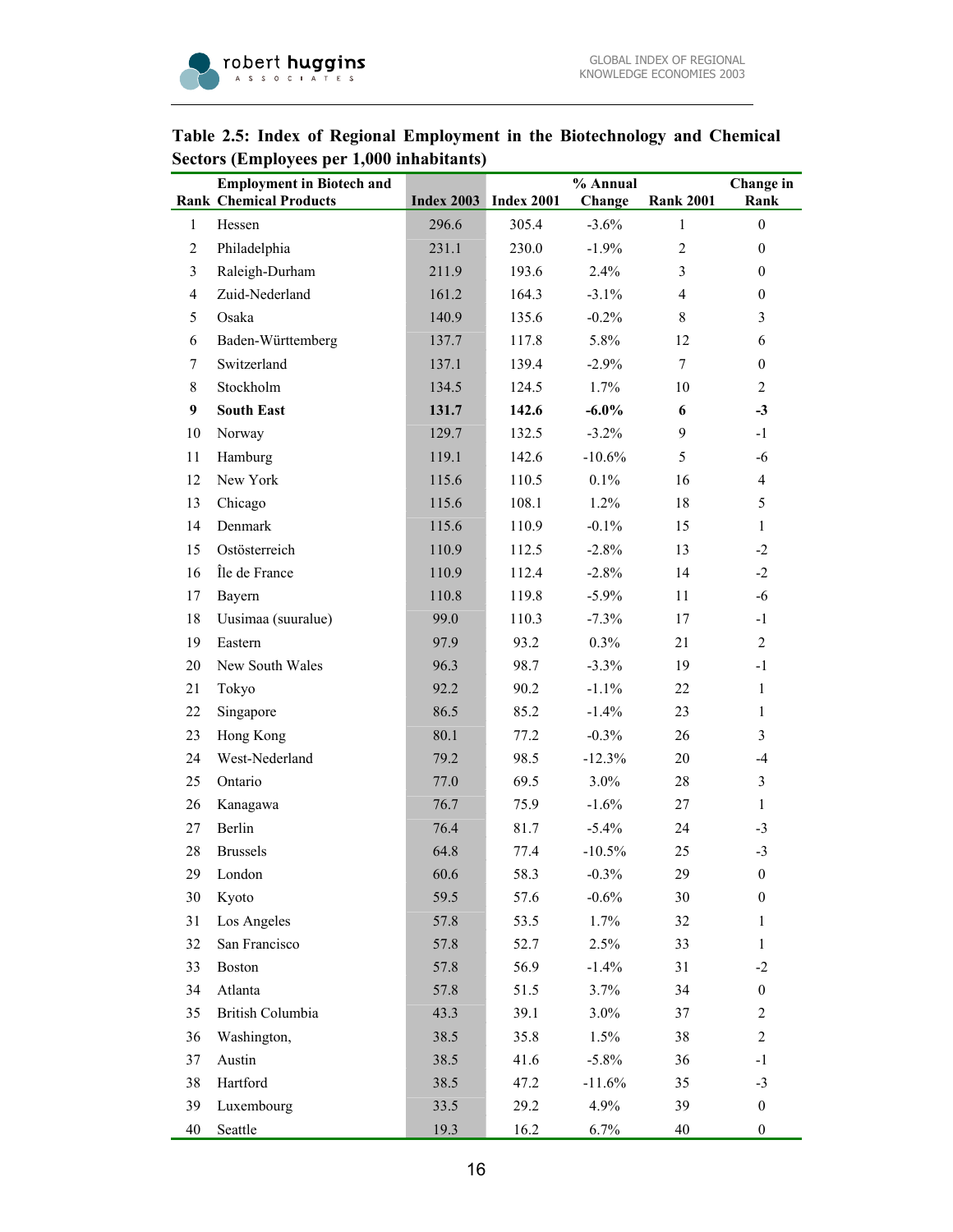

|                | <b>Employment in Automotive</b><br><b>Rank and Mechanical Engineering</b> |       | <b>Index 2003</b> Index 2001 | % Annual<br>Change | <b>Rank 2001</b> | Change in<br>Rank |
|----------------|---------------------------------------------------------------------------|-------|------------------------------|--------------------|------------------|-------------------|
| $\mathbf{1}$   | Baden-Württemberg                                                         | 328.5 | 295.8                        | 5.9%               | $\mathbf{1}$     | $\boldsymbol{0}$  |
| $\overline{2}$ | Philadelphia                                                              | 264.9 | 267.4                        | $0.0\%$            | $\overline{c}$   | $\boldsymbol{0}$  |
| $\mathfrak{Z}$ | Bayern                                                                    | 229.7 | 202.2                        | 7.1%               | $\overline{4}$   | 1                 |
| $\overline{4}$ | Seattle                                                                   | 195.3 | 200.5                        | $-0.8%$            | 5                | $\mathbf{1}$      |
| 5              | British Columbia                                                          | 178.6 | 223.8                        | $-10.3%$           | 3                | $-2$              |
| 6              | Hessen                                                                    | 162.7 | 149.2                        | 4.9%               | 8                | $\overline{2}$    |
| $\tau$         | Ontario                                                                   | 161.9 | 169.5                        | $-1.8%$            | 6                | $-1$              |
| $\,8\,$        | Hartford                                                                  | 150.7 | 158.9                        | $-2.2%$            | 7                | $-1$              |
| 9              | Switzerland                                                               | 121.7 | 119.0                        | 1.6%               | 9                | $\boldsymbol{0}$  |
| 10             | Austin                                                                    | 117.2 | 112.1                        | 2.7%               | 13               | 3                 |
| 11             | Norway                                                                    | 115.1 | 113.1                        | 1.3%               | 12               | $\mathbf{1}$      |
| 12             | Kanagawa                                                                  | 110.3 | 116.8                        | $-2.4%$            | 10               | $-2$              |
| 13             | Osaka                                                                     | 104.8 | 107.9                        | $-1.0\%$           | 14               | 1                 |
| 14             | Eastern                                                                   | 103.5 | 113.5                        | $-4.1%$            | 11               | $-3$              |
| 15             | <b>South East</b>                                                         | 103.3 | 91.8                         | 6.6%               | 19               | $\overline{4}$    |
| 16             | New South Wales                                                           | 100.5 | 97.1                         | 2.2%               | 15               | $-1$              |
| 17             | Singapore                                                                 | 97.3  | 94.1                         | 2.2%               | 17               | $\boldsymbol{0}$  |
| 18             | San Francisco                                                             | 95.7  | 96.5                         | $0.0\%$            | 16               | $-2$              |
| 19             | Denmark                                                                   | 94.9  | 93.7                         | 1.1%               | 18               | $-1$              |
| 20             | Hong Kong                                                                 | 90.1  | 85.2                         | 3.3%               | 20               | $\boldsymbol{0}$  |
| 21             | Hamburg                                                                   | 83.9  | 82.8                         | 1.2%               | 21               | $\boldsymbol{0}$  |
| 22             | <b>Boston</b>                                                             | 78.7  | 79.4                         | $0.0\%$            | 22               | $\boldsymbol{0}$  |
| 23             | Uusimaa                                                                   | 76.1  | 76.5                         | 0.2%               | 23               | $\boldsymbol{0}$  |
| 24             | Chicago                                                                   | 73.8  | 74.5                         | $0.0\%$            | 24               | $\boldsymbol{0}$  |
| 25             | Île de France                                                             | 72.4  | 74.1                         | $-0.8\%$           | 25               | $\boldsymbol{0}$  |
| 26             | Zuid-Nederland                                                            | 72.0  | 72.4                         | 0.2%               | 27               | 1                 |
| 27             | Kyoto                                                                     | 71.1  | 73.7                         | $-1.4%$            | 26               | $-1$              |
| 28             | Los Angeles                                                               | 69.7  | 70.4                         | $0.0\%$            | 28               | $\boldsymbol{0}$  |
| 29             | Tokyo                                                                     | 64.4  | 67.5                         | $-1.9\%$           | 29               | $\boldsymbol{0}$  |
| 30             | Berlin                                                                    | 57.2  | 65.0                         | $-5.8\%$           | 30               | $\boldsymbol{0}$  |
| 31             | Ostösterreich                                                             | 52.2  | 60.2                         | $-6.5%$            | 31               | $\boldsymbol{0}$  |
| 32             | Atlanta                                                                   | 50.2  | 59.9                         | $-8.0\%$           | 32               | $\boldsymbol{0}$  |
| 33             | West-Nederland                                                            | 48.9  | 42.9                         | 7.2%               | 33               | $\boldsymbol{0}$  |
| 34             | Stockholm                                                                 | 45.2  | 42.9                         | 3.2%               | 34               | $\boldsymbol{0}$  |
| 35             | Raleigh-Durham                                                            | 39.1  | 36.7                         | 3.6%               | 35               | $\boldsymbol{0}$  |
| 36             | London                                                                    | 33.2  | 30.1                         | 5.5%               | 36               | $\boldsymbol{0}$  |
| 37             | New York                                                                  | 23.9  | 24.2                         | $0.0\%$            | 37               | $\boldsymbol{0}$  |
| 38             | <b>Brussels</b>                                                           | 23.2  | 15.8                         | 21.5%              | 40               | $\overline{c}$    |
| 39             | Washington                                                                | 22.5  | 22.7                         | $0.0\%$            | 38               | $-1$              |
| 40             | Luxembourg                                                                | 15.6  | 20.2                         | $-11.9%$           | 39               | $-1$              |

## **Table 2.6: Index of Regional Employment in the Automotive and High-Technology Mechanical Engineering Sectors (Employees per 1,000 inhabitants)**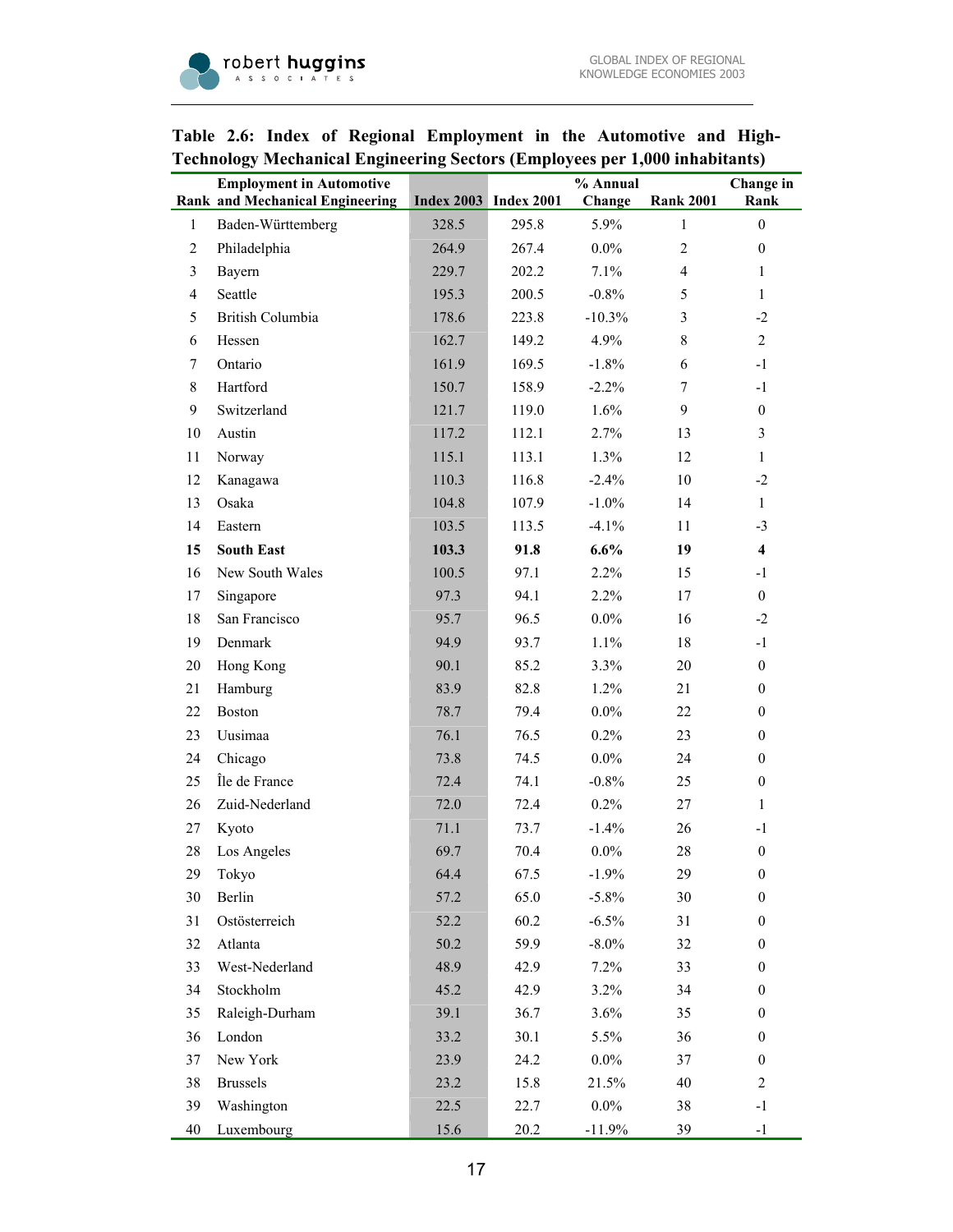#### **Rank Electrical Machinery and Instruments Index 2003 Index 2001 % Annual Change Rank 2001 % Change in Rank**  1 Bayern 273.4 250.9 3.9% 1 0 2 Baden-Württemberg 233.1 236.1 -1.1% 2 0 3 Boston 179.7 167.2 3.2% 3 0 4 San Francisco 164.7 158.7 1.4% 4 0 5 Hessen 155.5 132.9 7.7% 7 2 6 Kyoto 147.0 149.8 -1.4% 6 0 7 Uusimaa (suuralue) 143.0 152.4 -3.6% 5 -2 8 Raleigh-Durham 134.8 128.2 2.1% 9 1 9 Tokyo 126.0 129.6 -1.9% 8 -1 10 Switzerland 125.6 110.0 6.4% 16 6 11 Berlin 123.8 110.1 5.5% 15 4 12 Hartford 119.8 117.2 0.6% 11 -1 13 Norway 118.8 104.6 6.1% 20 7 **14 South East 115.8 126.4 -4.7% 10 -4**  15 Osaka 115.5 116.8 -1.0% 12 -3 16 Kanagawa 108.7 113.0 -2.4% 13 -3 17 Los Angeles 104.8 109.3 -2.5% 18 1 18 Hamburg 103.6 88.7 7.6% 26 8

19 Eastern 99.4 112.8 -6.5% 14 -5 20 Singapore 5 94.5 109.6 -7.6% 17 -3

## **Table 2.7: Index of Regional Employment in the Instrumentation and Electrical Machinery Sectors (Employees per 1,000 inhabitants)**

| 21 | Île de France    | 92.9 | 89.6  | $1.3\%$  | 25 | 4              |
|----|------------------|------|-------|----------|----|----------------|
| 22 | Chicago          | 89.9 | 98.1  | $-4.7%$  | 22 | $\theta$       |
| 23 | New South Wales  | 89.9 | 91.3  | $-1.2%$  | 23 | $-1$           |
| 24 | Denmark          | 89.9 | 87.6  | 0.8%     | 27 | $\overline{4}$ |
| 25 | Ostösterreich    | 87.8 | 105.3 | $-9.1%$  | 19 | -6             |
| 26 | Hong Kong        | 87.5 | 99.3  | $-6.5%$  | 21 | $-5$           |
| 27 | Stockholm        | 79.8 | 69.9  | 6.3%     | 28 | $\mathbf{1}$   |
| 28 | Austin           | 74.9 | 91.2  | $-9.8\%$ | 24 | $-5$           |
| 29 | Philadelphia     | 74.9 | 67.6  | 4.8%     | 29 | $\mathbf{1}$   |
| 30 | Seattle          | 59.9 | 64.8  | $-4.3%$  | 30 | $-2$           |
| 31 | Atlanta          | 59.9 | 62.1  | $-2.2%$  | 31 | $\mathbf{0}$   |
| 32 | New York         | 59.9 | 60.6  | $-1.0%$  | 32 | $\overline{2}$ |
| 33 | Zuid-Nederland   | 48.4 | 51.4  | $-3.4\%$ | 34 | $\mathbf{1}$   |
| 34 | Ontario          | 44.9 | 45.7  | $-1.3%$  | 35 | 1              |
| 35 | London           | 40.0 | 52.8  | $-13.4%$ | 33 | $-2$           |
| 36 | Washington       | 30.0 | 31.8  | $-3.4\%$ | 36 | $\mathbf{0}$   |
| 37 | British Columbia | 30.0 | 25.7  | 7.4%     | 39 | 2              |
| 38 | <b>Brussels</b>  | 29.0 | 30.7  | $-3.1\%$ | 37 | $-1$           |
| 39 | West-Nederland   | 25.2 | 30.1  | $-8.9\%$ | 38 | $-1$           |
| 40 | Luxembourg       | 17.9 | 20.4  | $-6.7%$  | 40 | $\mathbf{0}$   |
|    |                  |      |       |          |    |                |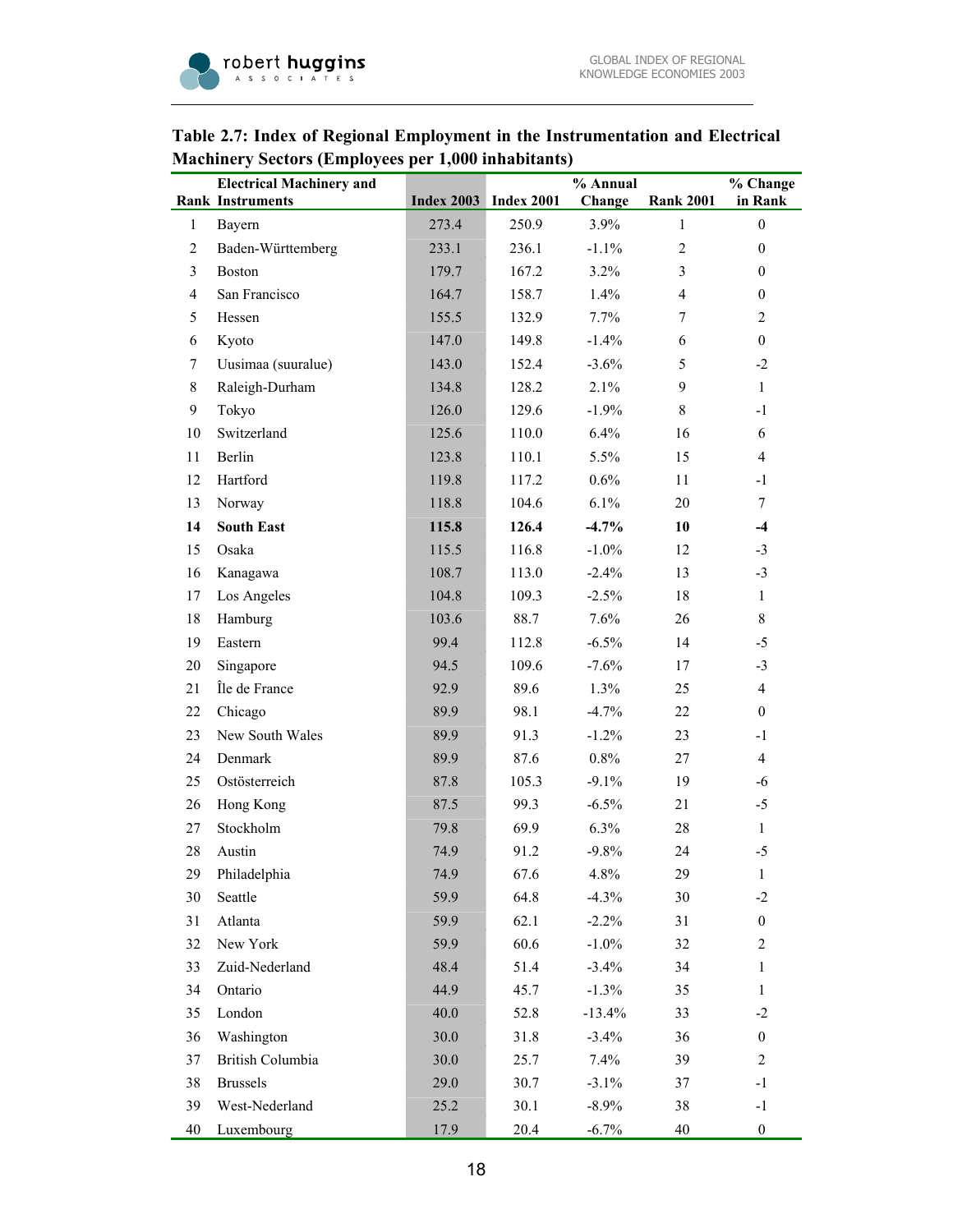

|                | <b>Employment in High Tech</b><br><b>Rank Services</b> |       | <b>Index 2003</b> Index 2001 | % Annual<br>Change | <b>Rank 2001</b> | Change in<br>Rank |
|----------------|--------------------------------------------------------|-------|------------------------------|--------------------|------------------|-------------------|
| $\mathbf{1}$   | San Francisco                                          | 190.4 | 178.9                        | 8.5%               | $\mathbf{1}$     | $\boldsymbol{0}$  |
| $\overline{2}$ | Washington                                             | 170.5 | 173.1                        | 4.4%               | $\overline{2}$   | $\boldsymbol{0}$  |
| 3              | Stockholm                                              | 152.3 | 152.8                        | $-2.6%$            | 5                | $\overline{c}$    |
| $\overline{4}$ | Raleigh-Durham                                         | 150.7 | 152.0                        | $-0.8%$            | 7                | $\overline{3}$    |
| 5              | Uusimaa (suuralue)                                     | 149.8 | 168.4                        | 5.0%               | 4                | $-1$              |
| 6              | <b>South East</b>                                      | 148.3 | 135.5                        | $1.7\%$            | 8                | $\mathbf{2}$      |
| 7              | Tokyo                                                  | 146.2 | 170.2                        | 4.7%               | 3                | $-4$              |
| 8              | Atlanta                                                | 142.8 | 152.7                        | 10.0%              | 6                | $-2$              |
| 9              | <b>Boston</b>                                          | 138.8 | 135.2                        | 6.5%               | 9                | $\boldsymbol{0}$  |
| 10             | Île de France                                          | 138.1 | 125.0                        | 5.7%               | 11               | $\mathbf{1}$      |
| 11             | Eastern                                                | 128.8 | 111.0                        | 10.5%              | 14               | 3                 |
| 12             | Seattle                                                | 126.9 | 125.6                        | $7.2\%$            | 10               | $-2$              |
| 13             | London                                                 | 125.1 | 120.3                        | $-1.9%$            | 12               | $-1$              |
| 14             | Singapore                                              | 115.7 | 102.1                        | 13.3%              | 15               | $\mathbf{1}$      |
| 15             | West-Nederland                                         | 114.6 | 94.8                         | 11.9%              | 19               | $\overline{4}$    |
| 16             | Hong Kong                                              | 107.1 | 92.5                         | 1.7%               | 21               | 5                 |
| 17             | Austin                                                 | 103.1 | 118.4                        | $-0.1%$            | 13               | $-4$              |
| 18             | New York                                               | 95.2  | 101.8                        | 0.1%               | 16               | $-2$              |
| 19             | Switzerland                                            | 94.1  | 87.4                         | 15.6%              | 22               | $\overline{3}$    |
| 20             | Denmark                                                | 91.2  | 101.1                        | 2.1%               | 17               | $-4$              |
| 21             | Chicago                                                | 91.2  | 100.6                        | 13.2%              | 18               | $-2$              |
| 22             | Norway                                                 | 89.0  | 83.1                         | 9.1%               | 24               | $\overline{2}$    |
| 23             | New South Wales                                        | 87.3  | 92.6                         | 2.3%               | 20               | $-3$              |
| 24             | Ostösterreich                                          | 85.5  | 67.2                         | 8.8%               | 31               | $\tau$            |
| 25             | Hessen                                                 | 80.6  | 70.9                         | $-1.9%$            | 29               | $\overline{4}$    |
| 26             | Philadelphia                                           | 79.3  | 83.8                         | $6.0\%$            | 23               | $-3$              |
| 27             | Berlin                                                 | 79.2  | 77.9                         | $-1.7%$            | 26               | $-1$              |
| 28             | Bayern                                                 | 77.0  | 66.5                         | $-3.0\%$           | 33               | 5                 |
| 29             | Hartford                                               | 71.4  | 82.0                         | 12.1%              | 25               | $-4$              |
| 30             | Baden-Württemberg                                      | 71.2  | 65.2                         | 4.3%               | 35               | 5                 |
| 31             | Hamburg                                                | 68.8  | 69.9                         | 18.7%              | 30               | $-1$              |
| 32             | Osaka                                                  | 66.5  | 76.2                         | 2.4%               | 27               | $-5$              |
| 33             | Los Angeles                                            | 63.5  | 66.9                         | 13.2%              | 32               | $-1$              |
| 34             | Kanagawa                                               | 63.5  | 74.6                         | $-7.0\%$           | 28               | -6                |
| 35             | Zuid-Nederland                                         | 61.6  | 58.0                         | 9.9%               | 37               | $\overline{c}$    |
| 36             | Ontario                                                | 55.5  | 57.9                         | $-2.9%$            | 38               | $\overline{2}$    |
| 37             | $\hbox{Brussels}$                                      | 54.9  | 64.4                         | 8.3%               | 36               | $-1$              |
| 38             | Luxembourg                                             | 51.3  | 65.5                         | 3.0%               | 34               | $-4$              |
| 39             | British Columbia                                       | 43.6  | 43.8                         | 4.9%               | 39               | $\boldsymbol{0}$  |
| 40             | Kyoto                                                  | 29.5  | 34.0                         | $-2.1%$            | 40               | $\boldsymbol{0}$  |

## **Table 2.8: Index of Regional Employment in the High-Technology Service Sectors (Employees per 1,000 inhabitants)**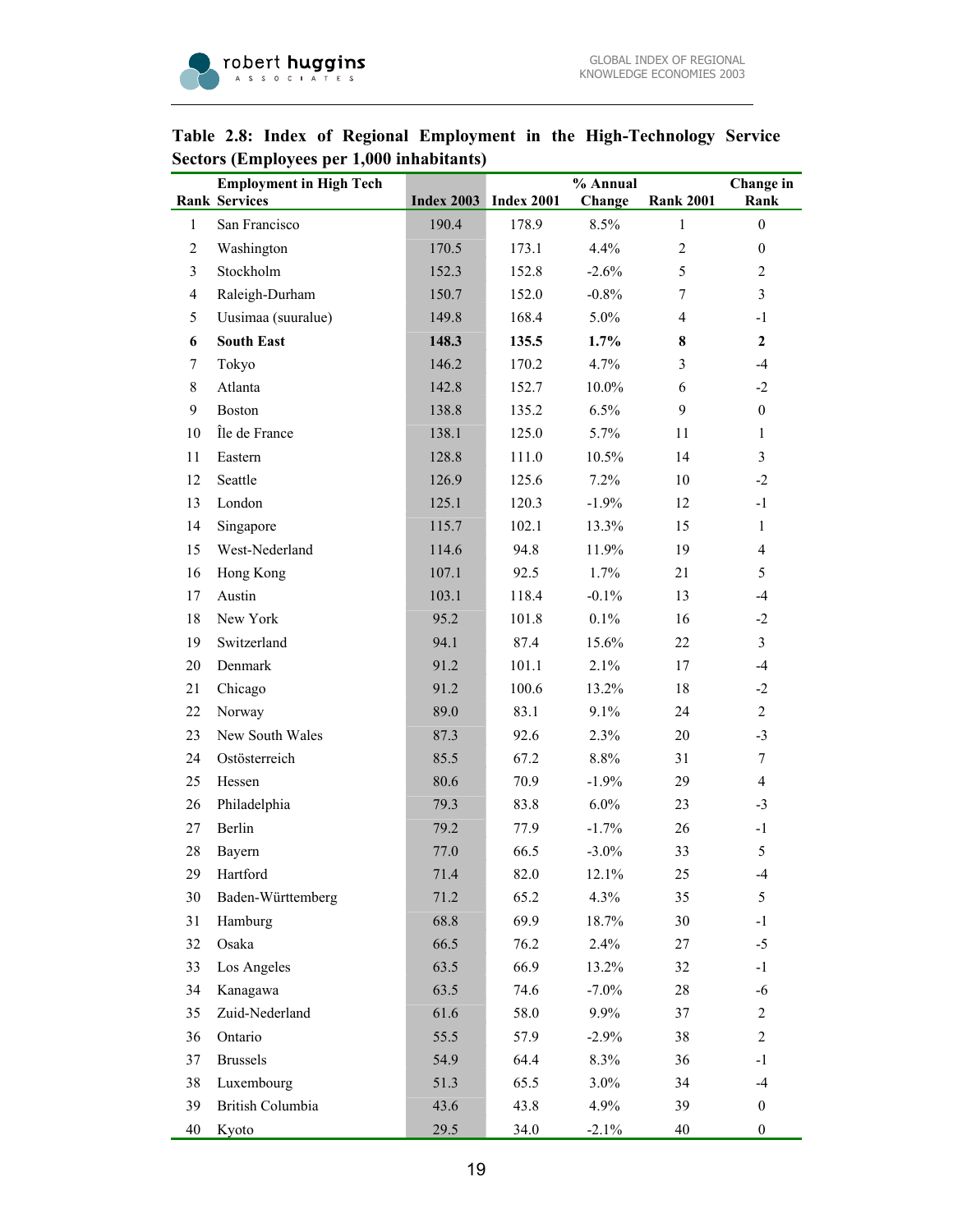

#### **R&D EXPENDITURE**

- 2.15. Research and development expenditure is an indication of attempts to enlarge the knowledge base and inputs to the process of searching for knowledge. Table 2.9 ranks public/government expenditure per head of population and shows that Washington remains at the top of the index with a rating of 605.8. Its location at the heart of US government and the presence of a wide variety of research institutes and R&D intensive sectors gives it its massively dominating position in terms of R&D spend.
- 2.16. The South East remains in 9th position with a rating of 146.0 and shows a slight rise in spending. Also, Eastern and London show slight changes and are at 20th and 32nd respectively. Other big risers include Ile de France reflecting its position as France's pre-eminent region in terms of R&D spending and capacity, accounting for 44% of national R&D expenditure, with a particular concentration of public research institutions in the region.
- 2.17. In terms of business R&D expenditure Table 2.10 Boston remains number one in the index at 232.5, despite a 6.1% fall. This fall, which mirrors the fall in government spending on R&D in Boston, also reflects US firms' lack of confidence in the economic future of the country as companies' R&D spending is usually the first to suffer in times of economic uncertainty. Seattle also suffers a 2.1% fall though it remains in second place in the index.
- 2.18. The South East records a rise of 7.6% to 88.3, reflecting a growing confidence of firms in the region to innovate and develop new products and processes. Eastern England remained ahead in 13th at 115.5 with a small rise of 0.7% and retains its role as the UK's leader in business R&D investment.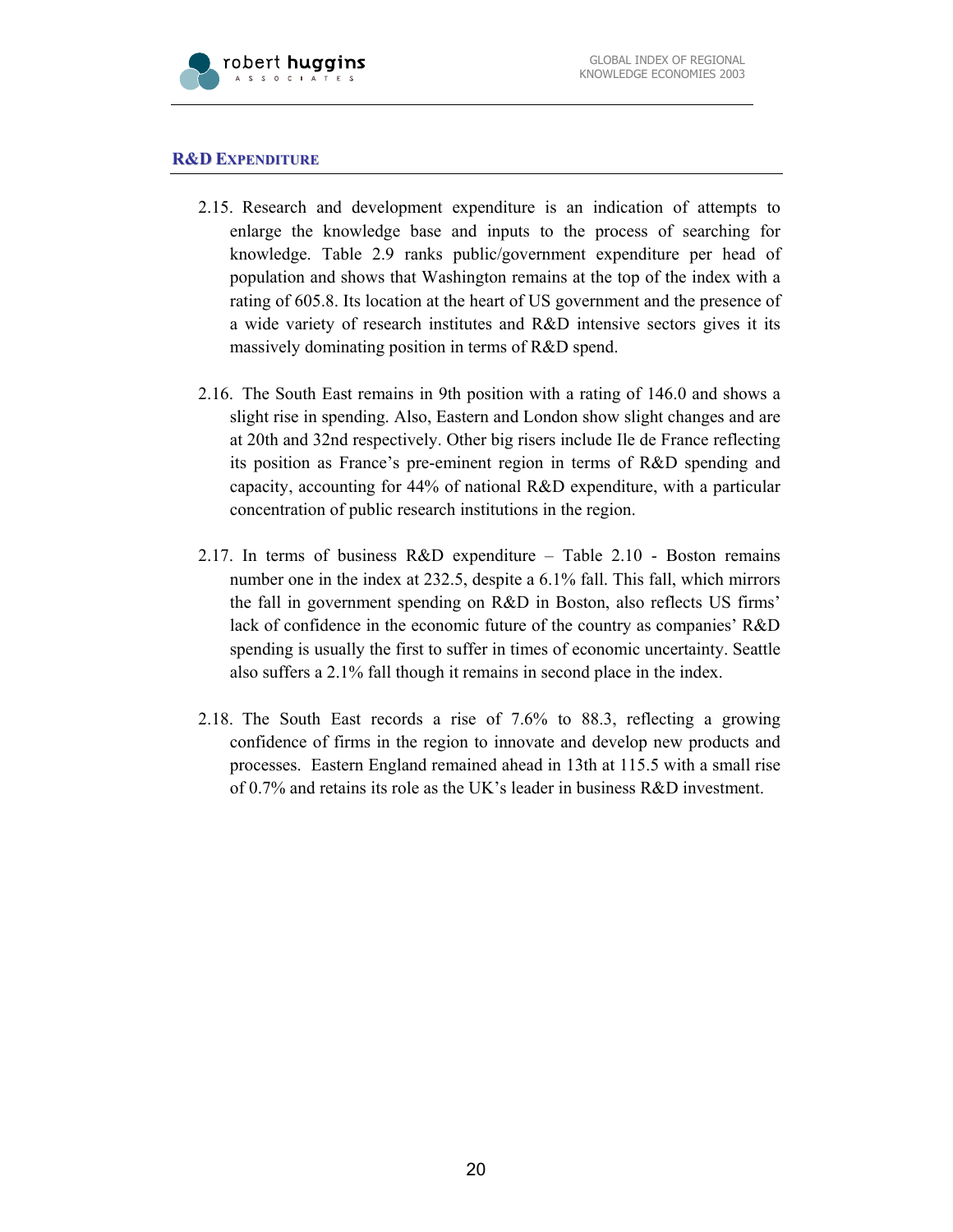

|                | <b>R&amp;D</b> Expenditure by<br><b>Rank Government</b> |         | <b>Index 2003</b> Index 2001 | % Annual<br>Change | <b>Rank 2001</b> | Change in<br>Rank       |
|----------------|---------------------------------------------------------|---------|------------------------------|--------------------|------------------|-------------------------|
| $\mathbf{1}$   | Washington                                              | 605.8   | 598.2                        | 3%                 | 1                | $\boldsymbol{0}$        |
| $\overline{2}$ | Hong Kong                                               | 346.9   | 350.5                        | $2\%$              | $\overline{c}$   | $\mathbf{0}$            |
| 3              | Berlin                                                  | 223.7   | 224.6                        | $2\%$              | 3                | $\boldsymbol{0}$        |
| $\overline{4}$ | Uusimaa                                                 | 210.3   | 195.9                        | 6%                 | 5                | 1                       |
| 5              | <b>Boston</b>                                           | 192.5   | 200.5                        | $0\%$              | $\overline{4}$   | $-1$                    |
| 6              | Île de France                                           | 171.3   | 157.6                        | $7\%$              | 6                | $\boldsymbol{0}$        |
| 7              | San Francisco                                           | 152.9   | 153.9                        | $2\%$              | 8                | $\mathbf{1}$            |
| 8              | Los Angeles                                             | 151.9   | 154.5                        | $1\%$              | 7                | $-1$                    |
| 9              | <b>South East</b>                                       | 146.0   | 142.4                        | 4%                 | 9                | $\bf{0}$                |
|                | Hamburg                                                 | 136.7   | 139.1                        | $1\%$              | 10               | $\boldsymbol{0}$        |
| 10<br>11       | Norway                                                  | 114.2   | 112.5                        | 3%                 | 11               | $\boldsymbol{0}$        |
| 12             | Baden-Württemberg                                       | 113.1   | 112.5                        | $3\%$              | 12               | $\boldsymbol{0}$        |
| 13             |                                                         | 102.3   | 103.3                        | $2\%$              | 14               | 1                       |
|                | Singapore                                               | 98.7    | 104.5                        | $-1\%$             |                  | $-1$                    |
| 14             | Luxembourg<br>Seattle                                   | 85.9    | 81.5                         | 5%                 | 13               | $\overline{2}$          |
| 15             | New South Wales                                         | 82.1    | 81.0                         | $3\%$              | 17               | $\mathbf{2}$            |
| 16             | Denmark                                                 | 81.9    |                              | $8\%$              | 18               | $\overline{3}$          |
| 17             |                                                         |         | 74.0                         |                    | 20               |                         |
| 18             | Zuid-Nederland                                          | 77.4    | 82.0                         | $-1\%$             | 15               | $-3$                    |
| 19             | West-Nederland                                          | 77.3    | 81.9                         | $-1\%$             | 16               | $-3$                    |
| 20             | Eastern                                                 | 76.4    | 77.8                         | $1\%$              | 19               | $-1$                    |
| 21             | Bayern                                                  | 66.7    | 63.9                         | 4%                 | 23               | $\overline{2}$          |
| 22             | Chicago                                                 | 66.0    | 70.4                         | $-1\%$             | 21               | $-1$                    |
| 23             | Ostösterreich                                           | 62.0    | 65.7                         | $-1\%$             | 22               | $-1$                    |
| 24             | Ontario                                                 | 58.8    | 62.3                         | $-1\%$             | 24               | $\boldsymbol{0}$        |
| 25             | British Columbia                                        | 55.5    | 58.8                         | $-1\%$             | 25               | $\boldsymbol{0}$        |
| 26             | Philadelphia                                            | 51.0    | 48.9                         | $4\%$              | 27               | $\mathbf{1}$            |
| 27             | <b>Brussels</b>                                         | 50.8    | 50.5                         | $2\%$              | 26               | $-1$                    |
| 28             | New York                                                | 43.4    | 42.2                         | 4%                 | 30               | $\sqrt{2}$              |
| 29             | Raleigh-Durham                                          | 41.5    | 46.3                         | $-3%$              | $28\,$           | $-1$                    |
| 30             | Hessen                                                  | 39.9    | 42.3                         | $-1\%$             | 29               | $-1$                    |
| 31             | Atlanta                                                 | 37.7    | 33.9                         | $8\%$              | 34               | $\overline{\mathbf{3}}$ |
| 32             | London                                                  | 36.8    | 38.9                         | $-1\%$             | 31               | $-1$                    |
| 33             | Switzerland                                             | 35.1    | 35.1                         | $2\%$              | 33               | $\boldsymbol{0}$        |
| 34             | Austin                                                  | 34.9    | 38.0                         | $-2\%$             | 32               | $-2$                    |
| 35             | Stockholm                                               | 29.6    | 29.6                         | $2\%$              | 35               | $\boldsymbol{0}$        |
| 36             | Hartford                                                | 11.3    | 13.2                         | $-5%$              | 36               | $\boldsymbol{0}$        |
| 37             | Kyoto                                                   | 10.9    | 10.9                         | $2\%$              | 37               | $\boldsymbol{0}$        |
| 38             | Kanagawa                                                | $8.1\,$ | $8.8\,$                      | $-2\%$             | 38               | $\boldsymbol{0}$        |
| 39             | Osaka                                                   | 7.8     | 6.9                          | $9\%$              | 39               | $\boldsymbol{0}$        |
| 40             | Tokyo                                                   | $5.0\,$ | 5.2                          | $0\%$              | 40               | $\boldsymbol{0}$        |

## **Table 2.9: Index of Government Research & Development Expenditure by Region (per capita)**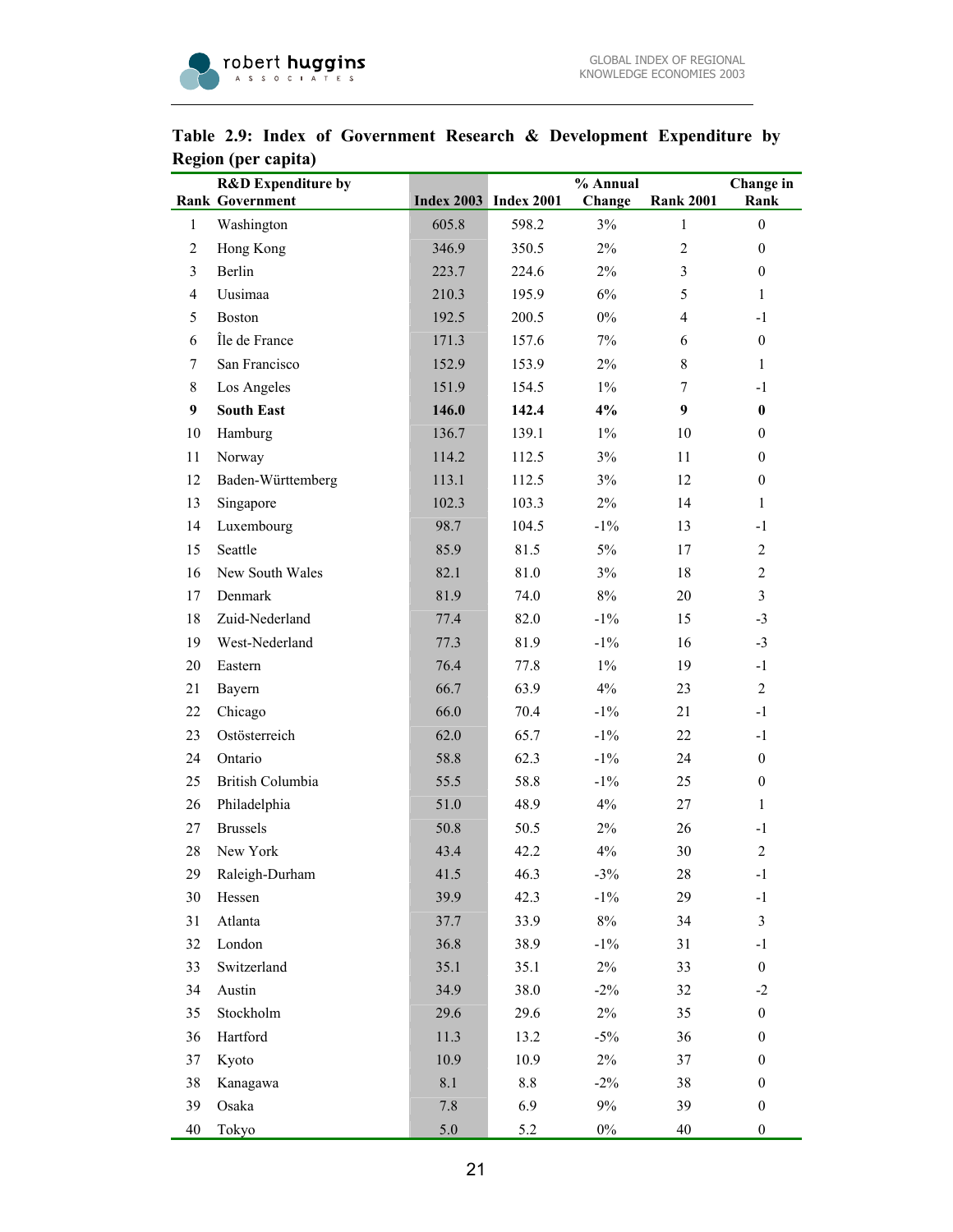

|                | <b>R&amp;D</b> Expenditure by |       |                              | % Annual |                  | Change in        |
|----------------|-------------------------------|-------|------------------------------|----------|------------------|------------------|
|                | <b>Rank Business</b>          |       | <b>Index 2003</b> Index 2001 | Growth   | <b>Rank 2001</b> | Rank             |
| 1              | <b>Boston</b>                 | 232.5 | 278.7                        | $-6.1%$  | 1                | $\boldsymbol{0}$ |
| $\overline{2}$ | Seattle                       | 214.4 | 236.1                        | $-2.1%$  | $\overline{2}$   | $\boldsymbol{0}$ |
| 3              | Stockholm                     | 211.8 | 198.9                        | $6.0\%$  | 3                | $\boldsymbol{0}$ |
| $\overline{4}$ | San Francisco                 | 201.3 | 194.4                        | 4.6%     | 5                | 1                |
| 5              | Los Angeles                   | 200.6 | 195.0                        | 4.2%     | $\overline{4}$   | $-1$             |
| 6              | Philadelphia                  | 165.5 | 179.6                        | $-1.3%$  | 6                | $\boldsymbol{0}$ |
| 7              | Hartford                      | 161.6 | 170.7                        | $0.0\%$  | 7                | $\boldsymbol{0}$ |
| 8              | New York                      | 153.4 | 155.9                        | 2.0%     | 8                | $\boldsymbol{0}$ |
| 9              | Île de France                 | 152.5 | 131.7                        | 10.6%    | 11               | $\overline{c}$   |
| 10             | Baden-Württemberg             | 149.8 | 131.9                        | 9.5%     | 10               | $\boldsymbol{0}$ |
| 11             | Uusimaa                       | 146.5 | 118.5                        | 14.3%    | 14               | 3                |
| 12             | Kanagawa                      | 116.6 | 135.0                        | $-4.5%$  | 9                | $-3$             |
| 13             | Eastern                       | 115.5 | 120.4                        | 0.7%     | 13               | $\boldsymbol{0}$ |
| 14             | Bayern                        | 112.8 | 95.8                         | 11.6%    | 16               | $\overline{c}$   |
| 15             | Hessen                        | 110.5 | 87.3                         | 15.6%    | 20               | 5                |
| 16             | Chicago                       | 105.3 | 101.0                        | 4.9%     | 15               | $-1$             |
| 17             | Tokyo                         | 96.1  | 122.4                        | $-8.9%$  | 12               | $-5$             |
| 18             | Austin                        | 88.5  | 81.8                         | 6.9%     | 23               | 5                |
| 19             | <b>South East</b>             | 88.3  | 80.6                         | 7.6%     | 24               | 5                |
| 20             | <b>Brussels</b>               | 86.2  | 92.4                         | $-0.8%$  | 17               | $-3$             |
| 21             | Switzerland                   | 85.8  | 89.3                         | 0.8%     | 18               | $-3$             |
| 22             | Hamburg                       | 80.2  | 82.1                         | 1.6%     | 22               | $\boldsymbol{0}$ |
| 23             | Kyoto                         | 78.9  | 78.2                         | 3.3%     | 26               | 3                |
| 24             | Osaka                         | 78.6  | 88.4                         | $-3.1%$  | 19               | $-5$             |
| 25             | Raleigh-Durham                | 76.5  | 82.3                         | $-0.9\%$ | 21               | $-4$             |
| 26             | Berlin                        | 74.8  | 61.1                         | 13.7%    | 28               | $\overline{c}$   |
| 27             | Luxembourg                    | 74.4  | 78.3                         | 0.2%     | 25               | $-2$             |
| 28             | Ontario                       | 74.3  | 78.1                         | 0.2%     | 27               | $-1$             |
| 29             | Denmark                       | 61.8  | 52.8                         | 11.2%    | 29               | $\boldsymbol{0}$ |
| 30             | Zuid-Nederland                | 52.2  | 46.5                         | 9.0%     | 33               | 3                |
| 31             | Washington                    | 51.7  | 50.0                         | 4.5%     | 30               | $-1$             |
| 32             | Ostösterreich                 | 46.8  | 49.2                         | 0.2%     | 31               | $-1$             |
| 33             | British Columbia              | 45.7  | 48.0                         | $0.2\%$  | 32               | $-1$             |
| 34             | West-Nederland                | 40.9  | 46.4                         | $-3.5%$  | 34               | $\boldsymbol{0}$ |
| 35             | Atlanta                       | 40.6  | 34.7                         | 11.1%    | 37               | $\mathfrak{2}$   |
| 36             | Singapore                     | 40.3  | 36.9                         | 7.5%     | 35               | $-1$             |
| 37             | Norway                        | 34.9  | 35.8                         | 1.5%     | 36               | $-1$             |
| 38             | New South Wales               | 24.9  | 28.0                         | $-3.1%$  | 38               | $\boldsymbol{0}$ |
| 39             | London                        | 24.7  | 24.4                         | 3.4%     | 39               | $\boldsymbol{0}$ |
| 40             | Hong Kong                     | 2.5   | 1.9                          | 16.2%    | 40               | $\boldsymbol{0}$ |

## **Table 2.10: Index of Business Research & Development Expenditure by Region (per capita)**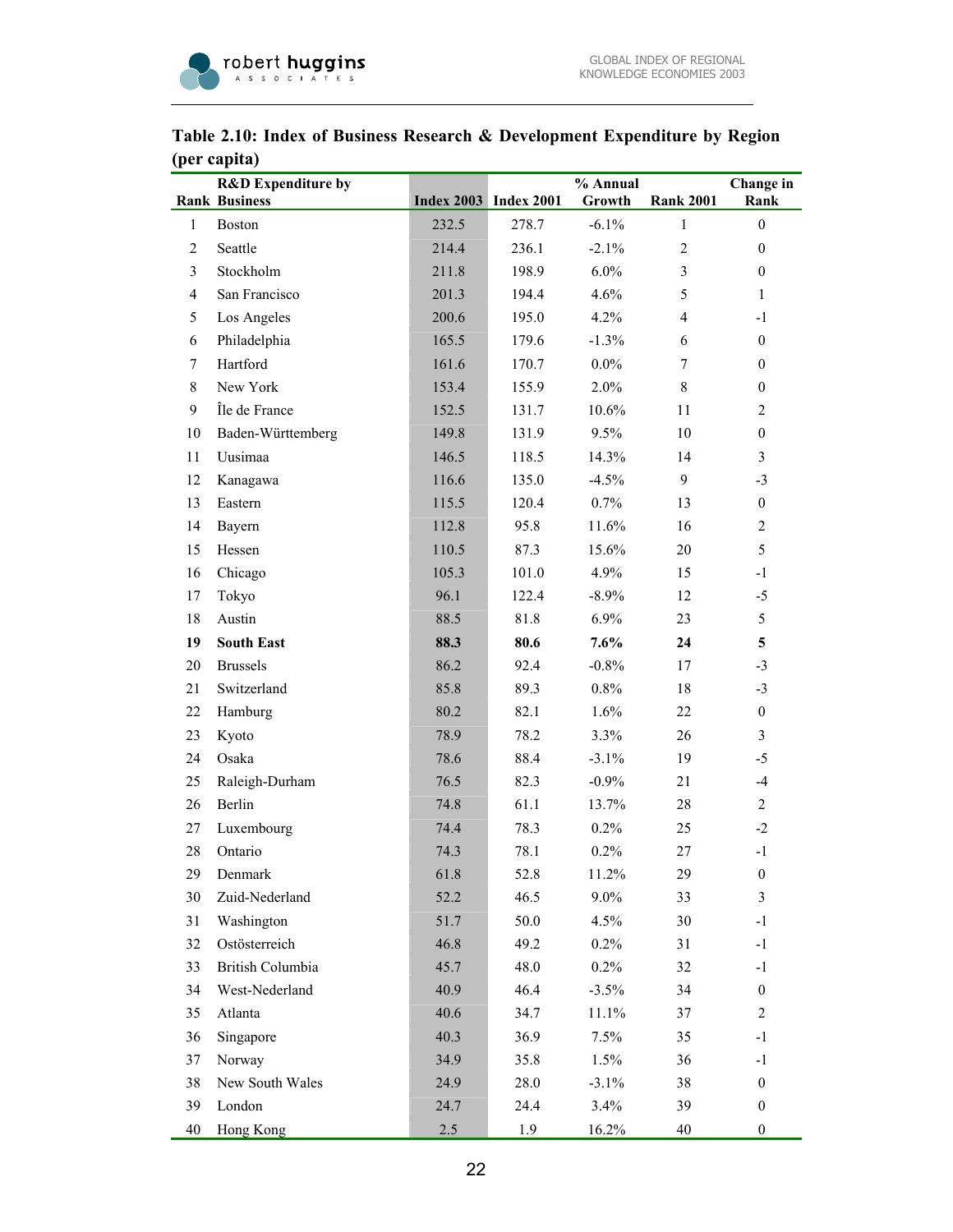

#### **KNOWLEDGE ECONOMY OUTPUTS**

2.19. The following five variables were chosen as the best available measures of the size of outputs of knowledge economy production in each region:

#### *Patents*

• Number of Patents Registered per one million inhabitants

*Gross Domestic Product and Productivity* 

- Per capita GDP
- Labour Productivity

#### *Earnings and Unemployment*

- Mean Gross Monthly Earnings
- Unemployment Rates

#### **PATENTS**

- 2.20. Patent registrations are a representation of the generation of new ideas and are the nearest proxy to direct indicators of knowledge formation, and are perhaps the best measure of knowledge economy outputs. A high level of patent activity is often a reflection of high levels of applied research and development activity. Table 2.11 illustrates patent registrations across the regions, and shows that San Francisco leads the index with 452.7, overtaking Austin which fell 4% to 388.7. San Francisco's status reflects the continued rise in both government and business R&D spending, the availability of venture capital and the significant presence of high-technology companies with the region, as well as the geographic concentration of companies and high-technology research and software parks.
- 2.21. The South East of England recorded a 14% rise in patent production, albeit from a low base, to 60.8. This is consistent with the increase in both government and business R&D expenditure in the region and improving links between regional higher education institutions and industry. Eastern England also records a strong 13% growth in this sector while London also recorded an 11% growth, albeit from a very low base.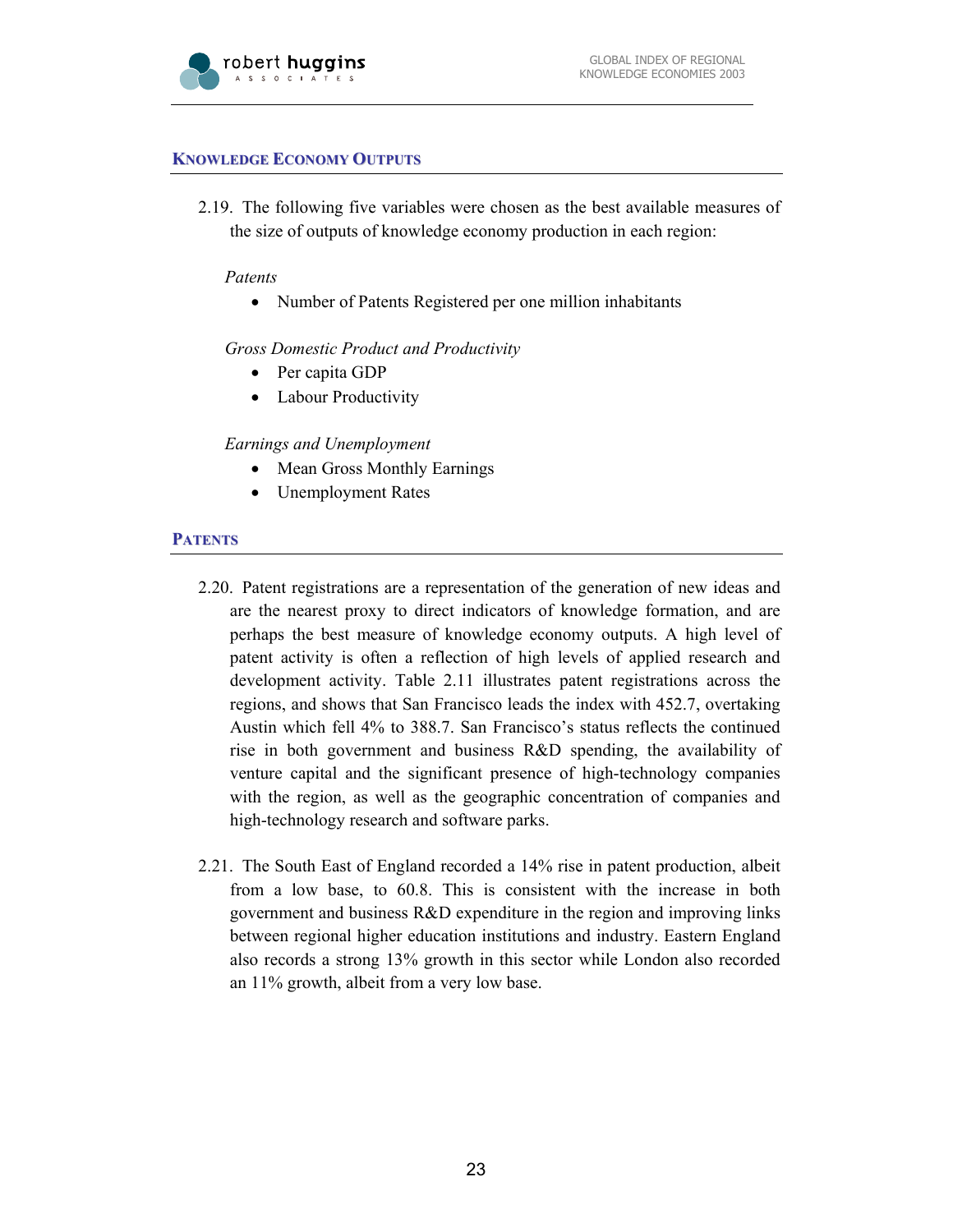

# **Table 2.11: Index of Patent Registrations by Region (per capita)**

|                |                     |                   |                   | % Annual |                  | Change in        |
|----------------|---------------------|-------------------|-------------------|----------|------------------|------------------|
|                | <b>Rank Patents</b> | <b>Index 2003</b> | <b>Index 2001</b> | Change   | <b>Rank 2001</b> | Rank             |
| $\mathbf{1}$   | San Francisco       | 452.7             | 448.7             | 3%       | $\overline{2}$   | $\mathbf{1}$     |
| $\overline{c}$ | Austin              | 388.7             | 449.5             | $-4%$    | $\mathbf{1}$     | $-1$             |
| 3              | Raleigh-Durham      | 273.8             | 278.5             | $2\%$    | 3                | $\boldsymbol{0}$ |
| $\overline{4}$ | <b>Boston</b>       | 195.5             | 211.5             | $-1\%$   | $\overline{4}$   | $\boldsymbol{0}$ |
| 5              | Baden-Württemberg   | 150.6             | 138.2             | 7%       | 6                | $\mathbf{1}$     |
| 6              | Zuid-Nederland      | 149.7             | 112.8             | $18\%$   | 13               | 7                |
| 7              | Stockholm           | 149.1             | 136.8             | $7\%$    | 7                | $\boldsymbol{0}$ |
| 8              | Uusimaa             | 139.2             | 133.1             | $5\%$    | 9                | $\mathbf{1}$     |
| 9              | Bayern              | 138.0             | 125.6             | $8\%$    | 12               | $\mathfrak{Z}$   |
| 10             | Seattle             | 134.9             | 134.2             | 3%       | $8\,$            | $-2$             |
| 11             | Hartford            | 133.0             | 142.8             | $-1\%$   | 5                | $-6$             |
| 12             | New York            | 115.6             | 127.9             | $-2\%$   | 10               | $-2$             |
| 13             | Philadelphia        | 111.6             | 127.2             | $-4%$    | 11               | $-2$             |
| 14             | Chicago             | 102.2             | 112.6             | $-2\%$   | 14               | $\boldsymbol{0}$ |
| 15             | Hessen              | 99.5              | 101.7             | $2\%$    | 15               | $\boldsymbol{0}$ |
| 16             | Tokyo               | 94.4              | 97.2              | $1\%$    | 16               | $\boldsymbol{0}$ |
| 17             | Los Angeles         | 92.3              | 92.0              | 3%       | 17               | $\boldsymbol{0}$ |
| 18             | Washington          | 84.8              | 87.7              | $1\%$    | 19               | $\mathbf{1}$     |
| 19             | Île de France       | 82.5              | 82.9              | $2\%$    | 20               | $\mathbf{1}$     |
| 20             | Atlanta             | 78.6              | 88.8              | $-3%$    | 18               | $-2$             |
| 21             | Switzerland         | 66.6              | 62.8              | $6\%$    | 22               | $\mathbf{1}$     |
| 22             | Eastern             | 65.8              | 54.7              | 13%      | 24               | $\overline{2}$   |
| 23             | Osaka               | 62.0              | 63.1              | $2\%$    | 21               | $-2$             |
| 24             | <b>South East</b>   | 60.8              | 49.3              | 14%      | 27               | $\mathbf{3}$     |
| 25             | Hamburg             | 59.2              | 56.6              | $5\%$    | 23               | $-2$             |
| 26             | Berlin              | 56.5              | 47.3              | 12%      | 29               | $\mathfrak{Z}$   |
| $27\,$         | Denmark             | 52.8              | 44.2              | 12%      | 30               | $\mathfrak{Z}$   |
| $28\,$         | Ontario             | 52.1              | 50.4              | $4\%$    | 26               | $-2$             |
| 29             | Luxembourg          | 51.3              | $51.0\,$          | $3\%$    | 25               | -4               |
| 30             | British Columbia    | 49.6              | 47.8              | 5%       | 28               | $-2$             |
| 31             | <b>Brussels</b>     | 42.0              | 40.3              | $5\%$    | 31               | $\boldsymbol{0}$ |
| 32             | Ostösterreich       | 37.5              | 34.4              | $7\%$    | 32               | $\boldsymbol{0}$ |
| 33             | West-Nederland      | 36.4              | 34.0              | $6\%$    | 33               | $\boldsymbol{0}$ |
| 34             | London              | 27.2              | 23.1              | 11%      | 35               | $\mathbf{1}$     |
| 35             | Kanagawa            | 26.7              | 27.5              | $1\%$    | 34               | $-1$             |
| 36             | Kyoto               | 20.3              | 20.6              | $2\%$    | 36               | $\boldsymbol{0}$ |
| 37             | Norway              | 19.5              | 18.0              | $7\%$    | 38               | $\mathbf{1}$     |
| 38             | Hong Kong           | 18.0              | 19.0              | $0\%$    | 37               | $-1$             |
| 39             | Singapore           | 15.4              | 12.0              | 16%      | 40               | $\mathbf{1}$     |
| 40             | New South Wales     | 13.7              | 14.0              | $2\%$    | 39               | $-1$             |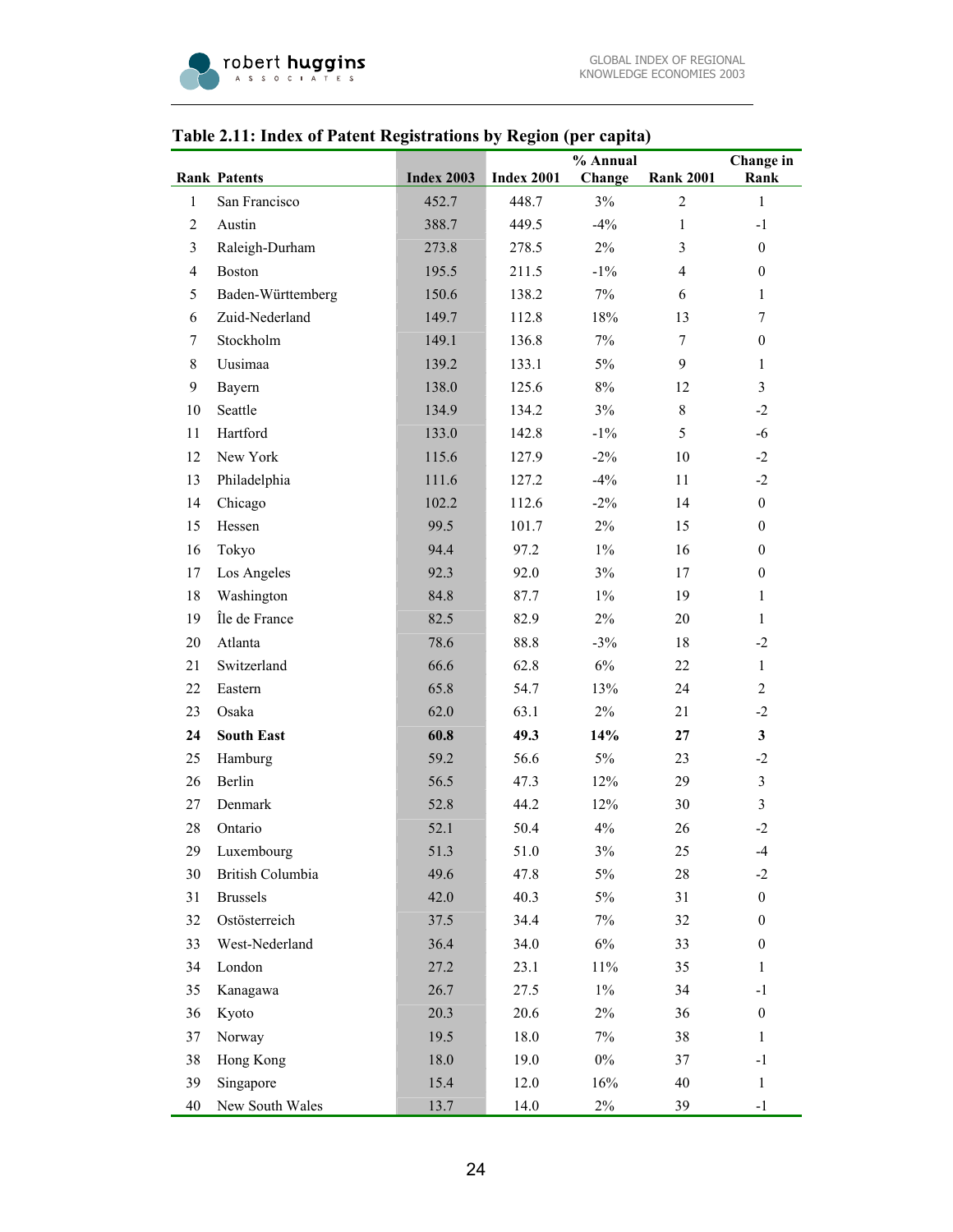

#### **GROSS DOMESTIC PRODUCT AND PRODUCTIVITY**

- 2.22. GDP has again been measured on a workplace basis, reflecting the product generated by those working in each region. Table 2.12 highlights the GDP per capita for the regions, with Hartford remaining top of the index and recording an 8.6% rise to 166.5. Brussels is one of the biggest risers to second with a 21.1% increase, the Belgian capital's position showing its political importance as the centre of EU decision-making and the main base for a growing number of multi-nationals from across the European Union and beyond.
- 2.23. The South East rises to 31st with a rating of 77.3, ahead of Eastern but still a distance behind London with a score of 102.6. Strong growth in GDP per capita is seen in most of the regions in the index, with the US areas continuing to increase GDP despite the generally mild and sluggish conditions of the US economic recovery. The Scandinavian countries also recorded strong growth in GDP per capita.
- 2.24. Productivity is a crucial measure of regional performance, as it is influenced by a wide range of factors such as sectoral make-up, workforce skills, investment in innovation, and market competition. Hartford climbs to the top of the productivity index – Table 2.13 - with a rating of 166.1 closely followed by Luxembourg and Brussels. US metropolitan areas dominate the top of the index, with New York, Boston and Seattle all recording strong rises in productivity. The South East rated 74.4, just ahead of Eastern at 70.6, while London fell five places with a rating of 106.8 despite a 3.3% rise. These low levels of productivity continue to affect the South East's competitiveness on a global level, and all the UK regions apart from London score well below average.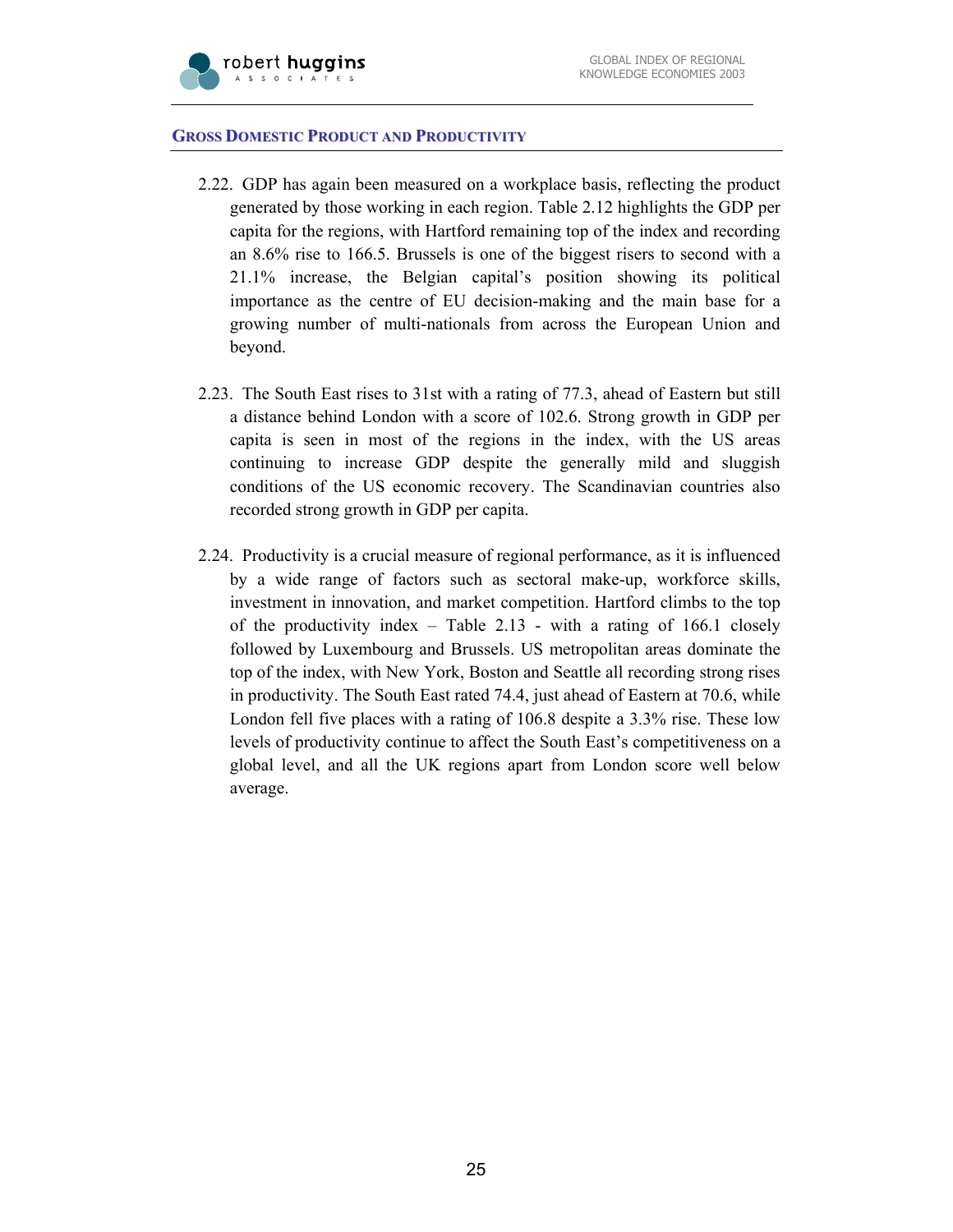|                | Thurs of Gross Domestic Frounce by Tregion (per cupitu) |       |                              |                    |                  |                          |
|----------------|---------------------------------------------------------|-------|------------------------------|--------------------|------------------|--------------------------|
|                | Rank GDP per Capita                                     |       | <b>Index 2003</b> Index 2001 | % Annual<br>Change | <b>Rank 2001</b> | Change in<br>Rank        |
| $\mathbf{1}$   | Hartford                                                | 166.5 | 160.3                        | 8.6%               | $\mathbf{1}$     | $\boldsymbol{0}$         |
| $\overline{2}$ | <b>Brussels</b>                                         | 151.7 | 117.4                        | 21.1%              | 9                | $\overline{7}$           |
| $\mathfrak{Z}$ | San Francisco                                           | 139.6 | 131.2                        | 9.9%               | 3                | $\boldsymbol{0}$         |
| $\overline{4}$ | Luxembourg                                              | 137.0 | 123.7                        | 12.1%              | 7                | 3                        |
| 5              | Boston                                                  | 135.9 | 129.3                        | 9.2%               | $\overline{4}$   | $-1$                     |
| 6              | New York                                                | 130.6 | 126.7                        | 8.1%               | 6                | $\boldsymbol{0}$         |
| $\tau$         | Hamburg                                                 | 126.6 | 128.6                        | 5.7%               | 5                | $-2$                     |
| $8\,$          | Seattle                                                 | 124.0 | 114.7                        | 10.7%              | 11               | $\overline{3}$           |
| 9              | Washington,                                             | 122.1 | 118.6                        | 8.1%               | 8                | $-1$                     |
| 10             | Tokyo                                                   | 121.2 | 143.7                        | $-2.2%$            | $\overline{2}$   | $-8$                     |
| 11             | Atlanta                                                 | 116.5 | 116.0                        | 6.7%               | 10               | $-1$                     |
| 12             | Chicago                                                 | 113.9 | 112.6                        | 7.2%               | 13               | $\mathbf{1}$             |
| 13             | Los Angeles                                             | 110.5 | 103.9                        | 9.8%               | 18               | 5                        |
| 14             | Île de France                                           | 110.4 | 104.5                        | 9.5%               | 17               | 3                        |
| 15             | Raleigh-Durham                                          | 110.1 | 112.5                        | 5.3%               | 14               | $-1$                     |
| 16             | Philadelphia                                            | 109.8 | 109.1                        | 6.9%               | 15               | $-1$                     |
| 17             | Austin                                                  | 107.1 | 113.1                        | 3.6%               | 12               | $-5$                     |
| 18             | London                                                  | 102.6 | 106.7                        | 4.5%               | 16               | $-2$                     |
| 19             | Stockholm                                               | 102.5 | 95.4                         | 10.4%              | 21               | $\mathbf{2}$             |
| 20             | Uusimaa (suuralue)                                      | 98.9  | 98.9                         | 6.5%               | 19               | $-1$                     |
| 21             | Hessen                                                  | 90.3  | 91.3                         | 5.9%               | 22               | $\mathbf{1}$             |
| 22             | Switzerland                                             | 89.9  | 87.4                         | 8.0%               | 24               | $\overline{2}$           |
| 23             | Norway                                                  | 89.8  | 81.0                         | 12.2%              | 32               | 9                        |
| 24             | Ontario                                                 | 89.6  | 95.8                         | 3.0%               | 20               | $-4$                     |
| 25             | Bayern                                                  | 86.5  | 85.4                         | 7.2%               | 28               | $\overline{3}$           |
| 26             | West-Nederland                                          | 86.1  | 87.3                         | 5.8%               | 25               | $-1$                     |
| 27             | Ostösterreich                                           | 85.9  | 85.5                         | 6.8%               | 27               | $\boldsymbol{0}$         |
| 28             | Baden-Württemberg                                       | 85.1  | 85.2                         | 6.5%               | 29               | $\mathbf{1}$             |
| 29             | Denmark                                                 | 82.7  | 82.7                         | 6.5%               | 30               | 1                        |
| 30             | Osaka                                                   | 79.1  | 90.5                         | $-0.4%$            | 23               | $-7$                     |
| 31             | <b>South East</b>                                       | 77.3  | 77.0                         | 6.8%               | 34               | $\mathbf{3}$             |
| 32             | British Columbia                                        | 75.7  | 82.0                         | 2.4%               | 31               | $-1$                     |
| 33             | Zuid-Nederland                                          | 73.9  | 74.5                         | 6.1%               | 36               | $\mathfrak{Z}$           |
| 34             | Eastern                                                 | 72.7  | 72.3                         | 6.8%               | 38               | $\overline{\mathcal{A}}$ |
| 35             | New South Wales                                         | 70.7  | 86.0                         | $-3.4%$            | 26               | $-9$                     |
| 36             | Hong Kong                                               | 70.1  | 77.2                         | 1.5%               | 33               | $-3$                     |
| 37             | Singapore                                               | 67.9  | 76.1                         | 0.6%               | 35               | $-2$                     |
| 38             | Berlin                                                  | 66.7  | 70.7                         | 3.5%               | 40               | $\overline{c}$           |
| 39             | Kyoto                                                   | 61.7  | 73.8                         | $-2.7%$            | 37               | $-2$                     |
| 40             | Kanagawa                                                | 60.9  | 71.5                         | $-1.7%$            | 39               | $-1$                     |

## **Table 2.12 Index of Gross Domestic Product by Region (per capita)**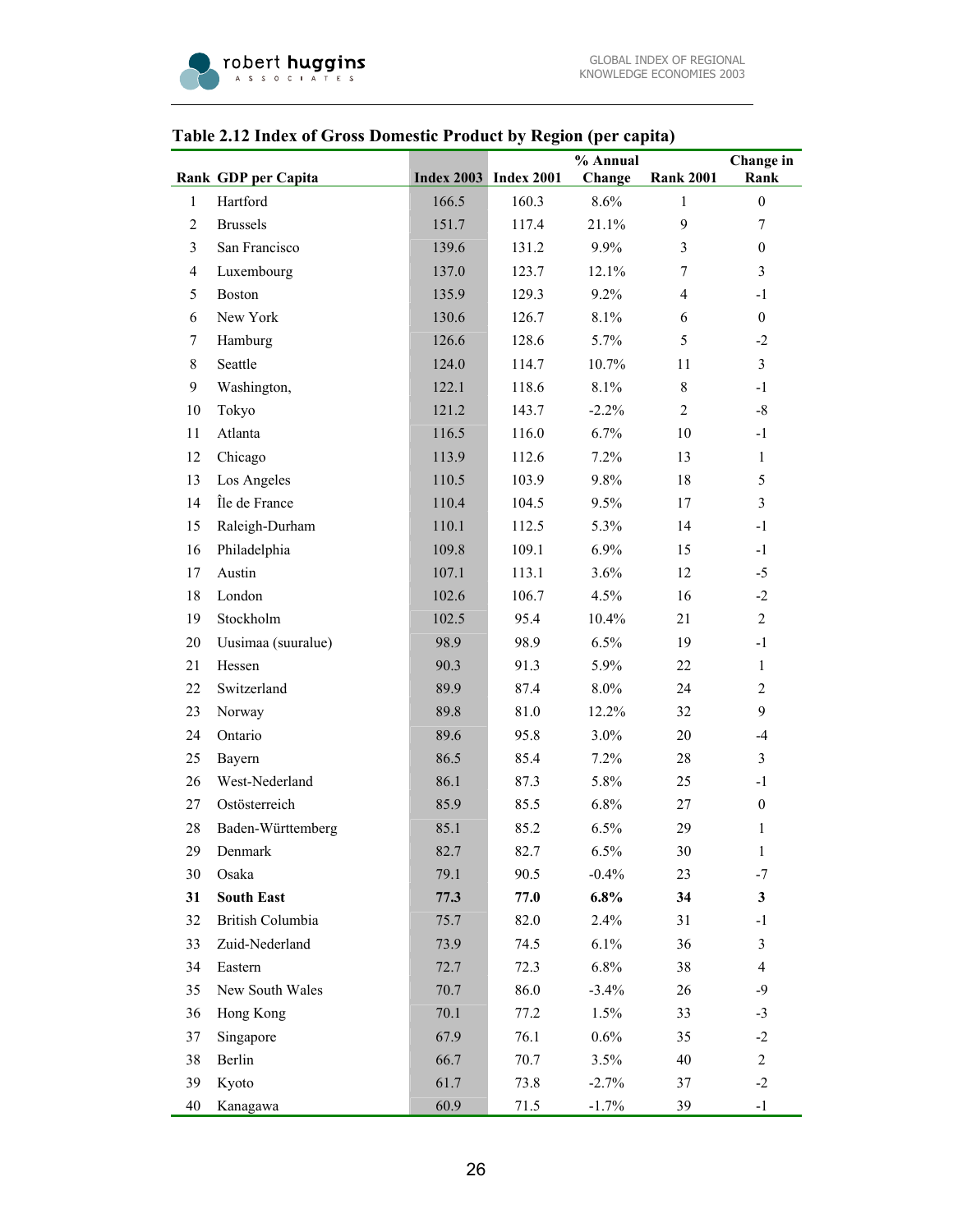

## **Rank Productivity Index 2003 Index 2001 % Annual Change Rank 2001 Change in Rank**  1 Hartford 166.1 155.5 9.9% 2 1 2 Luxembourg 158.8 144.9 11.4% 3 1 3 Brussels 156.0 161.0 4.7% 1 -2 4 New York 141.5 130.9 10.6% 6 2 5 Boston MA 136.4 125.2 11.0% 7 2 6 Hamburg 130.5 135.5 4.4% 4 -2 7 San Francisco 129.0 121.6 9.5% 8 1 8 Seattle 123.0 104.1 15.6% 15 7 9 Chicago 116.7 109.8 9.7% 13 4 10 Île de France 116.3 115.1 6.9% 9 -1 11 Washington 116.3 113.3 7.8% 10 -1 12 Los Angeles 116.0 108.0 10.2% 14 2 13 Tokyo 115.9 131.0 0.0% 5 -8 14 Philadelphia 113.5 110.2 7.9% 12 -2 15 Atlanta 110.6 101.8 10.9% 16 1 16 London 106.8 113.2 3.3% 11 -5 17 Raleigh-Durham 105.4 98.4 10.1% 18 1 18 Hessen 2012 95.8 99.9 4.2% 17 -1 19 Austin 95.4 92.1 8.2% 20 1 20 Ostösterreich 91.2 90.3 6.9% 24 4 21 Uusimaa (suuralue) 90.9 91.2 6.2% 22 1 22 Baden-Württemberg 88.3 89.7 5.5% 25 3 23 Norway 87.3 77.8 12.7% 34 11 24 Bayern 87.0 86.7 6.5% 28 4 25 West-Nederland 86.3 86.8 6.1% 27 2 26 Stockholm 86.2 97.6 0.0% 19 -7 27 Ontario 85.1 91.5 2.5% 21 -6 28 Osaka 82.3 88.8 2.4% 26 -2 29 Denmark 2001 19.7 78.7 7.0% 32 3 30 Switzerland 77.3 80.8 4.1% 31 1 31 Zuid-Nederland 76.4 73.9 8.1% 36 5 32 British Columbia 76.1 82.5 2.1% 29 -3 33 Berlin 75.5 80.9 2.7% 30 -3 **34 South East 74.4 77.3 4.4% 35 1**  35 New South Wales 72.7 90.4 -4.6% 23 -12

#### **Table 2.13 Index of Labour Productivity by Region (per capita)**

36 Hong Kong 21.0 78.5 1.2% 33 -3 37 Eastern 70.6 72.1 5.3% 38 1 38 Singapore 69.4 73.5 3.3% 37 -1 39 Kyoto 62.7 71.9 -0.7% 39 0 40 Kanagawa 59.5 67.8 -0.4% 40 0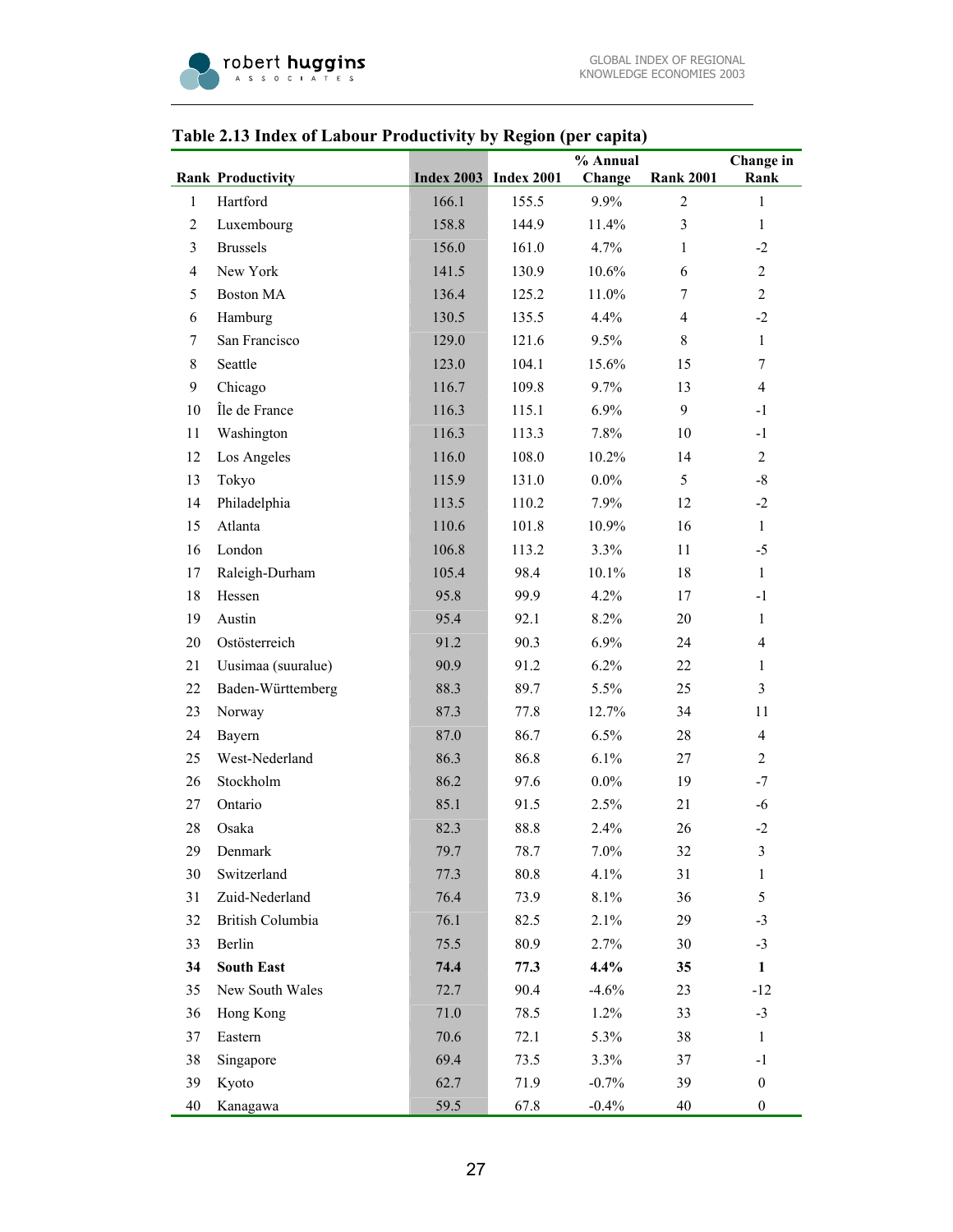#### **EARNINGS AND UNEMPLOYMENT**

- 2.25. Earning levels are an indicator of the relative wealth and the standards of living within an economy, particularly the value-added generated from economic activity. It is also a strong proxy of the relative quality of jobs within an economy. The index of earnings shown by Table 2.14 indicates that New York remains at number one with the whole of the top ten dominated by US metropolitan areas. These scores are correlated with strong US increases in productivity and GDP per capita. Most US labour income is generated by metro area economies and higher wage jobs are therefore typically located in these areas. London dropped a place, mirroring its slight ranking fall in productivity and GDP per capita. The South East remained in 28th at 85.7 seeing a rise of 2.9%.
- 2.26. Table 2.15 illustrates the levels of unemployment within the regions, reverse ranked so that a high score indicates a lower level of unemployment. West Nederland leads the index, rising 8 places at 103.5. The South East also saw a big rise, up 1.3% to 103.3 and is now ranked 2nd overall reflecting the continued buoyancy of the jobs market in the region and the UK's low unemployment rates as a whole. Eastern England also rose by a similar margin to a rating of 102.6. In contrast to the US dominance of the Earnings and GDP indices, US cities all experience falls with San Francisco, Seattle and Chicago all tumbling down the rankings.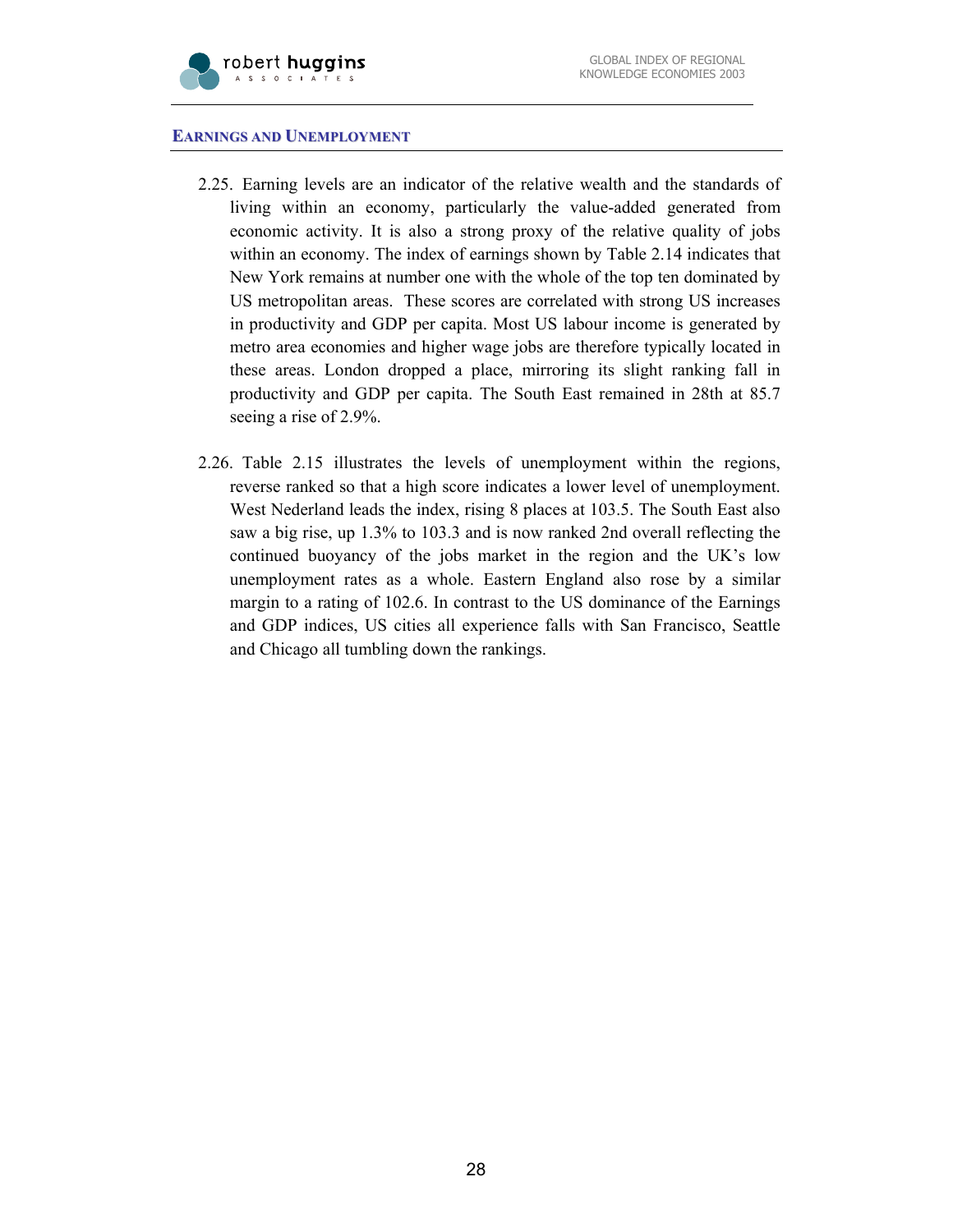| Table 2.14: Index of Earnings by Region (Mean Gross Monthly Earnings) |  |
|-----------------------------------------------------------------------|--|
|-----------------------------------------------------------------------|--|

|                |                      |       |                              | % Annual |                  | Change in        |
|----------------|----------------------|-------|------------------------------|----------|------------------|------------------|
|                | <b>Rank Earnings</b> |       | <b>Index 2003</b> Index 2001 | Change   | <b>Rank 2001</b> | Rank             |
| 1              | New York             | 157.8 | 152.2                        | 6.7%     | 1                | $\boldsymbol{0}$ |
| $\overline{2}$ | San Francisco        | 151.0 | 142.8                        | 4.3%     | $\overline{2}$   | $\boldsymbol{0}$ |
| $\overline{3}$ | <b>Boston</b>        | 145.8 | 135.8                        | 5.2%     | 5                | $\mathbf{2}$     |
| $\overline{4}$ | Washington           | 140.0 | 137.2                        | 5.9%     | $\overline{4}$   | $\boldsymbol{0}$ |
| 5              | Hartford             | 139.9 | 139.3                        | 7.8%     | 3                | $-2$             |
| 6              | Chicago              | 130.3 | 129.2                        | 4.2%     | 6                | $\boldsymbol{0}$ |
| 7              | Atlanta              | 127.3 | 124.6                        | 8.6%     | 7                | $\boldsymbol{0}$ |
| 8              | Seattle              | 125.7 | 121.5                        | 5.9%     | 9                | $\mathbf{1}$     |
| 9              | Raleigh-Durham       | 123.5 | 117.2                        | 6.6%     | 12               | $\overline{3}$   |
| 10             | Philadelphia         | 122.8 | 124.2                        | 7.6%     | 8                | $-2$             |
| 11             | Los Angeles          | 117.5 | 118.6                        | 7.6%     | 11               | $\boldsymbol{0}$ |
| 12             | Hamburg              | 113.1 | 108.7                        | 5.0%     | 14               | $\overline{2}$   |
| 13             | Tokyo                | 108.1 | 119.7                        | 3.4%     | 10               | $-3$             |
| 14             | London               | 104.7 | 108.7                        | 4.9%     | 13               | $-1$             |
| 15             | Baden-Württemberg    | 103.6 | 99.6                         | 6.9%     | 16               | $\mathbf{1}$     |
| 16             | Hessen               | 102.3 | 98.1                         | 6.7%     | 17               | $\mathbf{1}$     |
| 17             | Austin               | 101.1 | 96.0                         | 5.7%     | 20               | $\overline{3}$   |
| 18             | Bayern               | 97.4  | 94.0                         | 6.9%     | 22               | $\overline{4}$   |
| 19             | Ontario              | 94.7  | 97.3                         | 7.0%     | 18               | $-1$             |
| 20             | West-Nederland       | 93.7  | 90.2                         | 5.2%     | 24               | $\overline{4}$   |
| 21             | <b>Brussels</b>      | 92.2  | 94.6                         | 2.1%     | 21               | $\overline{0}$   |
| 22             | Osaka                | 91.0  | 96.5                         | 6.9%     | 19               | $-3$             |
| 23             | Berlin               | 90.5  | 89.0                         | 7.3%     | 27               | $\overline{4}$   |
| 24             | Kanagawa             | 89.6  | 101.7                        | 7.9%     | 15               | $-9$             |
| 25             | Denmark              | 89.2  | 89.1                         | 8.4%     | 26               | $\mathbf{1}$     |
| 26             | Norway               | 87.1  | 87.6                         | 7.3%     | 29               | $\overline{3}$   |
| 27             | Zuid-Nederland       | 86.5  | 82.4                         | 4.4%     | 32               | 5                |
| 28             | <b>South East</b>    | 85.7  | 87.9                         | 2.9%     | 28               | $\bf{0}$         |
| 29             | British Columbia     | 85.3  | 91.0                         | 3.5%     | 23               | $-6$             |
| 30             | Luxembourg           | 84.8  | 89.3                         | $-0.4%$  | 25               | $-5$             |
| 31             | Ostösterreich        | 83.6  | 78.9                         | $-1.6%$  | 33               | $\overline{c}$   |
| 32             | Eastern              | 82.1  | 82.7                         | $-1.2%$  | 31               | $-1$             |
| 33             | Île de France        | 76.9  | 76.3                         | 1.8%     | 34               | $\mathbf{1}$     |
| 34             | Kyoto                | 76.5  | 86.0                         | 3.4%     | 30               | $-4$             |
| 35             | Uusimaa (suuralue)   | 73.1  | 68.4                         | 1.5%     | 37               | $\overline{c}$   |
| 36             | Singapore            | 70.6  | 73.9                         | $0.9\%$  | 36               | $\boldsymbol{0}$ |
| 37             | New South Wales      | 69.2  | 74.6                         | $-0.5%$  | 35               | $-2$             |
| 38             | Stockholm            | 68.1  | 64.9                         | 4.5%     | 39               | $\mathbf{1}$     |
| 39             | Switzerland          | 60.0  | 66.5                         | $-0.4%$  | 38               | $-1$             |
| 40             | Hong Kong            | 57.8  | 63.9                         | 2.4%     | 40               | $\boldsymbol{0}$ |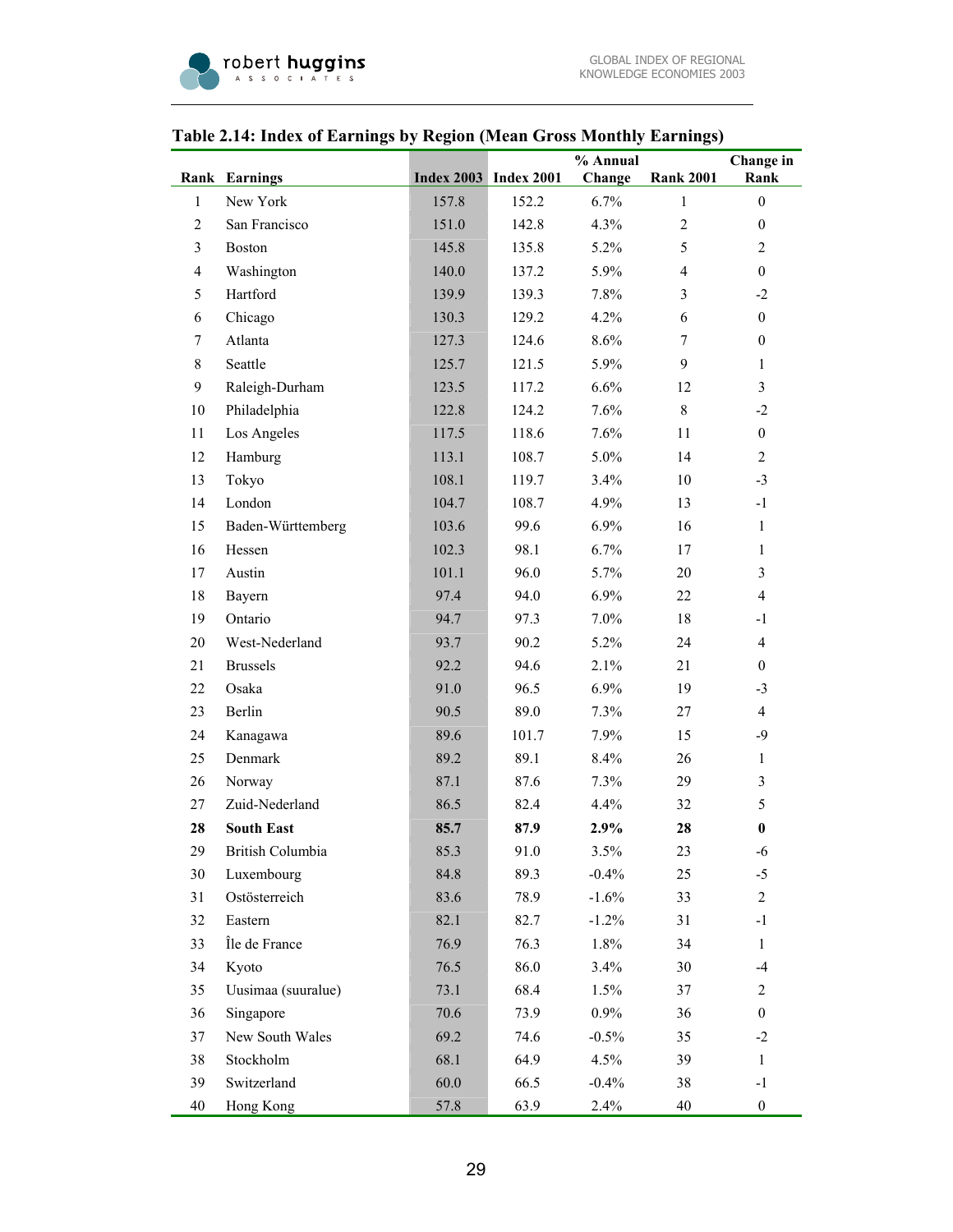|  |  |  |  | Table 2.15: Index of Unemployment Rates by Region (reversed rankings) |
|--|--|--|--|-----------------------------------------------------------------------|

|                  |                             |       |                                        |                | Change in      |
|------------------|-----------------------------|-------|----------------------------------------|----------------|----------------|
|                  | Rank Region                 |       | <b>Index 2003</b> Index 2001 Rank 2001 |                | Rank           |
| 1                | West-Nederland, Netherlands | 103.5 | 102.1                                  | 9              | 8              |
| $\boldsymbol{2}$ | South East, UK              | 103.3 | 101.9                                  | 11             | 9              |
| 3                | Zuid-Nederland, Netherlands | 103.3 | 102.1                                  | 8              | 5              |
| $\overline{4}$   | Luxembourg                  | 103.1 | 102.8                                  | 3              | $-1$           |
| 5                | Stockholm, Sweden           | 102.7 | 99.8                                   | 28             | 23             |
| 6                | Eastern, UK                 | 102.6 | 101.2                                  | 15             | 9              |
| 7                | Switzerland                 | 102.6 | 101.2                                  | 14             | 7              |
| 8                | Hartford, US                | 102.1 | 102.8                                  | $\overline{4}$ | $-4$           |
| 9                | Ostösterreich, Austria      | 101.6 | 100.6                                  | 21             | 12             |
| 10               | Norway                      | 101.5 | 101.4                                  | 13             | $\overline{3}$ |
| 11               | Baden-Württemberg, Germany  | 101.3 | 99.9                                   | 27             | 16             |
| 12               | Washington DC, US           | 101.2 | 102.1                                  | 10             | $-2$           |
| 13               | Bayern, Germany             | 101.0 | 100.1                                  | 26             | 13             |
| 14               | Denmark                     | 100.9 | 99.4                                   | 29             | 15             |
| 15               | Atlanta, US                 | 100.6 | 102.2                                  | 7              | $-8$           |
| 16               | Raleigh-Durham, US          | 100.6 | 103.4                                  | $\mathbf{1}$   | $-15$          |
| 17               | Singapore                   | 100.6 | 101.9                                  | 12             | $-5$           |
| 18               | Tokyo, Japan                | 100.3 | 100.2                                  | 24             | 6              |
| 19               | Hong Kong, China            | 100.1 | 100.1                                  | 25             | 6              |
| 20               | Uusimaa, Finland            | 100.1 | 97.9                                   | 34             | 14             |
| 21               | Kanagawa, Japan             | 100.0 | 100.5                                  | 22.            | $\mathbf{1}$   |
| 22               | Boston, US                  | 99.9  | 102.7                                  | 5              | $-17$          |
| 23               | Hessen, Germany             | 99.9  | 98.3                                   | 33             | 10             |
| 24               | Austin, US                  | 99.8  | 103.2                                  | $\overline{2}$ | $-22$          |
| 25               | London, UK                  | 99.6  | 97.1                                   | 36             | 11             |
| 26               | Kyoto, Japan                | 99.5  | 100.7                                  | 20             | -6             |
| 27               | Los Angeles, US             | 99.4  | 100.3                                  | 23             | $-4$           |
| 28               | New South Wales, Australia  | 99.3  | 99.0                                   | 31             | $\mathfrak{Z}$ |
| 29               | Osaka, Japan                | 99.1  | 98.8                                   | 32             | $\mathfrak{Z}$ |
| 30               | Philadelphia, US            | 98.8  | 100.9                                  | 18             | $-12$          |
| 31               | Hamburg, Germany            | 98.7  | 97.0                                   | 37             | 6              |
| 32               | New York, US                | 98.6  | 101.0                                  | 17             | $-15$          |
| 33               | San Francisco, US           | 98.6  | 102.6                                  | 6              | $-27$          |
| 34               | Ontario, Canada             | 98.4  | 99.3                                   | 30             | $-4$           |
| 35               | Seattle, US                 | 98.4  | 101.0                                  | 16             | $-19$          |
| 36               | Chicago, US                 | 98.1  | 100.9                                  | 19             | -17            |
| 37               | Île de France, France       | 97.6  | 94.5                                   | 38             | $\mathbf{1}$   |
| 38               | British Columbia, Canada    | 97.0  | 97.8                                   | 35             | $-3$           |
| 39               | Brussels, Belgium           | 94.0  | 90.6                                   | 40             | $\mathbf{1}$   |
| 40               | Berlin, Germany             | 92.4  | 90.9                                   | 39             | $-1$           |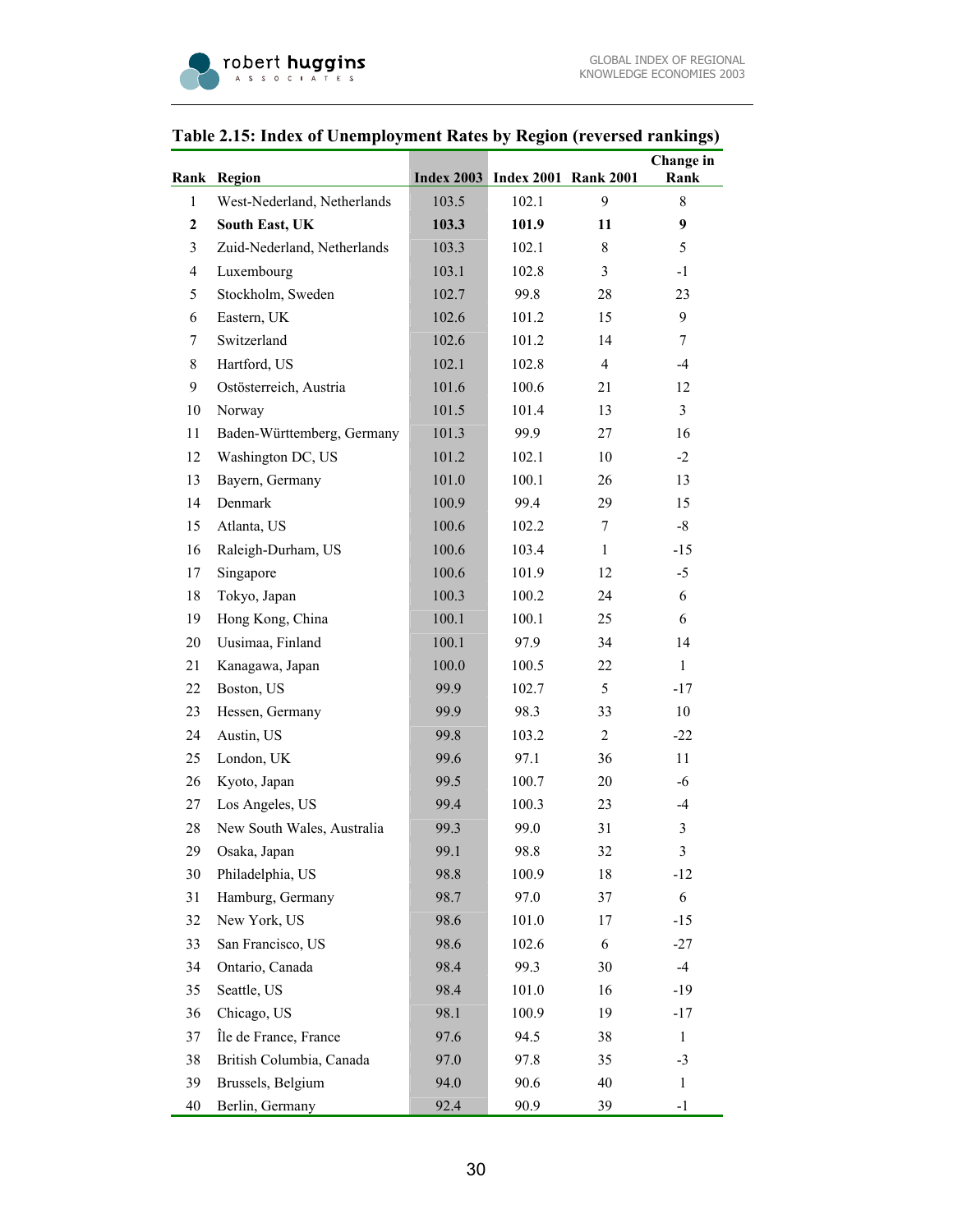

#### **KNOWLEDGE SUSTAINABILITY**

#### **Investment in future knowledge**

- 2.27. Two key measures of knowledge sustainability are investments in primary and secondary education, as well as investments in higher education. Indeed, it is clear that future knowledge capital is currently embodied within those individuals undertaking education and training. Therefore, the resources dedicated to such education and training are an important source of knowledge investment. Much of the expenditure on education is set by national budgets, particularly in Europe for compulsory primary and secondary education, while higher education expenditure is a reflection of the number and type of institutions within a region.
- 2.28. Table 2.16 highlights regional expenditure on primary and secondary education on a per capita basis. Hartford leads the index with a rating of 184.2 having seen a 6.9% rise in spending. US cities score well in general with Chicago, Boston and Atlanta recording big increases in spending. This increase in spending in the US contrasts strongly with falls across most European regions. The South East, London and Eastern all recorded a small 0.1% fall in spending to 73.8.
- 2.29. Table 2.17 highlights expenditure on higher education by region. It shows that in contrast to falls in expenditure on school education in Japan, HE expenditure had increased by 5.2% across Japanese cities, with Osaka continuing to lead the index with a rating of 207.0, and Tokyo and Kyoto rising four and three places respectively. US cities also perform well with most recording percentage rises.
- 2.30. The South East region sees the biggest rise of all in the index with an increase in expenditure of 9.2%, albeit from a relatively low base. This rise in expenditure reflects national government policies of extending access to HE for prospective students and increasing the amount of courses available. Eastern sees a similar rise in expenditure, and London records a rise of 3.1% although all three UK regions remain at the bottom of the index.

#### **ICT Infrastructure**

2.31. In order to transfer knowledge effectively and efficiently across regions, a well-developed ICT infrastructure, particularly access to fast broadband telecommunications services, is required. Although broadband penetration data is unavailable for all our benchmark regions and nations, the OECD has collected certain data at the national level for its member states. In order to look in more detail at the ICT infrastructure, we have analysed the number of secure servers and Internet hosts per capita in the nations covering the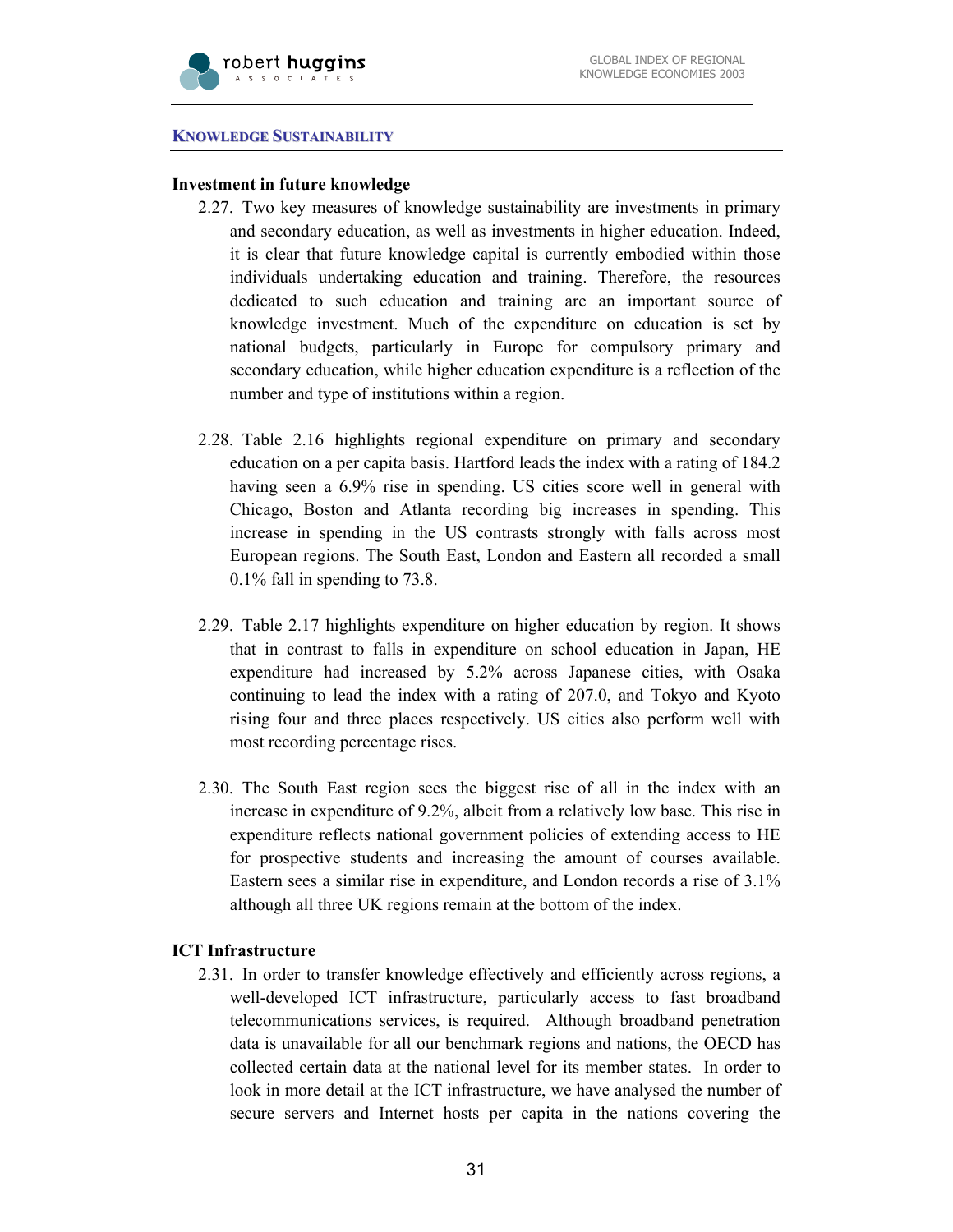

benchmarked regions. Secure servers utilise encrypted software for ecommerce transactions, and therefore the number of such services within a nation gives a strong indication of the level of e-business undertaken.

- 2.32. Table 2.18 shows that the highest numbers of secure servers per capita are located within the US, with a score that is two and a half times higher than the mean. Australia, Canada, Switzerland and Luxembourg continue to hold the second, third, fourth and fifth positions respectively. The biggest riser in the table is Singapore, up 6 places to  $9<sup>th</sup>$  position. The UK has dropped one place to  $8<sup>th</sup>$ , with a score of 112.4.
- 2.33. The Internet is the most rapidly growing feature of ICT infrastructure, and is important for the movement and diffusion of knowledge. The proportion of Internet hosts within a nation is a representation of the degree to which it is developing its 'wired economy'. Once again, the US is ranked number one (280.4), as shown in Table 2.19, followed by Finland (188.0) and Canada (186.5). The UK has jumped 2 places to  $11<sup>th</sup>$  position, with a score of 71.3, but continues to be well below the mean average of the benchmarked nations.
- 2.34. Tables 2.18 and 2.19 show that the position of the UK within the global information society is not overly strong. Despite the UK's stronger performance in the ranking of Internet hosts, it has slipped down the ranking of secure servers.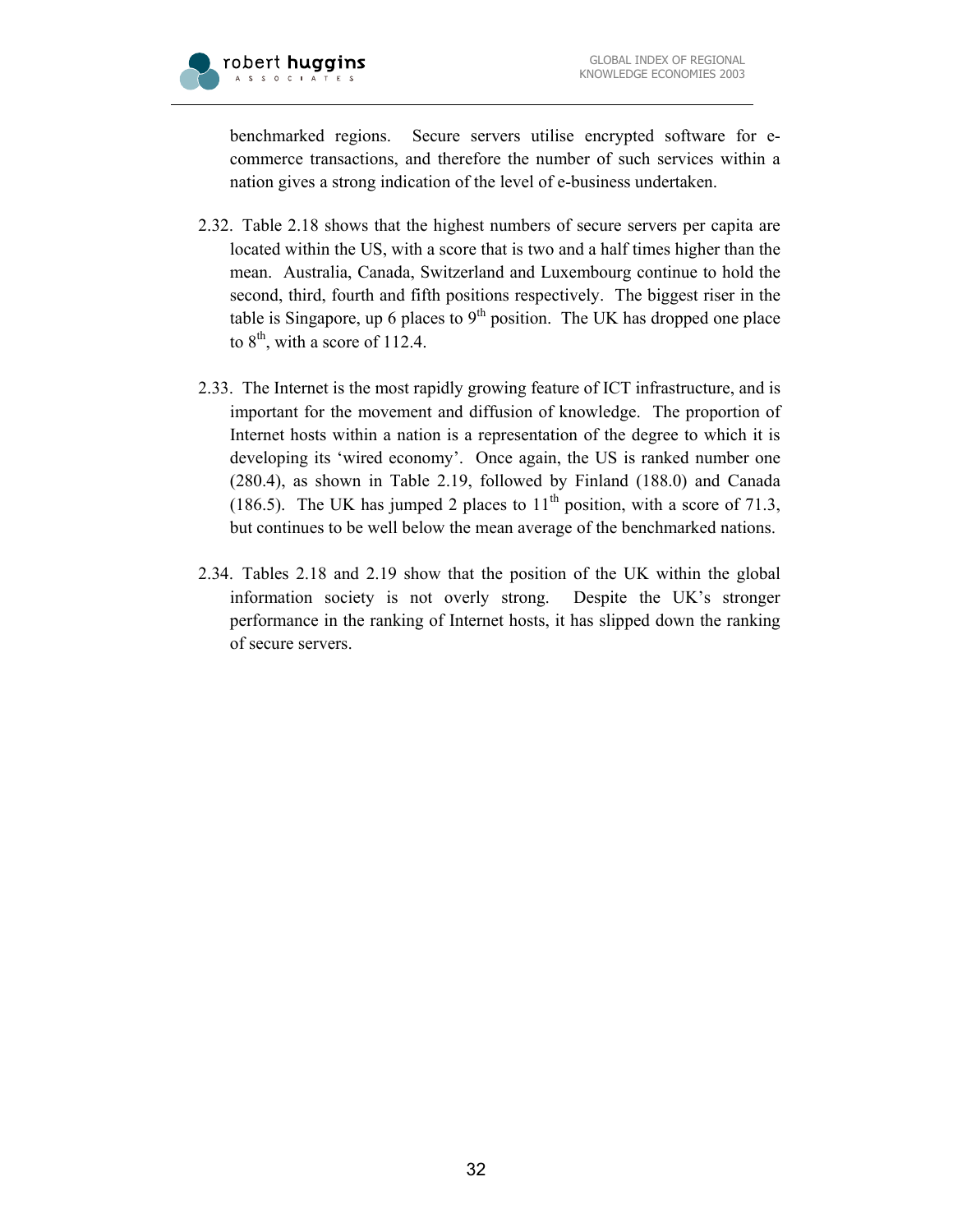

|                | Rank Region        |       | <b>Index 2003</b> Index 2001 | % Annual |                  | Change in        |
|----------------|--------------------|-------|------------------------------|----------|------------------|------------------|
|                |                    |       |                              | Change   | <b>Rank 2001</b> | Rank             |
| $\mathbf{1}$   | Hartford           | 184.2 | 170.7                        | 6.9%     | $\overline{2}$   | $\mathbf{1}$     |
| $\overline{2}$ | New York           | 175.8 | 174.9                        | 3.1%     | $\mathbf{1}$     | $-1$             |
| 3              | Philadelphia       | 155.5 | 146.4                        | 6.0%     | 5                | $\overline{2}$   |
| $\overline{4}$ | Luxembourg         | 154.3 | 165.4                        | $-0.6%$  | 3                | $-1$             |
| 5              | Austin             | 148.6 | 149.8                        | 2.4%     | 4                | $-1$             |
| 6              | Chicago            | 140.2 | 131.4                        | 6.3%     | 7                | $\mathbf{1}$     |
| 7              | <b>Boston</b>      | 133.6 | 125.1                        | 6.3%     | 9                | $\overline{2}$   |
| 8              | Seattle            | 133.4 | 135.1                        | 2.2%     | 6                | $-2$             |
| 9              | Atlanta            | 132.9 | 129.3                        | 4.3%     | 8                | $-1$             |
| 10             | San Francisco      | 131.6 | 122.0                        | 6.8%     | 11               | $\mathbf{1}$     |
| 11             | Los Angeles        | 124.9 | 122.5                        | 3.9%     | 10               | $-1$             |
| 12             | Denmark            | 123.3 | 114.9                        | 6.6%     | 12               | $\boldsymbol{0}$ |
| 13             | Stockholm          | 114.9 | 107.7                        | 6.2%     | 16               | $\overline{3}$   |
| 14             | Raleigh-Durham     | 114.2 | 114.7                        | 2.6%     | 13               | $-1$             |
| 15             | Norway             | 111.9 | 113.2                        | 2.3%     | 14               | $-1$             |
| 16             | Switzerland        | 109.2 | 112.7                        | 1.3%     | 15               | $-1$             |
| 17             | British Columbia   | 99.9  | 100.6                        | 2.5%     | 19               | $\overline{2}$   |
| 18             | Ontario            | 96.1  | 104.8                        | $-1.5%$  | 18               | $\boldsymbol{0}$ |
| 19             | Ostösterreich      | 94.4  | 105.0                        | $-2.5%$  | 17               | $-2$             |
| $20\,$         | Île de France      | 90.0  | 93.3                         | 1.0%     | 20               | $\boldsymbol{0}$ |
| 21             | Washington         | 88.1  | 83.6                         | 5.6%     | 23               | $\overline{2}$   |
| 22             | Uusimaa (suuralue) | 81.7  | 86.7                         | $-0.1%$  | 21               | $-1$             |
| 23             | New South Wales    | 80.7  | 86.3                         | $-0.5%$  | 22               | $-1$             |
| 24             | <b>Brussels</b>    | 80.0  | 82.4                         | 1.4%     | 24               | $\boldsymbol{0}$ |
| 25             | West-Nederland     | 74.3  | 74.0                         | 3.1%     | 28               | $\overline{3}$   |
| 26             | Zuid-Nederland     | 74.3  | 74.0                         | 3.1%     | 29               | $\overline{3}$   |
| 27             | Eastern            | 73.8  | 78.3                         | $-0.1%$  | 25               | $-2$             |
| 28             | London             | 73.8  | 78.3                         | $-0.1%$  | 26               | $-2$             |
| 29             | <b>South East</b>  | 73.8  | 78.3                         | $-0.1\%$ | 27               | $-2$             |
| 30             | Hong Kong          | 69.7  | 73.7                         | $0.0\%$  | 30               | $\boldsymbol{0}$ |
| 31             | Kyoto              | 69.4  | 71.2                         | 1.6%     | 31               | $\boldsymbol{0}$ |
| 32             | Osaka              | 68.4  | 71.2                         | $0.8\%$  | 32               | $\boldsymbol{0}$ |
| 33             | Berlin             | 68.2  | 69.9                         | 1.6%     | 35               | $\mathbf{2}$     |
| 34             | Hamburg            | 68.2  | 69.9                         | 1.6%     | 36               | $\overline{c}$   |
| 35             | Bayern             | 68.2  | 69.9                         | 1.6%     | 37               | $\mathbf{2}$     |
| 36             | Baden-Württemberg  | 68.2  | 69.9                         | 1.6%     | 38               | $\mathbf{2}$     |
| 37             | Hessen             | 68.2  | 69.9                         | 1.6%     | 39               | $\mathbf{2}$     |
| 38             | Kanagawa           | 64.5  | 71.2                         | $-2.1%$  | 33               | $-5$             |
| 39             | Tokyo              | 60.9  | 71.2                         | $-4.9%$  | 34               | $-5$             |
| 40             | Singapore          | 28.7  | 26.5                         | $7.0\%$  | 40               | $\boldsymbol{0}$ |

## **Table 2.16: Index of Public Expenditure on Primary and Secondary Education (per capita)**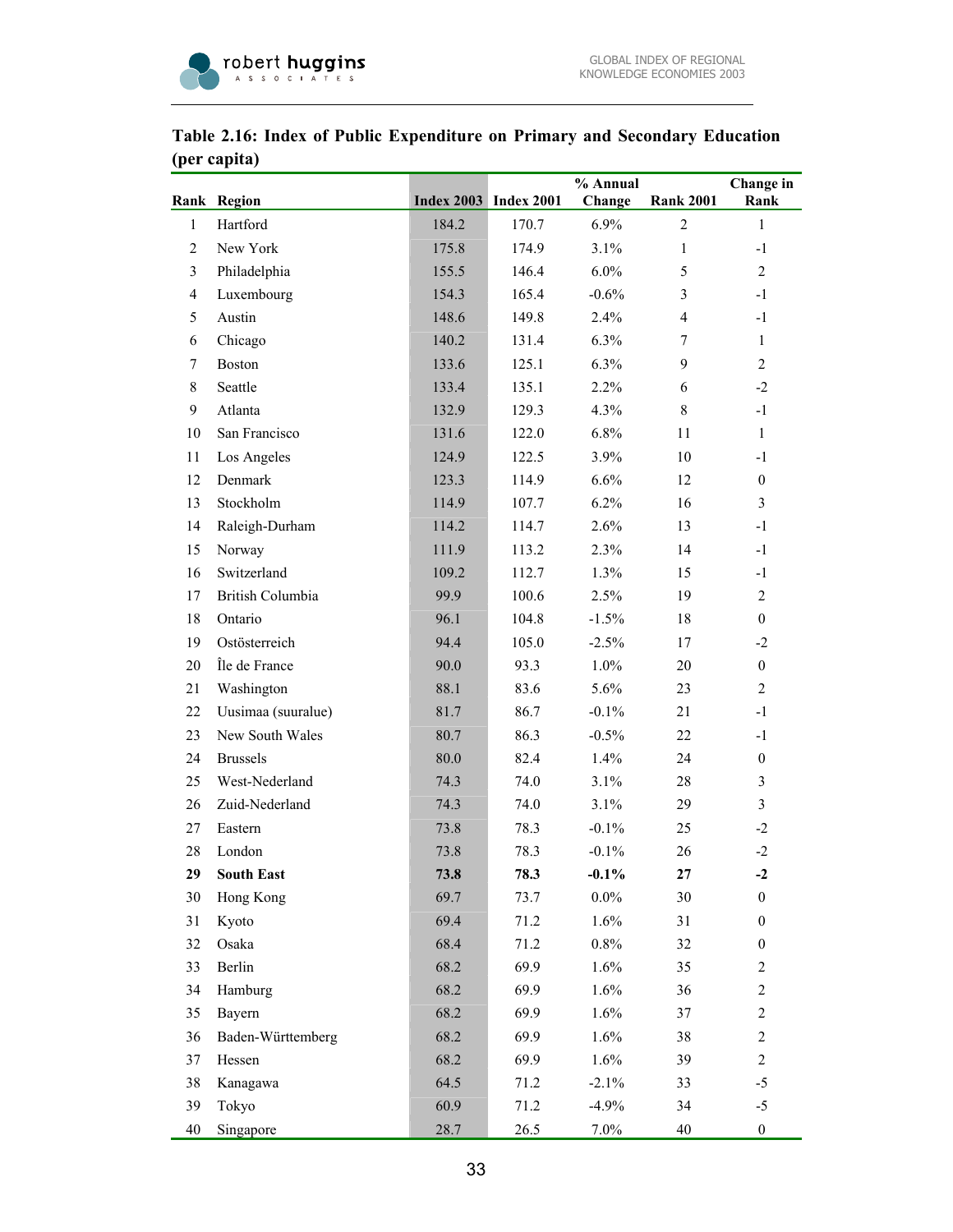|                | гаріс 2.17. піцел от і арне плренанате он тидіет пласанон (рег сарна) |       |                              |                     |                  |                   |
|----------------|-----------------------------------------------------------------------|-------|------------------------------|---------------------|------------------|-------------------|
|                | <b>Higher Education</b><br>Rank Expenditure                           |       | <b>Index 2003</b> Index 2001 | % Change<br>in Rank | <b>Rank 2001</b> | Change in<br>Rank |
| $\mathbf{1}$   | Osaka                                                                 | 207.0 | 199.4                        | 5.2%                | $\mathbf{1}$     | $\boldsymbol{0}$  |
| $\overline{c}$ | Seattle                                                               | 190.1 | 181.0                        | 5.8%                | $\overline{c}$   | $\boldsymbol{0}$  |
| 3              | Raleigh-Durham                                                        | 180.6 | 172.0                        | 5.8%                | $\overline{3}$   | $\boldsymbol{0}$  |
| 4              | Austin                                                                | 163.7 | 158.9                        | 4.8%                | $\overline{4}$   | $-2$              |
| 5              | Los Angeles                                                           | 167.2 | 157.7                        | 6.3%                | 5                | $\mathbf{1}$      |
| 6              | San Francisco                                                         | 166.4 | 157.0                        | 6.3%                | 6                | $\mathbf{1}$      |
| 7              | Ostösterreich                                                         | 141.5 | 141.5                        | 3.2%                | $7\phantom{.0}$  | $-1$              |
| 8              | Philadelphia                                                          | 137.5 | 138.9                        | 2.7%                | $8\,$            | $-2$              |
| 9              | Berlin                                                                | 140.5 | 137.8                        | 4.2%                | 9                | $\boldsymbol{0}$  |
| 10             | Atlanta                                                               | 144.9 | 136.7                        | 6.3%                | 10               | $\overline{3}$    |
| 11             | Chicago                                                               | 131.7 | 131.7                        | 3.2%                | 11               | $-1$              |
| 12             | New York                                                              | 124.4 | 125.7                        | 2.7%                | 12               | $-2$              |
| 13             | Stockholm                                                             | 107.0 | 124.3                        | $-4.2%$             | 13               | $-4$              |
| 14             | Hamburg                                                               | 135.9 | 122.7                        | 8.7%                | 14               | $\mathfrak{Z}$    |
| 15             | Hartford                                                              | 126.7 | 119.5                        | 6.3%                | 15               | $\mathbf{2}$      |
| 16             | <b>Brussels</b>                                                       | 116.9 | 113.5                        | 4.8%                | 16               | $\mathbf{1}$      |
| 17             | Norway                                                                | 104.3 | 104.1                        | 3.3%                | 17               | $-2$              |
| 18             | Zuid-Nederland                                                        | 95.7  | 103.9                        | $-0.9\%$            | 18               | $-7$              |
| 19             | Ontario                                                               | 103.4 | 103.4                        | 3.2%                | 19               | $-1$              |
| 20             | Tokyo                                                                 | 107.2 | 103.3                        | 5.2%                | 20               | $\overline{4}$    |
| 21             | Kyoto                                                                 | 105.8 | 101.9                        | 5.2%                | 21               | 3                 |
| 22             | Île de France                                                         | 98.1  | 101.1                        | 1.7%                | 22               | $\boldsymbol{0}$  |
| 23             | Washington                                                            | 98.4  | 100.4                        | 2.2%                | 23               | $\mathbf{2}$      |
| 24             | Switzerland                                                           | 97.6  | 96.4                         | 3.9%                | 24               | $\mathbf{1}$      |
| 25             | Denmark                                                               | 95.5  | 91.4                         | 5.5%                | 25               | $-1$              |
| 26             | Boston                                                                | 95.9  | 91.3                         | 5.8%                | 26               | $\overline{2}$    |
| 27             | West-Nederland                                                        | 90.7  | 84.9                         | 6.7%                | 27               | $-1$              |
| 28             | Hessen                                                                | 86.8  | 83.2                         | 5.5%                | 28               | $-1$              |
| 29             | New South Wales                                                       | 91.1  | 81.4                         | 9.2%                | 29               | $\mathfrak{2}$    |
| 30             | Baden-Württemberg                                                     | 74.3  | 74.3                         | 3.2%                | 30               | $\boldsymbol{0}$  |
| 31             | Bayern                                                                | 69.0  | 73.7                         | $-0.1%$             | 31               | $\boldsymbol{0}$  |
| 32             | <b>British Columbia</b>                                               | 68.6  | 68.6                         | 3.2%                | 32               | $\boldsymbol{0}$  |
| 33             | Hong Kong                                                             | 63.7  | 63.7                         | 3.2%                | 33               | $\boldsymbol{0}$  |
| 34             | <b>South East</b>                                                     | 61.9  | 55.3                         | $9.2\%$             | 35               | $\mathbf{1}$      |
| 35             | Uusimaa (suuralue)                                                    | 60.6  | 56.6                         | 6.8%                | 34               | $-1$              |
| 36             | Kanagawa                                                              | 43.9  | 42.3                         | 5.2%                | 36               | $\boldsymbol{0}$  |
| 37             | London                                                                | 41.4  | 41.5                         | 3.1%                | 37               | $\boldsymbol{0}$  |
| 38             | Singapore                                                             | 33.6  | 32.2                         | 5.4%                | 38               | $\boldsymbol{0}$  |
| 39             | Eastern                                                               | 29.6  | 27.5                         | 7.1%                | 39               | $\boldsymbol{0}$  |
| 40             | Luxembourg                                                            | 12.3  | 12.5                         | 2.6%                | 40               | $\boldsymbol{0}$  |

### **Table 2.17: Index of Public Expenditure on Higher Education (per capita)**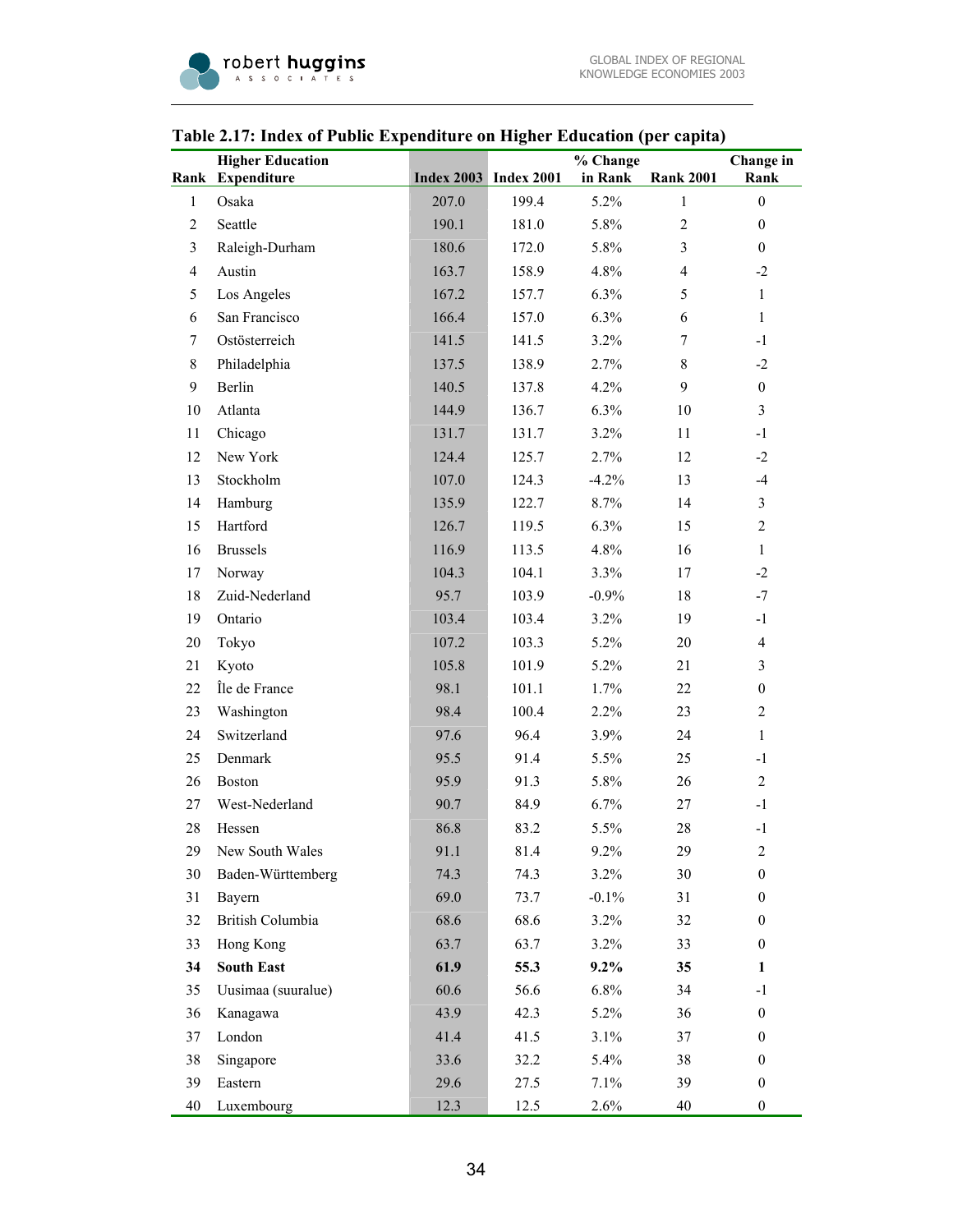

| <b>Rank Region</b> |             | <b>Index of Secure Servers</b> | <b>Rank 2001</b> | <b>Change in Rank</b> |
|--------------------|-------------|--------------------------------|------------------|-----------------------|
| 1                  | US          | 257.8                          | 1                | $\theta$              |
| 2                  | Australia   | 168.5                          | 2                | $\theta$              |
| 3                  | Canada      | 162.4                          | 3                | $\Omega$              |
| 4                  | Switzerland | 157.8                          | 4                | $\theta$              |
| 5                  | Luxembourg  | 119.3                          | 5                | $\theta$              |
| 6                  | Finland     | 115.4                          | 8                | $\overline{2}$        |
| 7                  | Sweden      | 113.1                          | 6                | $-1$                  |
| 8                  | UK          | 112.4                          | 7                | $-1$                  |
| 9                  | Singapore   | 99.3                           | 15               | 6                     |
| 10                 | Austria     | 93.1                           | 10               | $\Omega$              |
| 11                 | Norway      | 91.6                           | 9                | $-2$                  |
| 12                 | Denmark     | 83.9                           | 11               | $-1$                  |
| 13                 | Germany     | 70.8                           | 12               | $-1$                  |
| 14                 | Netherlands | 58.5                           | 13               | $-1$                  |
| 15                 | Japan       | 35.4                           | 16               |                       |
| 16                 | Belgium     | 32.3                           | 14               | $-2$                  |
| 17                 | France      | 28.5                           | 17               | $\theta$              |
| 18                 | China       | 0.0                            | 18               | 0                     |

## **Table 2.18: Index of Secure Servers per Capita**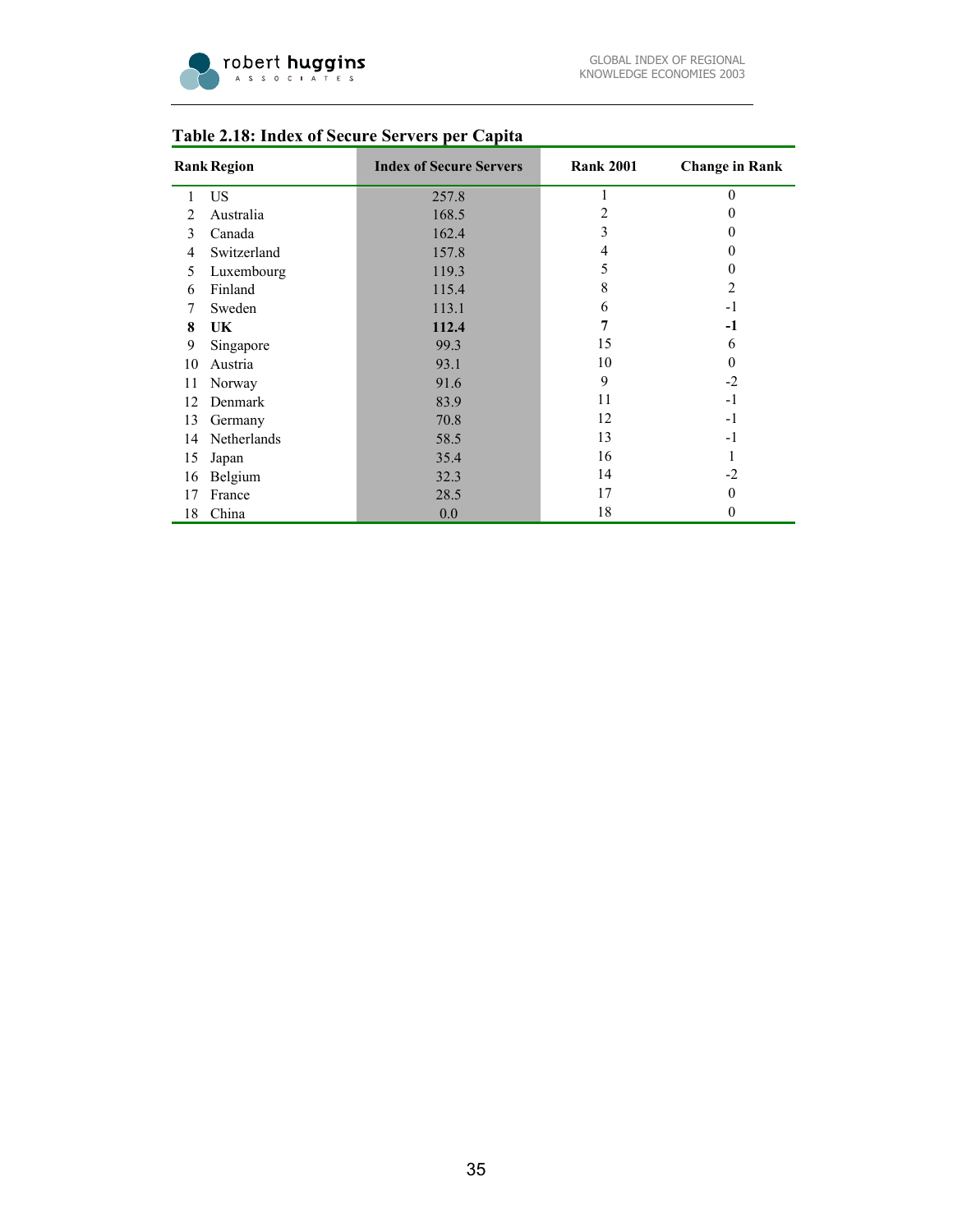

|    | <b>Rank Region</b> | <b>Index of Internet Hosts</b> | <b>Rank 2001</b> | <b>Change in Rank</b> |
|----|--------------------|--------------------------------|------------------|-----------------------|
| 1  | US.                | 280.4                          |                  | $_{0}$                |
| 2  | Finland            | 188.0                          | 2                | $\theta$              |
| 3  | Canada             | 186.5                          | 3                | 0                     |
| 4  | Sweden             | 181.6                          | 5                |                       |
| 5  | Norway             | 133.0                          | 4                | $-1$                  |
| 6  | Netherlands        | 121.2                          | 6                | $\Omega$              |
| 7  | Denmark            | 100.9                          | 9                | 2                     |
| 8  | Australia          | 92.7                           | 8                | $\theta$              |
| 9  | Austria            | 86.3                           | 12               | 3                     |
| 10 | Switzerland        | 75.6                           | 11               | л.                    |
| 11 | UK                 | 71.3                           | 13               | $\mathbf{2}$          |
| 12 | Belgium            | 61.2                           | 14               | $\overline{2}$        |
| 13 | Germany            | 51.7                           | 16               | 3                     |
| 14 | Japan              | 49.4                           | 15               | 1                     |
| 15 | Luxembourg         | 47.1                           | 17               | $\overline{2}$        |
| 16 | Singapore          | 45.0                           | 10               | -6                    |
| 17 | France             | 28.1                           | 18               |                       |
| 18 | China              | 0.1                            | 7                | -11                   |

## **Table 2.19: Index of Internet Hosts per Capita**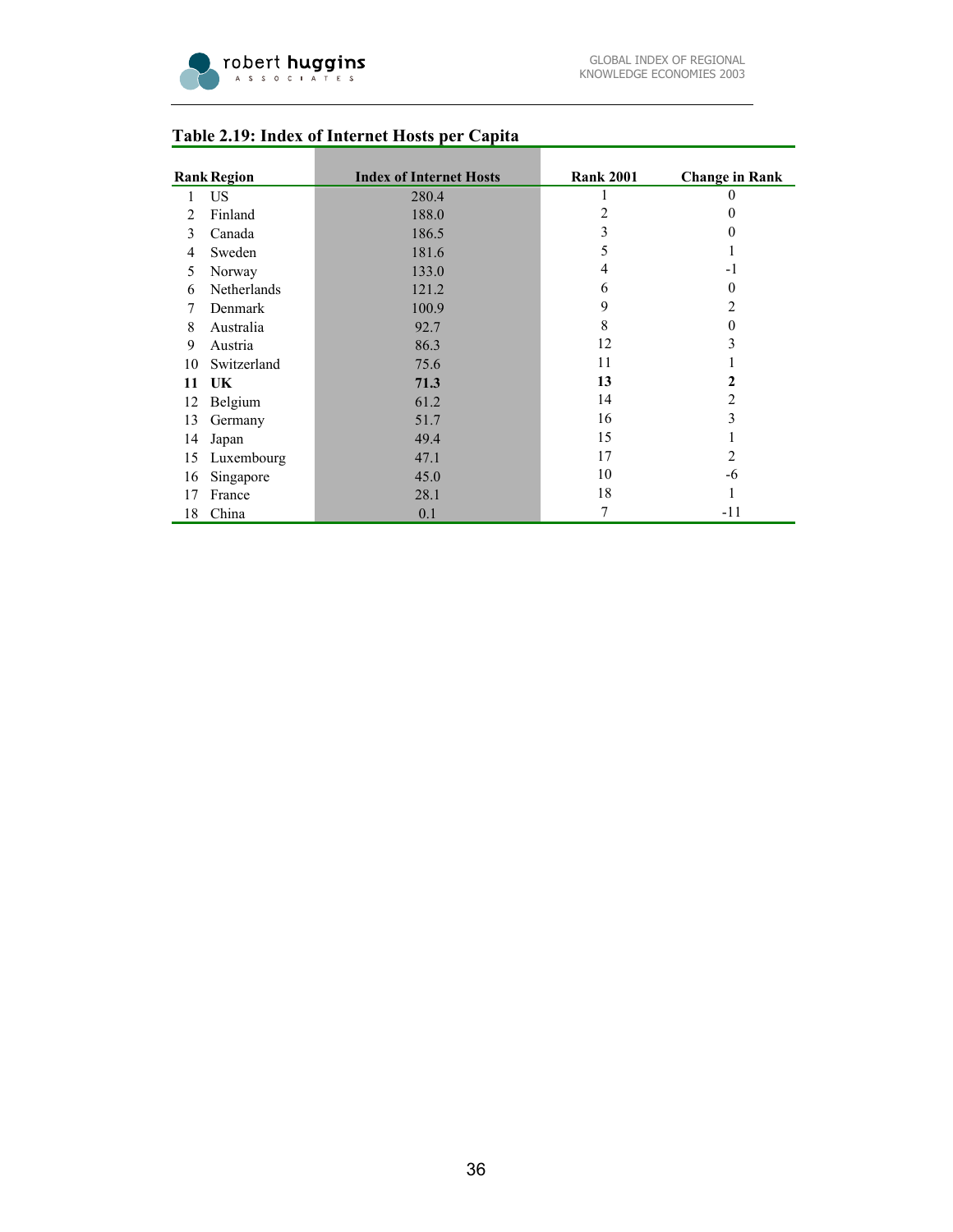

# **3. SUB-REGIONAL ANALYSIS OF SOUTH EAST ENGLAND'S KNOWLEDGE ECONOMY**

- 3.1. This chapter benchmarks the local knowledge economies within South East England. This benchmarking analysis has been undertaken at the level of the eleven Economic Partnerships within South East England. This required the building and aggregating of some data from local authority boundary levels. The eleven Economic Partnerships consist of:
	- Thames Valley Economic Partnership (incorporating the local authorities of West Berkshire, Reading, Wokingham, Windsor and Maidenhead, Bracknell Forest and Slough).
	- West Sussex Economic Forum.
	- Buckinghamshire Economic Partnership.
	- Surrey Economic Partnership.
	- East Sussex Economic Partnership.
	- Isle of Wight Partnership.
	- Milton Keynes Economic Partnership.
	- Oxfordshire Economic Partnership.
	- Kent Economic Forum (includes Medway Towns).
	- Hampshire Economic Partnership (incorporating the local authorities of Hampshire, Southampton and Portsmouth).
	- Brighton and Hove Regeneration Partnership.
- 3.2. The benchmarking draws together eleven indicators available at the local level that are appropriate measures of the core concepts representing the model of the regional knowledge economy established within the analytical framework. The core concepts consist of: (1) knowledge capital – the capacity for creating new ideas; (2) innovation capacity – the capacity for transforming new ideas into commercial values; (3) knowledge sustainability – the conditions for knowledge reinvestment; (4) knowledge economy outputs; and (5) knowledge economy outcomes. The eleven indicators consist of the following:
	- **Economic Activity** percentage of economically active individuals.
	- **Unemployment** ILO unemployment rates.
	- **Gross Domestic Product** GDP per capita.
	- **Earnings** Average gross weekly full-time earnings.
	- **Business Density** Number of business per capita.
	- **Knowledge-based Businesses** Proportion of businesses operating in knowledge-based defined sectors.
	- **Knowledge Workers** Proportion of managerial, professional and technically occupied workers within the employed workforce.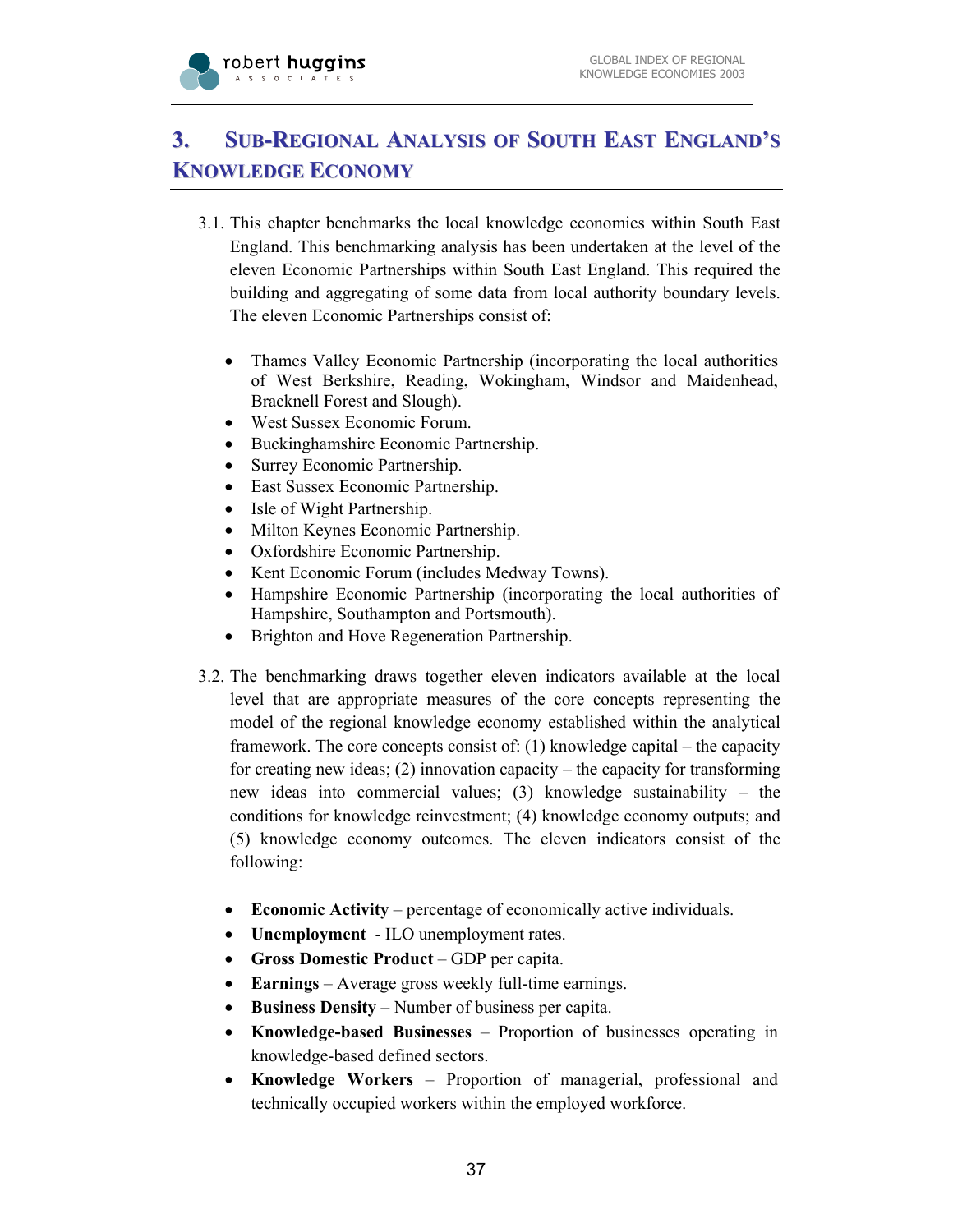

- **Research and Development and Higher Education Workers**  Proportion of the workforce employed in higher education and R&D establishments.
- **Productivity** Proportion of domestic product per employee.
- **Compulsory Educational Attainment** Percentage of pupils in last year of compulsory schooling with 5 or more A\*-Cs at GCSEs.
- **Advanced Educational Attainment** Average A/AS level points score.
- 3.3. The representation of this data for analysis consists of: (1) the creation of a series of indices for each of the individual factors; (2) an index of the overall knowledge economy within each locality; and (3) two indices produced through factor analysis that highlight the key conditions underlying knowledge-based growth and development, and their relative strength within each Economic Partnership area. The following sections analyse these findings. In each case the indices have been calculated from a base of the UK as a whole equating to a score of 100. The tables illustrate the changes in both index score and rank between this 2003 and the original 2001 report.

## **KNOWLEDGE CAPITAL**

- 3.4. Knowledge capital or the capacity to generate new ideas has been analysed through an assessment of three core variables. Firstly, levels of economic participation as measured by the economic activity rate. Second, the proportion of employees situated within higher education and research and development establishments. Finally, the proportion of knowledge workers, measured by the proportion of managerial, professional and technically occupied workers within the employed workforce.
- 3.5. Table 3.1 represents the index of economic activity across South East England, and indicates Milton Keynes EP remains top of the index despite a fall of 1.5%, while Oxfordshire remains in second despite also recording a fall of 0.4%. These falls reflect the possibility of a labour shortage existing in these sub-regions when economic activity remains so high. Indeed, skills shortages are also a key issue, both for the South East as a whole and at a subregional level. Both Buckinghamshire and Surrey record 1.5% rises, whilst Brighton and the Isle of Wight continue to struggle and are now well below the national average with the agriculture and manufacturing sectors facing further decline.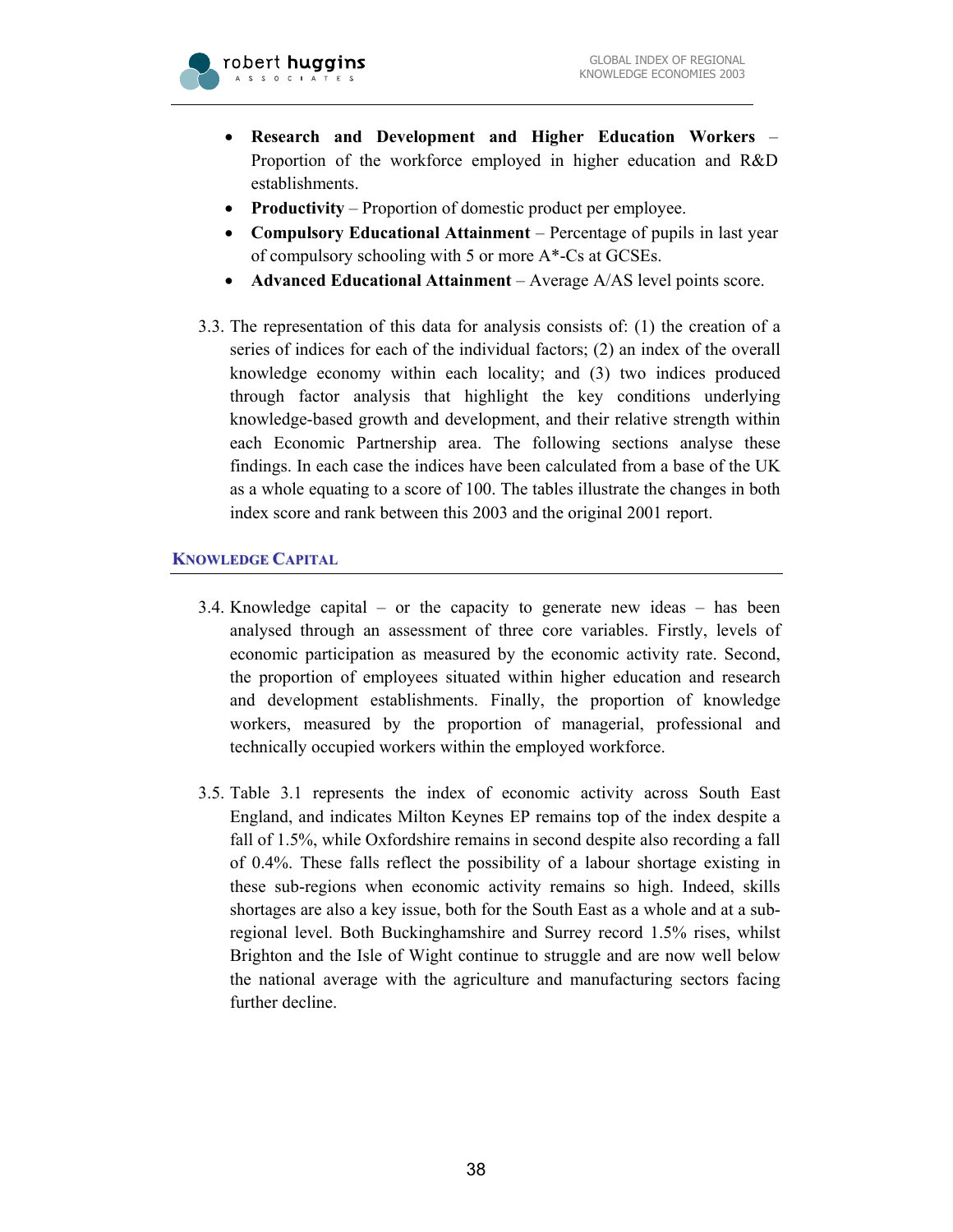

|      |                         |                      |                |                      | Change       |           |
|------|-------------------------|----------------------|----------------|----------------------|--------------|-----------|
| Rank | <b>Economic</b>         | Economic             | Rank           | Economic             | in Index     | Change in |
| 2003 | <b>Partnership Area</b> | <b>Activity 2003</b> | 2001           | <b>Activity 2001</b> | <b>Score</b> | Rank      |
|      | Milton Keynes EP        | 108.9                |                | 110.4                | $-1.5$       | 0         |
| 2    | Oxfordshire EP          | 108.5                | $\overline{c}$ | 108.9                | $-0.4$       | $\theta$  |
|      | Surrey EP               | 108.4                | 3              | 106.9                | 1.5          | 0         |
| 4    | Buckinghamshire EP      | 107.3                | 6              | 105.8                | 1.5          | 2         |
| 5.   | Thames Valley EP        | 107.2                | 4              | 106.8                | 0.4          | -1        |
| 6    | West Sussex EP          | 106.6                | 8              | 105.0                | 1.6          | 2         |
|      | East Sussex EP          | 106.0                | 5              | 106.4                | $-0.4$       | $-2$      |
| 8    | Hampshire EP            | 105.2                | 7              | 105.1                | 0.1          | -1        |
| 9    | Kent EP                 | 104.9                | 10             | 103.7                | 1.2          |           |
| 10   | Isle of Wight EP        | 97.7                 | 11             | 102.2                | $-4.5$       |           |
| 11   | Brighton and Hove EP    | 97.3                 | 9              | 104.4                | $-7.1$       | $-2$      |
|      | South East              | 106.0                |                | 105.7                | 0.3          |           |
|      | UK.                     | 100.0                |                | 100.0                |              |           |

#### **Table 3.1: Index of Economic Activity within the Economic Partnership Areas of South East England**

3.6. Table 3.2 illustrates the index of employment in higher education and research and development. Not surprisingly, Oxfordshire stands clear of the other sub-regions with a rating over three times the UK average at 323.2, and this despite falling back 43.9 points since 2001. Brighton and Hove posted the largest fall of 46.9 but remains in second position in the index with a score of 171.1. Thames Valley climbs 3 positions in the rankings, whilst Milton Keynes falls back 3, dropping to 73.2, well below the UK average and indicating a major decline in research employment in the area. The lack of higher education institutions in West Sussex and the Isle of Wight accounts for their very poor ratings, the Isle of Wight propping up the index with a score of just 7.6.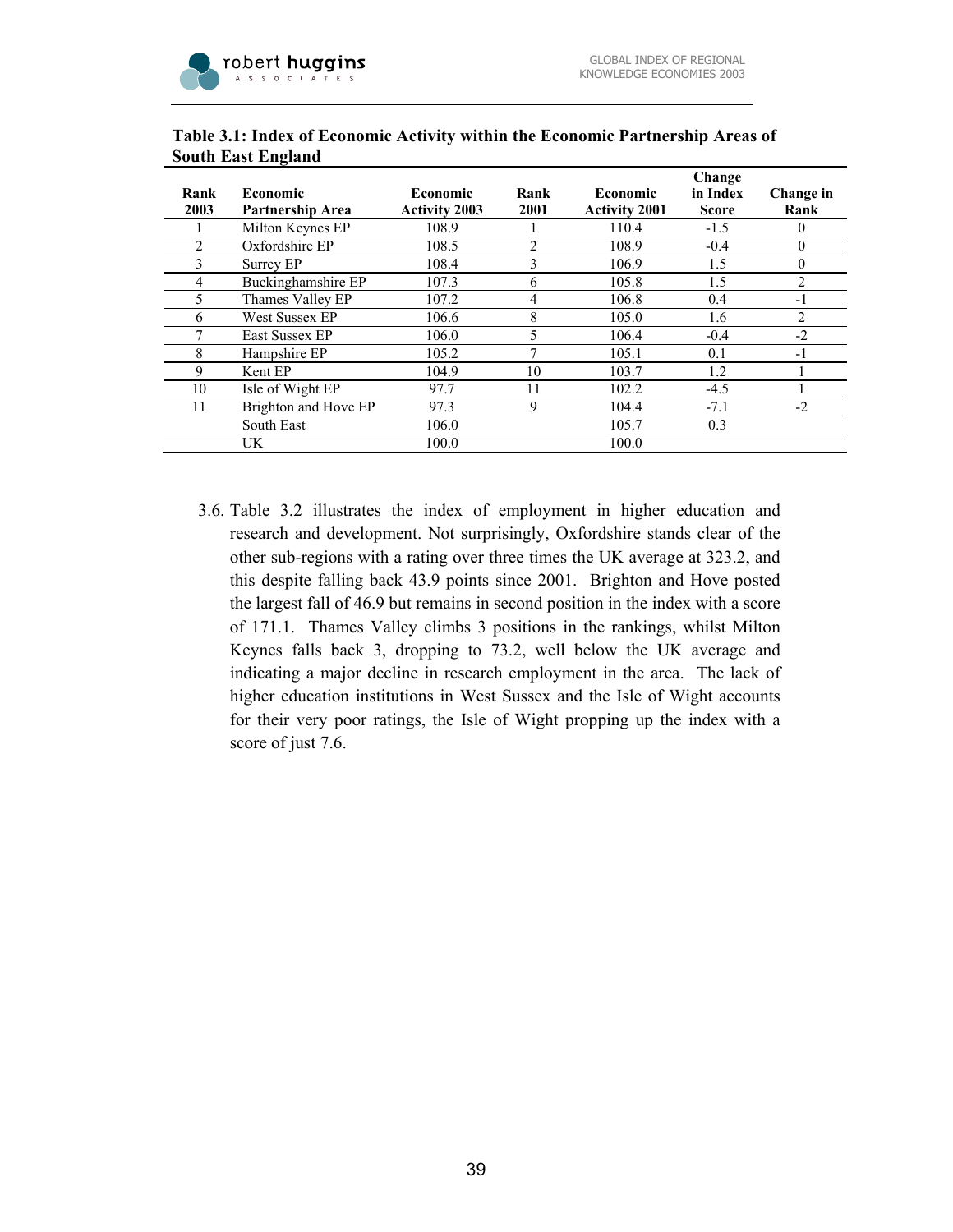

|              |                                            |                                                        |                |                                                | -                                  |                   |
|--------------|--------------------------------------------|--------------------------------------------------------|----------------|------------------------------------------------|------------------------------------|-------------------|
| Rank<br>2003 | <b>Economic</b><br><b>Partnership Area</b> | <b>Employment</b><br>in HE $\&$<br><b>R&amp;D 2003</b> | Rank<br>2001   | <b>Employment</b><br>in HE $&$ R $&$ D<br>2001 | Change<br>in Index<br><b>Score</b> | Change in<br>Rank |
|              | Oxfordshire EP                             | 323.2                                                  |                | 367.1                                          | $-43.9$                            | 0                 |
|              | Brighton and Hove EP                       | 171.1                                                  | $\overline{2}$ | 218.0                                          | $-46.9$                            | 0                 |
|              | Thames Valley EP                           | 133.6                                                  | 3              | 128.5                                          | 5.1                                | $\Omega$          |
| 4            | Surrey EP                                  | 116.6                                                  | 7              | 105.8                                          | 10.8                               | 3                 |
|              | Hampshire EP                               | 116.1                                                  | 4              | 118.9                                          | $-2.8$                             | -1                |
| 6            | Kent EP                                    | 88.1                                                   | 8              | 86.9                                           | 1.2                                | $\overline{c}$    |
|              | Buckinghamshire EP                         | 81.2                                                   |                | 113.3                                          | $-32.1$                            | $-2$              |
| 8            | East Sussex EP                             | 74.6                                                   | 9              | 78.3                                           | $-3.7$                             |                   |
| 9            | Milton Keynes EP                           | 73.2                                                   | 6              | 112.5                                          | $-39.3$                            | $-3$              |
| 10           | West Sussex EP                             | 38.9                                                   | 10             | 38.7                                           | 0.2                                | $\theta$          |
| 11           | Isle of Wight EP                           | 7.6                                                    | 11             | 4.9                                            | 2.7                                | $\theta$          |
|              | South East                                 | 118.8                                                  |                | 125.2                                          | $-6.4$                             |                   |
|              | UK                                         | 100.0                                                  |                | 100.0                                          |                                    |                   |

#### **Table 3.2: Index of Employment in Higher Education and Research & Development within the Economic Partnership Areas of South East England**

3.7. Table 3.3 illustrates the index of knowledge workers, and highlights that Surrey EP has climbed to the top of the index with a rating of 137.6, and is one of only 3 sub-regions to record a growth in knowledge workers since 2001. The other two are Milton Keynes and the Isle of Wight, which have increased by 7.1 and 11 points respectively. Buckinghamshire, which headed the index in 2001 fell back 12 points to 122 and is now ranked fourth across the South East. The biggest loss in knowledge-based workers since 2001 was recorded in Kent, which drops to the bottom of the rankings at 91.1. These losses across most of the sub-regions of the South East reflect the slight decline in knowledge-based businesses (as shown later) and suggest that the sub-regions are not reaching their full potential, as most have high knowledge-based human capital potential.

|                       | Table 5.5: Thuex of Knowledge Workers within the Economic Partnership Areas |
|-----------------------|-----------------------------------------------------------------------------|
| of South East England |                                                                             |
|                       | Change                                                                      |

**Table 3.3: Index of Knowledge Workers within the Economic Partnership Areas** 

|      |                      |              |      |              | Change       |              |
|------|----------------------|--------------|------|--------------|--------------|--------------|
| Rank | <b>Economic</b>      | Knowledge    | Rank | Knowledge    | in Index     | Change in    |
| 2003 | Partnership Area     | Workers 2003 | 2001 | Workers 2001 | <b>Score</b> | Rank         |
|      | Surrey EP            | 137.6        | 2    | 131.8        | 5.8          |              |
|      | Brighton and Hove EP | 124.6        | 4    | 124.8        | $-0.2$       | 2            |
| 3    | Thames Valley EP     | 122.6        | 3    | 126.1        | $-3.5$       | $\theta$     |
| 4    | Buckinghamshire EP   | 122.0        |      | 134.1        | $-12.1$      | $-3$         |
| 5.   | Oxfordshire EP       | 116.8        | 5    | 122.8        | $-6.0$       | $\theta$     |
| 6    | Milton Keynes EP     | 109.0        | 10   | 101.9        | 7.1          | 4            |
|      | Hampshire EP         | 107.3        | 7    | 114.6        | $-7.3$       | $\theta$     |
| 8    | West Sussex EP       | 101.7        | 6    | 118.1        | $-16.4$      | $-2$         |
| 9    | East Sussex EP       | 96.3         | 9    | 111.3        | $-15.0$      | $\mathbf{0}$ |
| 10   | Isle of Wight EP     | 95.6         | 11   | 84.6         | 11.0         |              |
| 11   | Kent EP              | 91.1         | 8    | 114.1        | $-23.0$      | $-3$         |
|      | South East           | 111.0        |      | 121.8        | $-10.8$      |              |
|      | UK.                  | 100.0        |      | 100.0        |              |              |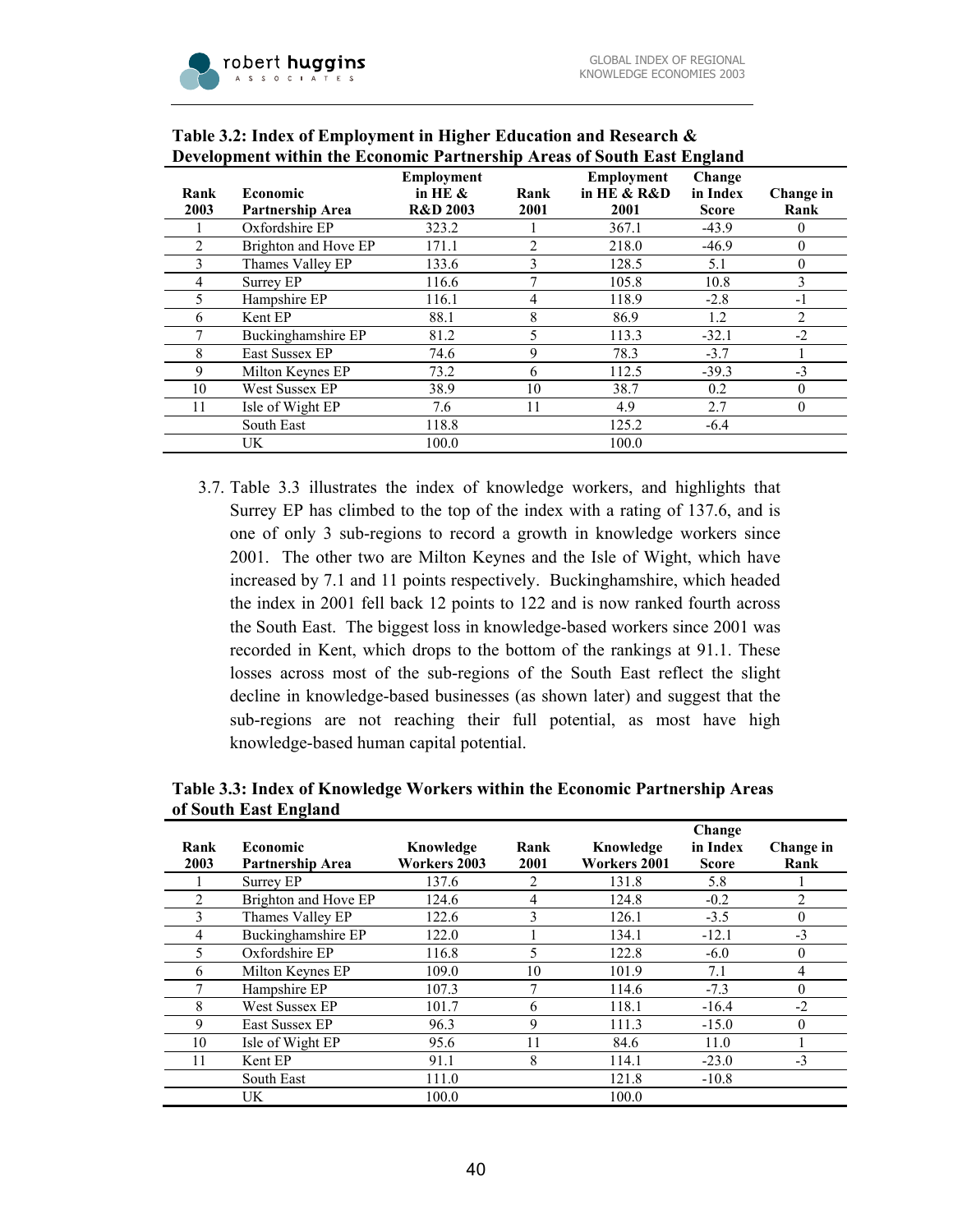

#### **INNOVATION CAPACITY**

- 3.8. Innovation capacity or the capacity for transforming new ideas to commercial values - has been measured by analysing the business strength of an area, in terms of the actual levels of businesses operating within an area – business density – and the number of these firms situated within knowledgebased sectors. We are obviously aware that innovation capacity may equally exist within more traditional sectors. However, in this case we consider that the mass of knowledge-sectored firms within an area does provide an interesting measure of the potential capacity to undertake innovation. These knowledge-based sectors have been drawn from the current Standard Industrial Classification (not the best means of identifying such firms, but currently the only accessible framework) and consist of:
	- Pharmaceuticals
	- Office machinery and computers
	- Aerospace
	- Precision instruments
	- Electrical/Electronic engineering
	- Telecommunications
	- Financial intermediation, except insurance and pension funding
	- Insurance and pension funding, except compulsory social security
	- Activities auxiliary to financial intermediation
	- Computer & related activities
	- R&D
	- Other business activities
	- Motion picture and video activities
	- Radio & television activities.
- 3.9. The index of business density, as shown by Table 3.4, sees Buckinghamshire remain out in front with a rating of 160.0, almost twice that of the lowest performing sub-region (Isle of Wight). Buckinghamshire's excellent communication links and accessibility to key UK and global markets as well as the availability of venture capital means that it is the most successful subregion in the South East which itself is at a level well above the national average. At the other end of the scale Brighton and Hove and the Isle of Wight both record falls which highlights the lack of infrastructure for business support and retention within these sub-regions.
- 3.10. Surrey heads the index of knowledge-based businesses Table 3.5 with a rating of 146.6, marginally ahead of Thames Valley, which has fallen back by 8.9 points since 2001. Elsewhere, there have been no major fluctuations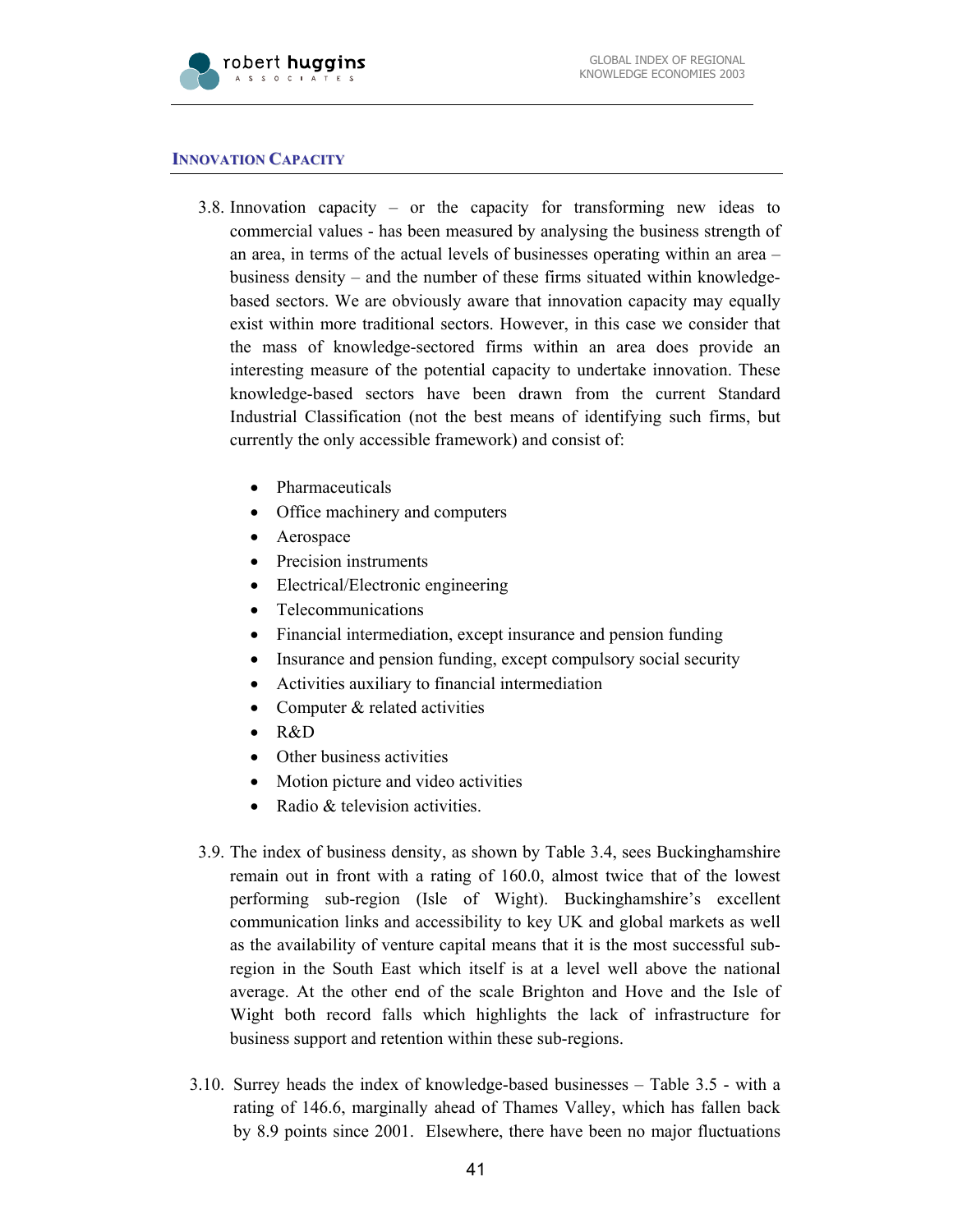

in the index since 2001, with 8 out of the 11 sub-regions containing more knowledge-based businesses than the UK average, despite a slight decline or general stagnation in percentage terms. Milton Keynes, Buckinghamshire and Hampshire continue to perform strongly, whilst at the other end of the index, the Isle of Wight slips back slightly with a score of 58.1.

|                           | Table 3.4: Index of Business Density within the Economic Partnership Areas of |  |
|---------------------------|-------------------------------------------------------------------------------|--|
| <b>South East England</b> |                                                                               |  |

|      |                      |                 |      |                 | Change       |                  |
|------|----------------------|-----------------|------|-----------------|--------------|------------------|
| Rank | <b>Economic</b>      | <b>Business</b> | Rank | <b>Business</b> | in Index     | Change in        |
| 2003 | Partnership Area     | Density 2003    | 2001 | Density 2001    | <b>Score</b> | Rank             |
|      | Buckinghamshire EP   | 160.0           |      | 158.9           | 1.1          | 0                |
|      | Surrey EP            | 144.2           | 2    | 143.3           | 0.9          | $\theta$         |
|      | Thames Valley EP     | 127.7           | 3    | 128.3           | $-0.6$       | $\theta$         |
| 4    | Oxfordshire EP       | 127.3           | 4    | 119.6           | 7.7          | $\boldsymbol{0}$ |
| 5.   | West Sussex EP       | 112.6           | 5    | 109.0           | 3.6          | $\theta$         |
| 6    | Milton Keynes EP     | 110.7           | 7    | 106.1           | 4.6          |                  |
|      | East Sussex EP       | 104.8           | 6    | 107.1           | $-2.3$       | -1               |
| 8    | Hampshire EP         | 99.3            | 8    | 98.6            | 0.7          | $\theta$         |
| 9    | Kent EP              | 96.1            | 9    | 95.2            | 0.9          | $\boldsymbol{0}$ |
| 10   | Brighton and Hove EP | 87.4            | 10   | 91.1            | $-3.7$       | $\theta$         |
| 11   | Isle of Wight EP     | 84.4            | 11   | 89.0            | $-4.6$       | $\mathbf{0}$     |
|      | South East           | 114.5           |      | 113.4           | 1.1          |                  |
|      | UK                   | 100.0           |      | 100.0           |              |                  |

#### **Table 3.5: Index of Knowledge-Based Business within the Economic Partnership Areas of South East England**

| Rank | <b>Economic</b>      | Knowledge<br><b>Businesses</b> | Rank | Knowledge<br><b>Businesses</b> | Change<br>in Index | Change in      |
|------|----------------------|--------------------------------|------|--------------------------------|--------------------|----------------|
| 2003 | Partnership Area     | 2003                           | 2001 | 2001                           | <b>Score</b>       | Rank           |
|      | Surrey EP            | 146.6                          | 2    | 148.3                          | $-1.7$             |                |
| 2    | Thames Valley EP     | 145.3                          |      | 154.2                          | $-8.9$             | $-1$           |
| 3    | Milton Keynes EP     | 141.9                          | 3    | 141.9                          | 0.0                | $\theta$       |
| 4    | Buckinghamshire EP   | 135.4                          | 4    | 137.4                          | $-2.0$             | $\theta$       |
| 5.   | Hampshire EP         | 123.2                          | 5    | 121.7                          | 1.5                | $\theta$       |
| 6    | Brighton and Hove EP | 120.4                          | 6    | 119.8                          | 0.6                | $\overline{0}$ |
|      | West Sussex EP       | 116.5                          | 7    | 116.9                          | $-0.4$             | $\Omega$       |
| 8    | Oxfordshire EP       | 110.7                          | 8    | 111.5                          | $-0.8$             | $\theta$       |
| 9    | East Sussex EP       | 92.5                           | 10   | 92.7                           | $-0.2$             |                |
| 10   | Kent EP              | 91.2                           | 9    | 93.0                           | $-1.8$             | $-1$           |
| 11   | Isle of Wight EP     | 58.1                           | 11   | 59.9                           | $-1.8$             | $\mathbf{0}$   |
|      | South East           | 121.2                          |      | 122.8                          | $-1.6$             |                |
|      | UK.                  | 100.0                          |      | 100.0                          |                    |                |

## **KNOWLEDGE ECONOMY OUTPUTS**

3.11. Knowledge economy outputs are measured by labour productivity and GDP per capita. Table 3.6 shows that Thames Valley remains comfortably at number one in the productivity index with a 5.4% growth level. The index is most notable for the 16.8% fall suffered by Milton Keynes. Over one-half of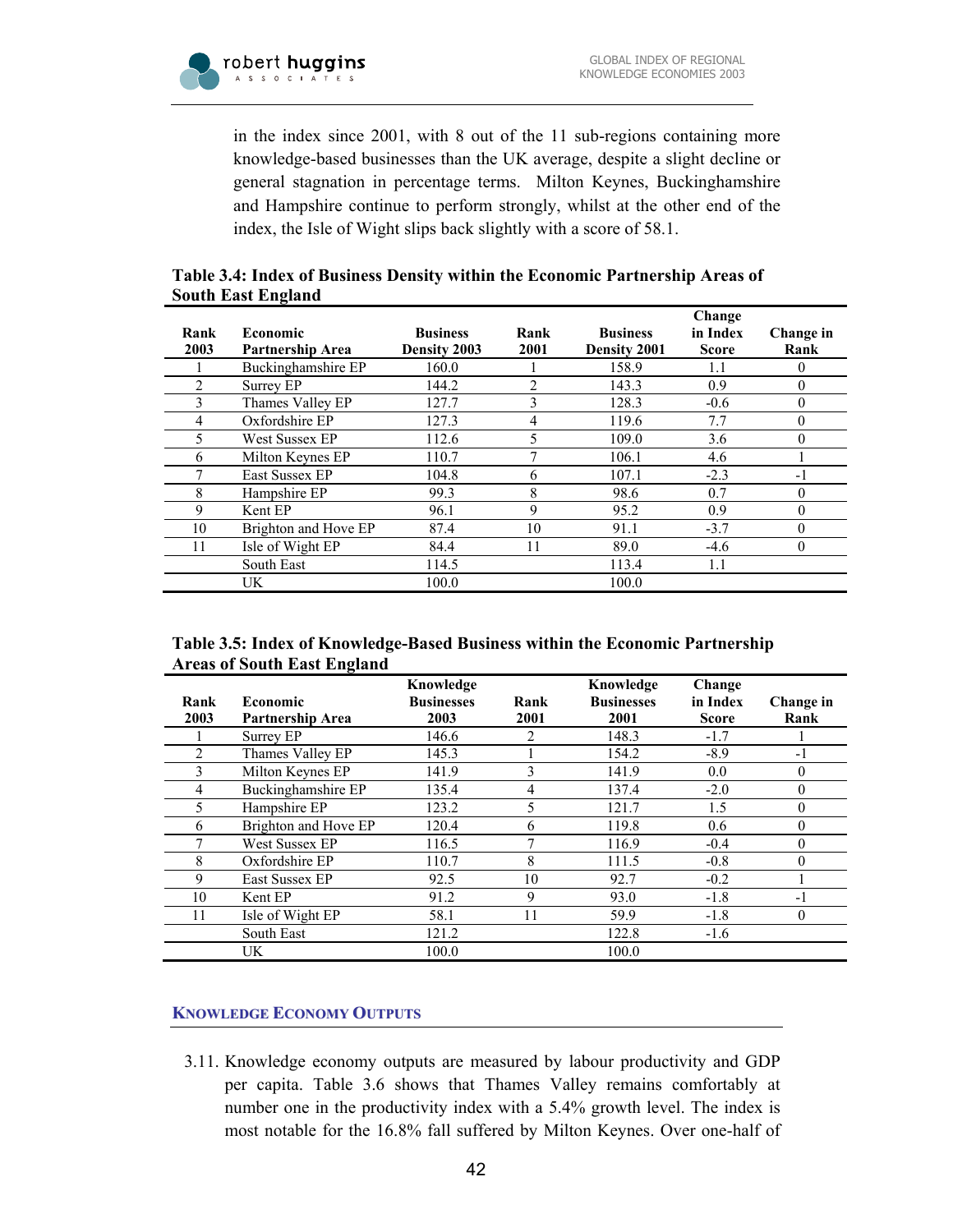

the South East's sub-regions scored under the UK average in terms of productivity, and this remains the major concern for the South East's economy. Sectors such as financial services remain concentrations of high productivity, but the other service and distribution sectors struggle to match this.

|      |                       |                     |                |                     | Change       |              |
|------|-----------------------|---------------------|----------------|---------------------|--------------|--------------|
| Rank | <b>Economic</b>       | <b>Productivity</b> | Rank           | <b>Productivity</b> | in Index     | Change in    |
| 2003 | Partnership Area      | 2003                | 2001           | 2001                | <b>Score</b> | Rank         |
|      | Thames Valley EP      | 136.1               |                | 130.7               | 5.4          | $\theta$     |
|      | Milton Keynes EP      | 112.3               | $\overline{c}$ | 129.1               | $-16.8$      | $\mathbf{0}$ |
| 3    | Surrey EP             | 111.0               | 3              | 114.0               | $-3.0$       | $\theta$     |
| 4    | <b>West Sussex EP</b> | 103.2               | 4              | 104.5               | $-1.3$       | $\theta$     |
|      | Hampshire EP          | 100.8               | 5              | 102.1               | $-1.3$       | 0            |
| 6    | Buckinghamshire EP    | 99.2                | 6              | 97.5                | 1.7          | $\theta$     |
|      | Oxfordshire EP        | 94.3                | 7              | 97.0                | $-2.7$       | $\Omega$     |
| 8    | Kent EP               | 88.2                | 8              | 90.2                | $-2.0$       | 0            |
| 9    | Brighton and Hove EP  | 74.0                | 9              | 77.9                | $-3.9$       | $\Omega$     |
| 10   | Isle of Wight EP      | 71.7                | 10             | 75.9                | $-4.2$       | $\theta$     |
| 11   | East Sussex EP        | 65.2                | 11             | 67.3                | $-2.1$       | $\mathbf{0}$ |
|      | South East            | 100.2               |                | 101.8               | $-1.6$       |              |
|      | UK.                   | 100.0               |                | 100.0               |              |              |

**Table 3.6: Index of Productivity within the Economic Partnership Areas of South East England** 

3.12. Similarly, Thames Valley remains by some way at number one in the index of GDP per capita at 152.4 (Table 3.7). None of the sub-regions have changed positions since 2001 although Milton Keynes and the Isle of Wight fell by 3.3 and 2.9 respectively. Most of the sub-regions in the South East are well above the national average although the Isle of Wight and East Sussex remain below the national average, again highlighting the disparities between sub-regions across the South East as a whole.

**Table 3.7: Index of GDP per Capita within the Economic Partnership Areas of South East England** 

|                |                      |                |              |             | Change       |              |
|----------------|----------------------|----------------|--------------|-------------|--------------|--------------|
| Rank           | <b>Economic</b>      | <b>GDP</b> per | Rank         | GDP per     | in Index     | Change in    |
| 2003           | Partnership Area     | Capita 2003    | 2001         | Capita 2001 | <b>Score</b> | Rank         |
|                | Thames Valley EP     | 152.4          |              | 151.0       | 1.4          | $\mathbf{0}$ |
| $\overline{2}$ | Milton Keynes EP     | 136.7          | 2            | 140.0       | $-3.3$       | $\theta$     |
|                | Surrey EP            | 128.0          | 3            | 127.0       | 1.0          | $\theta$     |
| 4              | Oxfordshire EP       | 113.8          | 4            | 111.0       | 2.8          | $\theta$     |
| 5              | Hampshire EP         | 111.5          | 5            | 111.0       | 0.5          | $\theta$     |
| 6              | Buckinghamshire EP   | 110.7          | 6            | 110.0       | 0.7          | $\theta$     |
|                | West Sussex EP       | 108.7          | $\mathbf{r}$ | 109.0       | $-0.3$       | $\theta$     |
| 8              | Kent EP              | 92.7           | 8            | 93.0        | $-0.3$       | $\theta$     |
| 9              | Brighton and Hove EP | 84.0           | 9            | 81.0        | 3.0          | $\theta$     |
| 10             | Isle of Wight EP     | 64.1           | 10           | 67.0        | $-2.9$       | $\Omega$     |
| 11             | East Sussex EP       | 62.6           | 11           | 63.0        | $-0.4$       | $\mathbf{0}$ |
|                | South East           | 109.9          |              | 109.0       | 0.9          |              |
|                | UK                   | 100.0          |              | 100.0       |              |              |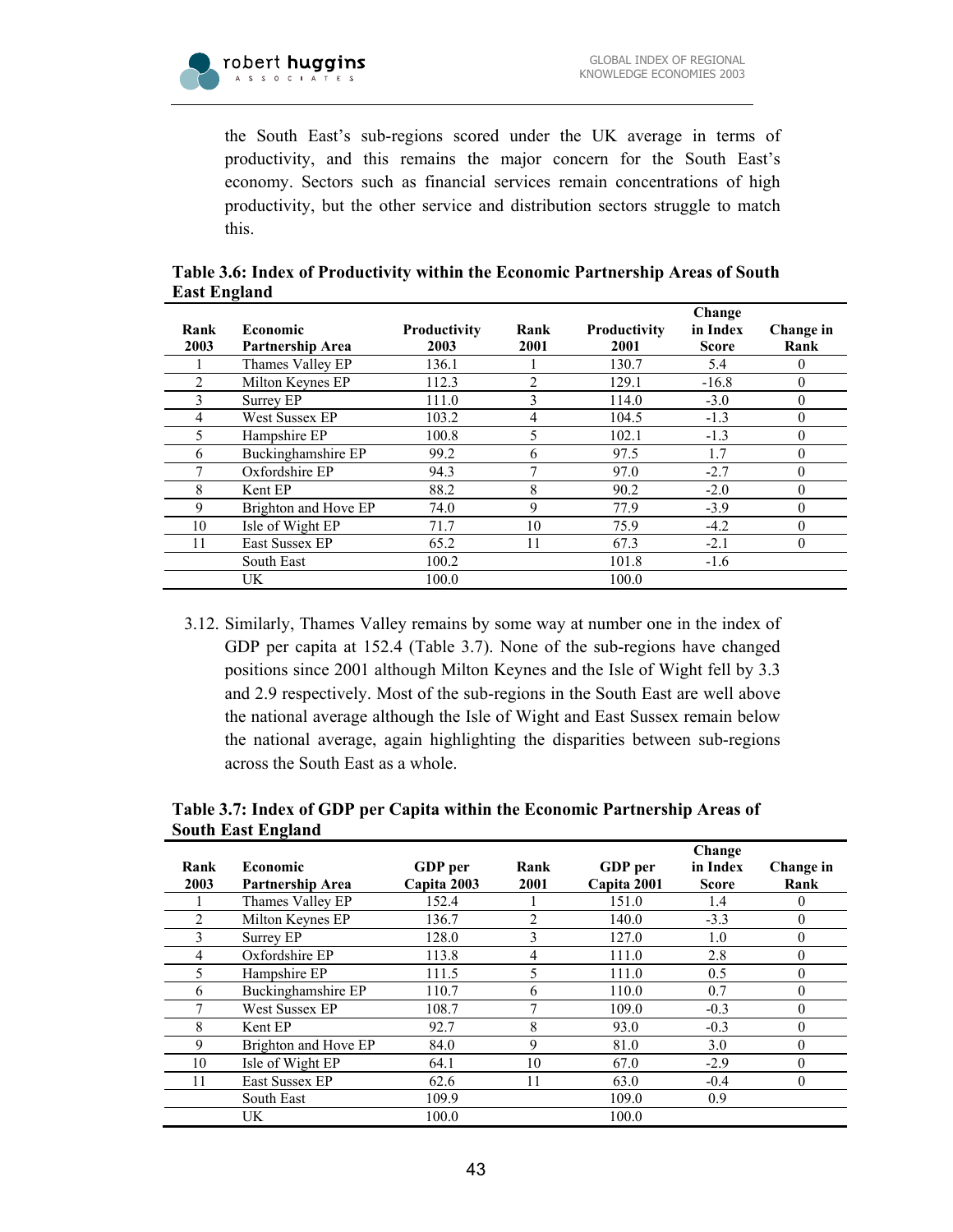

#### **KNOWLEDGE ECONOMY OUTCOMES**

3.13. Knowledge economy outcomes are measured by levels of earnings and unemployment (reversed). The index of earnings shown by Table 3.8 illustrates that Surrey is ranked highest with a rating of 127.6 closely followed by Thames Valley with 125.9. In contrast East Sussex and the Isle of Wight have extremely low scores, both suffering falls to 80.1 and 74.8 respectively. These low scores indicate these sub-regions are still struggling to attract successful companies to the area and that employment remains largely centred around low-wage jobs in sectors such as agriculture and low-tech manufacturing.

**Table 3.8: Index of Earnings within the Economic Partnership Areas of South East England** 

|                |                      |                 |      |               | Change   |           |
|----------------|----------------------|-----------------|------|---------------|----------|-----------|
| Rank           | Economic             | <b>Earnings</b> | Rank |               | in Index | Change in |
| 2003           | Partnership Area     | 2003            | 2001 | Earnings 2001 | Score    | Rank      |
|                | Surrey EP            | 127.6           | 2    | 119.4         | 8.2      |           |
| $\overline{c}$ | Thames Valley EP     | 125.9           |      | 124.5         | 1.4      | $-1$      |
| 3              | Buckinghamshire EP   | 112.8           | 3    | 117.1         | $-4.3$   | $\theta$  |
| 4              | Milton Keynes EP     | 112.4           | 4    | 103.4         | 9.0      | $\theta$  |
|                | Oxfordshire EP       | 107.0           | 7    | 102.9         | 4.1      | 2         |
| 6              | Hampshire EP         | 104.5           | 5    | 103.4         | 1.1      | $-1$      |
|                | West Sussex EP       | 96.5            | 6    | 103.0         | $-6.5$   | $-1$      |
| 8              | Kent EP              | 92.5            | 8    | 95.9          | $-3.4$   | $\theta$  |
| 9              | Brighton and Hove EP | 92.0            | 10   | 88.4          | 3.6      |           |
| 10             | East Sussex EP       | 80.1            | 9    | 89.0          | $-8.9$   | $-1$      |
| 11             | Isle of Wight EP     | 74.8            | 11   | 81.0          | $-6.2$   | $\theta$  |
|                | South East           | 106.6           |      | 106.1         | 0.5      |           |
|                | UK.                  | 100.0           |      | 100.0         |          |           |

3.14. As shown by Table 3.9, Thames Valley EP heads the index of (reversed) unemployment with a rating of 103.1, despite a slight fall on the 2001 figures. Buckinghamshire rises 5 places to second on the back of a 0.9% increase. These two leading regions have, along with Surrey, kept their status as the main employment creating sub-regions in the South East, and remain well above the UK average. Most encouraging was the performance of the Isle of Wight which rose 4 points to 98.0 although it remains below the national average and points to continuing disparities across the region as a whole.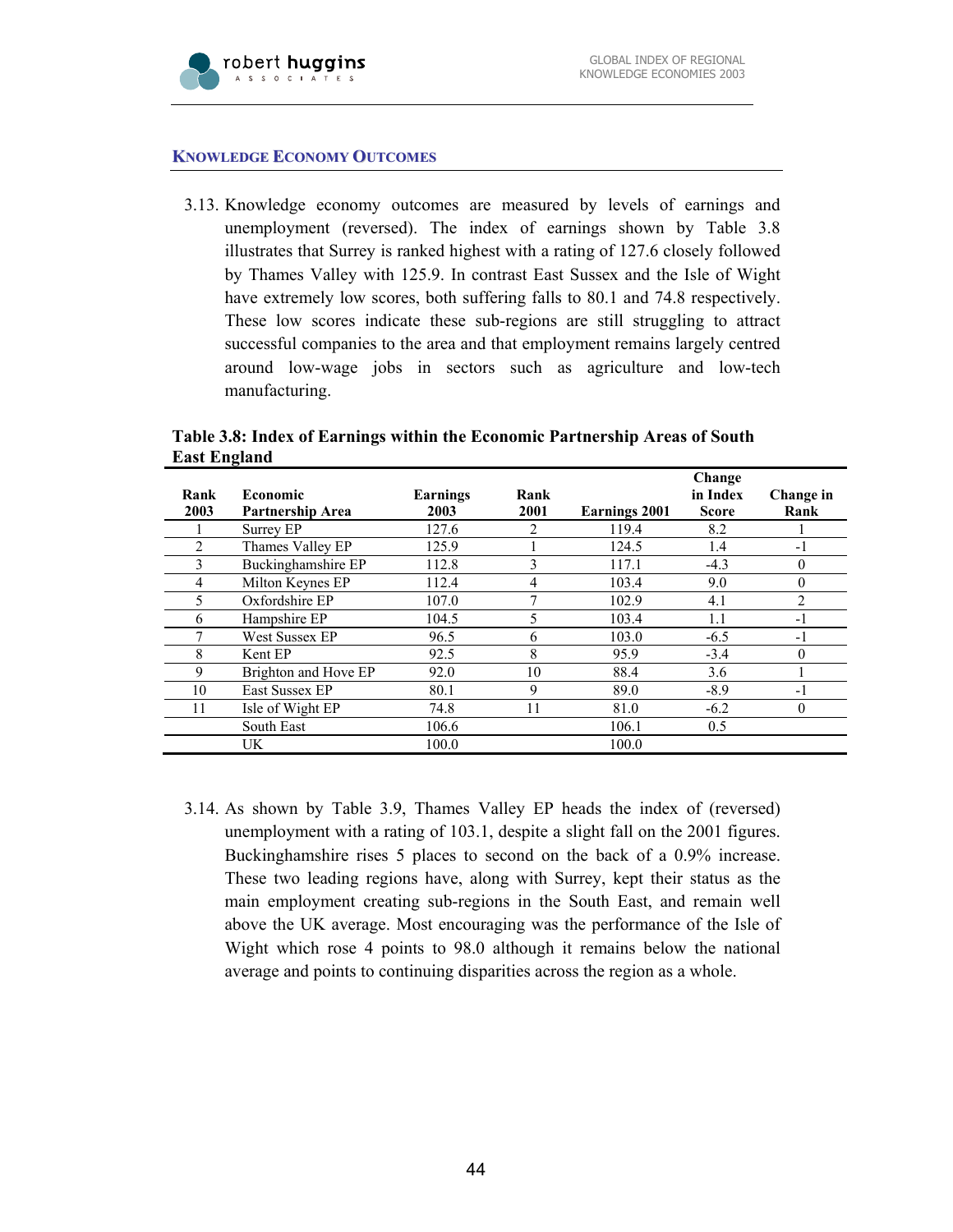

|      |                      |              |                |              | Change       |           |
|------|----------------------|--------------|----------------|--------------|--------------|-----------|
| Rank | <b>Economic</b>      | Unemployment | Rank           | Unemployment | in Index     | Change in |
| 2003 | Partnership Area     | 2003         | 2001           | 2001         | <b>Score</b> | Rank      |
|      | Thames Valley EP     | 103.1        | $\overline{2}$ | 104.2        | $-1.1$       |           |
|      | Buckinghamshire EP   | 103.1        | 7              | 102.2        | 0.9          | 5         |
| 3    | Surrey EP            | 103.1        | 3              | 103.8        | $-0.7$       | $\theta$  |
| 4    | West Sussex EP       | 103.0        | 5              | 102.9        | 0.1          |           |
| 5    | Oxfordshire EP       | 103.0        |                | 104.3        | $-1.3$       | $-4$      |
| 6    | Hampshire EP         | 102.4        | 6              | 102.3        | 0.1          | $\theta$  |
|      | East Sussex EP       | 102.0        | 8              | 101.0        | 1.0          |           |
| 8    | Milton Keynes EP     | 101.9        | 4              | 103.5        | $-1.6$       | $-4$      |
| 9    | Kent EP              | 100.7        | 9              | 100.6        | 0.1          | $\theta$  |
| 10   | Brighton and Hove EP | 99.2         | 10             | 98.4         | 0.8          | $\theta$  |
| 11   | Isle of Wight EP     | 98.0         | 11             | 94.0         | 4.0          | 0         |
|      | South East           | 102.1        |                | 102.3        | $-0.2$       |           |
|      | UK.                  | 100.0        |                | 100.0        |              |           |

#### **Table 3.9: Index of (Reversed) Unemployment within the Economic Partnership Areas of South East England**

#### **KNOWLEDGE SUSTAINABILITY**

- 3.15. Knowledge sustainability or the conditions for knowledge reinvestment are measured by compulsory education attainment and Advanced level attainment. As shown by Table 3.10, Buckinghamshire continues to lead the rankings in the index of compulsory education with a rating of 127.3, this despite a slight fall of 1.7 since 2001. There are no changes to the rankings of the subregions, however Oxfordshire's fall of 1.5% takes it below the UK average at 99.8. The Isle of Wight experienced the largest drop since 2001, losing 5.1 points to a score of 89.2. Despite remaining at the bottom of the index, Milton Keynes stands out as the only sub-region to improve its performance since 2001, rising slightly to 85.3. The gap between the best and worst performing sub-regions has narrowed since 2001, and yet the 42 point difference between Buckinghamshire and Milton Keynes still points to a considerable gulf in educational attainment across the South East.
- 3.16. As with the index of compulsory education, Buckinghamshire EP remains at number 1 in the rankings of index of Advanced level educational attainment at 115.2 (Table 3.11), despite being only one of two sub-regions to record a slight fall in A-Level attainment since 2001. However the most remarkable change occurred in Brighton and Hove, which posted a 27.1 point increase to rise from eleventh to second position in the South East rankings. Brighton and Hove EP now has a rating of 109.1, well above the UK average. Hampshire and Surrey also improved their levels of attainment to rise above the national average, as did the South East region as a whole.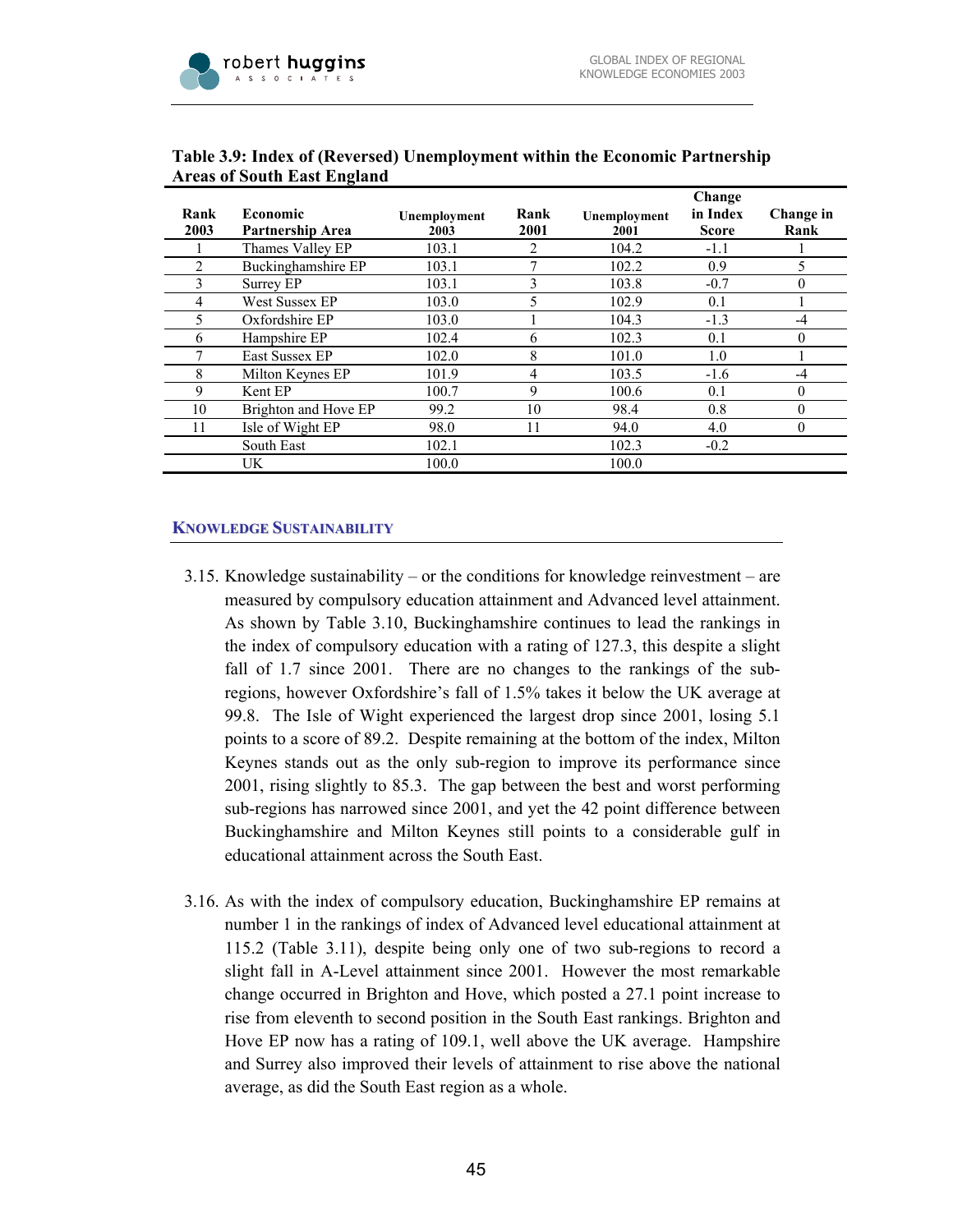

| Rank<br>2003 | <b>Economic</b><br>Partnership Area | 5 or more A-<br>Cs at GCSE<br>2003 | Rank<br>2001 | 5 or more A-<br>Cs at GCSE<br>2001 | Change<br>in Index<br><b>Score</b> | Change in<br>Rank |
|--------------|-------------------------------------|------------------------------------|--------------|------------------------------------|------------------------------------|-------------------|
|              | Buckinghamshire EP                  | 127.3                              |              | 129.0                              | $-1.7$                             | 0                 |
|              | Surrey EP                           | 116.9                              | 2            | 119.7                              | $-2.8$                             | $\theta$          |
|              | West Sussex EP                      | 110.4                              | 3            | 113.5                              | $-3.1$                             | $\theta$          |
| 4            | Thames Valley EP                    | 109.1                              | 4            | 109.7                              | $-0.6$                             | $\Omega$          |
|              | Kent EP                             | 103.9                              | 5            | 105.8                              | $-1.9$                             | $\theta$          |
| 6            | Hampshire EP                        | 102.4                              | 6            | 103.6                              | $-1.2$                             | $\theta$          |
|              | East Sussex EP                      | 101.0                              | 7            | 104.9                              | $-3.9$                             | $\Omega$          |
| 8            | Oxfordshire EP                      | 99.8                               | 8            | 101.3                              | $-1.5$                             | $\theta$          |
| 9            | Isle of Wight EP                    | 89.2                               | 9            | 94.3                               | $-5.1$                             | $\theta$          |
| 10           | Brighton and Hove EP                | 86.7                               | 10           | 89.0                               | $-2.3$                             | $\theta$          |
| 11           | Milton Keynes EP                    | 85.3                               | 11           | 83.5                               | 1.8                                | $\theta$          |
|              | South East                          | 106.0                              |              | 108.2                              | $-2.2$                             |                   |
|              | UK.                                 | 100.0                              |              | 100.0                              |                                    |                   |

#### **Table 3.10: Index of Compulsory Education Attainment within the Economic Partnership Areas of South East England**

#### **Table 3.11: Index of Advanced Level Education Attainment within the Economic Partnership Areas of South East England**

|      |                      | Advanced<br>Level<br><b>Educational</b> |      | Advanced<br>Level<br><b>Educational</b> | Change       |                |
|------|----------------------|-----------------------------------------|------|-----------------------------------------|--------------|----------------|
| Rank | <b>Economic</b>      | Attainment                              | Rank | <b>Attainment</b>                       | in Index     | Change in      |
| 2003 | Partnership Area     | 2003                                    | 2001 | 2001                                    | <b>Score</b> | Rank           |
|      | Buckinghamshire EP   | 115.2                                   |      | 116.9                                   | $-1.7$       | 0              |
| 2    | Brighton and Hove EP | 109.1                                   | 11   | 82.0                                    | 27.1         | 9              |
| 3    | Kent EP              | 104.8                                   | 2    | 102.6                                   | 2.2          | $-1$           |
| 4    | Hampshire EP         | 104.7                                   | 4    | 99.9                                    | 4.8          | $\theta$       |
| 5    | Surrey EP            | 103.0                                   | 5    | 98.9                                    | 4.1          | $\mathbf{0}$   |
| 6    | Thames Valley EP     | 100.8                                   | 3    | 100.1                                   | 0.7          | $-3$           |
|      | West Sussex EP       | 97.6                                    | 7    | 91.6                                    | 6.0          | $\mathbf{0}$   |
| 8    | East Sussex EP       | 96.3                                    | 10   | 88.8                                    | 7.5          | $\overline{2}$ |
| 9    | Milton Keynes EP     | 95.1                                    | 9    | 89.3                                    | 5.8          | $\theta$       |
| 10   | Oxfordshire EP       | 93.9                                    | 8    | 90.4                                    | 3.5          | $-2$           |
| 11   | Isle of Wight EP     | 93.3                                    | 6    | 94.9                                    | $-1.6$       | -5             |
|      | South East           | 103.0                                   |      | 100.0                                   | 3.0          |                |
|      | UK.                  | 100.0                                   |      | 100.0                                   |              |                |

## **SOUTH EAST ENGLAND'S SUB-REGIONAL KNOWLEDGE ECONOMY INDEX**

3.17. Table 3.12 illustrates the overall Index of the Knowledge Economy within South East England, and indicates that Surrey has risen one place to the top of the Index, with a score of 126.2 - a 4.8% increase. Surrey, Buckinghamshire and Thames Valley all record increases suggesting that the growth of a knowledge economy is continuing in these sub-regions. However, the picture at the end of the index shows the huge gulf between the knowledge economy powerhouses of Surrey, Bucks and Thames Valley and the poor performing sub-regions of East Sussex and the Isle of Wight. These sub-regions record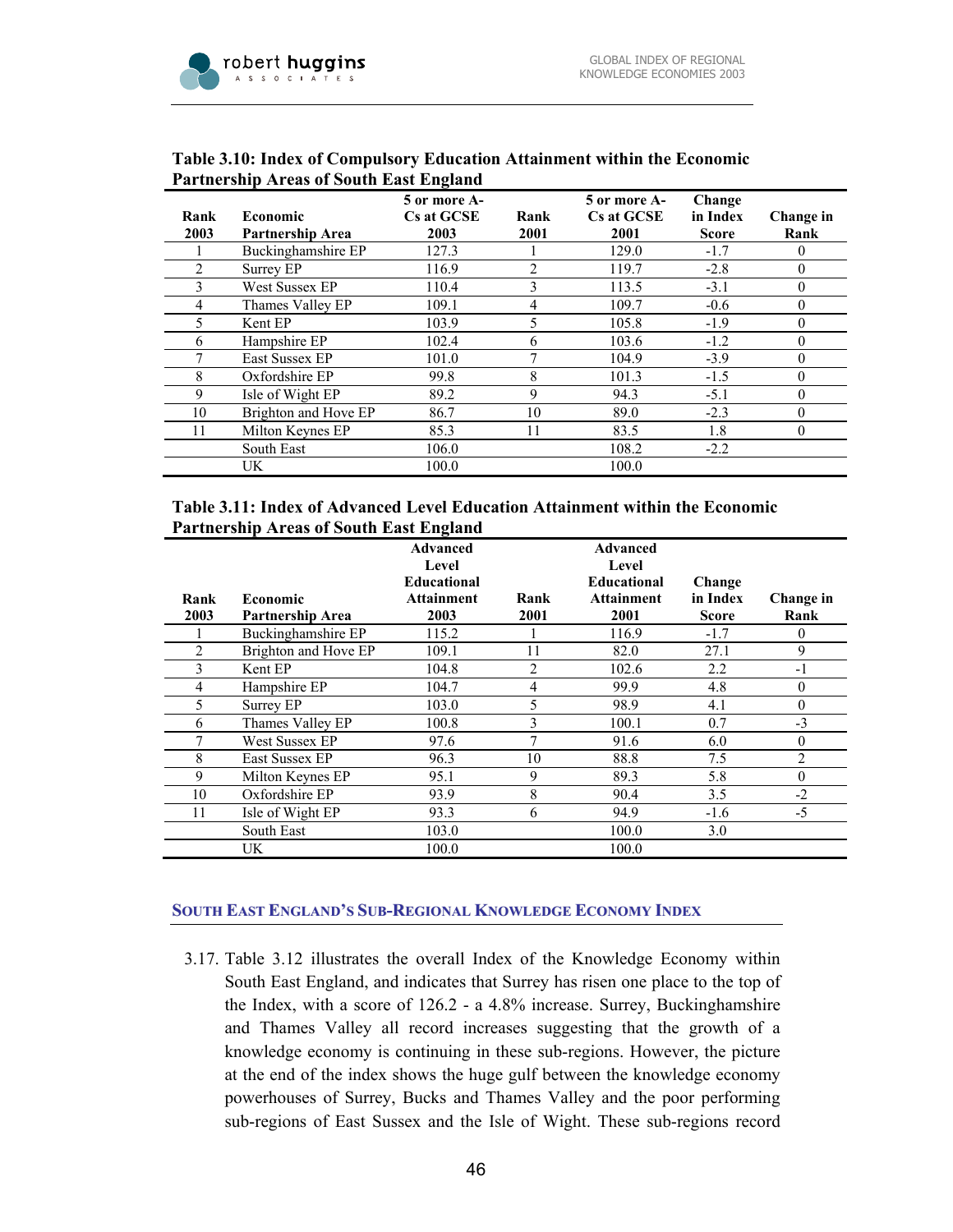

falls in their index scores, displaying a lack of the necessary economic conditions and institutional infrastructure within which the knowledge economy can thrive.

| Rank | <b>Economic</b>       | Knowledge<br>Economy | Rank | Knowledge<br><b>Economy</b> | Change<br>in Index | Change in |
|------|-----------------------|----------------------|------|-----------------------------|--------------------|-----------|
| 2003 | Partnership Area      | <b>Index 2003</b>    | 2001 | <b>Index 2001</b>           | <b>Score</b>       | Rank      |
|      | Surrey EP             | 126.2                | 2    | 121.5                       | 4.8                |           |
| 2    | Buckinghamshire EP    | 124.8                | 3    | 120.7                       | 4.1                |           |
| 3    | Thames Valley EP      | 124.0                |      | 121.8                       | 2.2                | $-2$      |
| 4    | Oxfordshire EP        | 113.1                | 4    | 116.2                       | $-3.2$             | $\Omega$  |
| 5.   | Milton Keynes EP      | 111.4                | 5    | 110.4                       | 1.1                | $\theta$  |
| 6    | <b>West Sussex EP</b> | 109.5                | 6    | 108.8                       | 0.7                | $\theta$  |
|      | Hampshire EP          | 109.4                | 7    | 108.5                       | 0.9                | $\Omega$  |
| 8    | Kent EP               | 100.5                | 8    | 103.2                       | $-2.7$             | $\theta$  |
| 9    | Brighton and Hove EP  | 97.2                 | 9    | 102.9                       | $-5.7$             | $\theta$  |
| 10   | East Sussex EP        | 97.0                 | 10   | 100.4                       | $-3.4$             | $\Omega$  |
| 11   | Isle of Wight EP      | 82.3                 | 11   | 85.8                        | $-3.5$             | $\theta$  |
|      | South East            | 111.4                |      | 111.7                       | $-0.2$             |           |
|      | UK                    | 100.0                |      | 100.0                       |                    |           |

## **Table 3.12: Index of the Knowledge Economy within the Economic Partnership Areas of South East England**

3.18. The above table gives a clear indication, for the first time, of the overall knowledge economy trajectories of the various sub-regions of South East England. For instance, we can that in relative terms, whilst Surrey has improved its relative position, the Thames Valley has suffered during the current economic conditions. As in the 2001 report, we look at the indices for the two key factor conditions underlying the composition of the composite knowledge economy index: (1) business conditions and (2) human capital conditions.

## **BUSINESS CONDITIONS**

3.19. Although Thames Valley remains top of the index of business conditions for knowledge-based growth with a rise of 4.4%, this is lower than the increase of 6.2% recorded for Surrey – Table 3.13. The top three regions of Surrey, Buckinghamshire and Thames Valley again demonstrate that they have the best business conditions in the South East for establishing knowledge-based growth. Business density is an important factor for the creation of knowledgebased agglomerations. At the other end of the scale the Isle of Wight and East Sussex continue to slide, well below the national average, with a lack of business density plus low skill levels resulting in these two sub-regions continuing to struggle.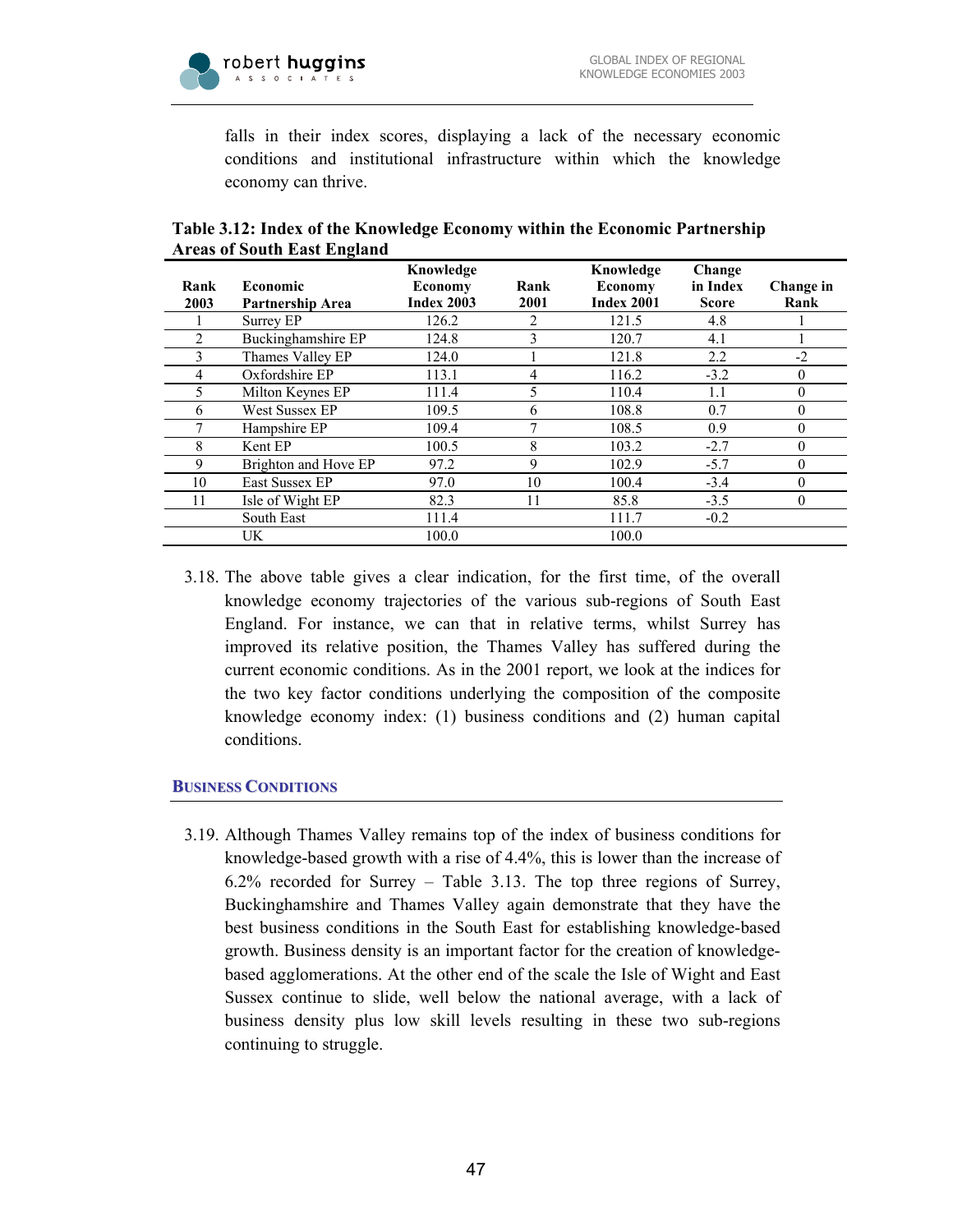### **HUMAN CAPITAL CONDITIONS**

3.20. As shown by Table 3.14, Surrey tops the index of human capital conditions – displacing Buckingham - with a rating of 128.0, rising 8.5%. Thames Valley records a similar rise, while Buckinghamshire is now ranked 2nd after a rise of only 1.8%. These three regions scored highly in terms of knowledge based workers and in terms of compulsory education, creating the right environment for suitably qualified human capital. All three regions also scored highly in the index of earnings, indicating that they have the capacity to attract highly qualified workers from across the South East and beyond. Most of the South East's sub-regions scored strongly in this index and were above the UK average indicating that the region as a whole has the human capital potential to sustain its knowledge growth.

| Rank<br>2003 | <b>Economic</b><br><b>Partnership Area</b> | <b>Business</b><br><b>Conditions</b><br>2003 | Rank<br>2001 | <b>Business</b><br><b>Conditions</b><br>2001 | Change<br>in Index<br><b>Score</b> | Change in<br>Rank |
|--------------|--------------------------------------------|----------------------------------------------|--------------|----------------------------------------------|------------------------------------|-------------------|
|              | Thames Valley EP                           | 126.4                                        |              | 122.0                                        | 4.4                                | 0                 |
|              | Surrey EP                                  | 123.3                                        | 2            | 117.1                                        | 6.2                                | 0                 |
| 3            | Buckinghamshire EP                         | 115.7                                        | 4            | 112.9                                        | 2.8                                |                   |
| 4            | Milton Keynes EP                           | 115.6                                        | 3            | 115.8                                        | $-0.2$                             | -1                |
|              | Oxfordshire EP                             | 111.2                                        | 5            | 109.4                                        | 1.8                                | 0                 |
| 6            | Hampshire EP                               | 107.9                                        | 6            | 106.6                                        | 1.3                                | $\theta$          |
|              | West Sussex EP                             | 106.8                                        | 7            | 106.3                                        | 0.5                                | $\theta$          |
| 8            | Kent EP                                    | 96.9                                         | 8            | 99.3                                         | $-2.4$                             | $\theta$          |
| 9            | Brighton and Hove EP                       | 95.7                                         | 9            | 95.7                                         | 0.0                                | $\theta$          |
| 10           | East Sussex EP                             | 90.4                                         | 10           | 93.1                                         | $-2.7$                             | $\theta$          |
| 11           | Isle of Wight EP                           | 81.0                                         | 11           | 84.9                                         | $-3.9$                             | $\theta$          |
|              | South East                                 | 109.0                                        |              | 100.8                                        | 8.2                                |                   |
|              | UK.                                        | 100.0                                        |              | 100.0                                        |                                    |                   |

**Table 3.13: Index of Business Conditions for Knowledge-Based Growth within the Economic Partnership Areas of South East England** 

#### **Table 3.14: Index of Human Conditions for Knowledge-Based Growth within the Economic Partnership Areas of South East England**

|      |                      | <b>Human Capital</b> |      | <b>Human Capital</b> | Change in    |                |
|------|----------------------|----------------------|------|----------------------|--------------|----------------|
| Rank | Economic             | <b>Conditions</b>    | Rank | <b>Conditions</b>    | Index        | Change         |
| 2003 | Partnership Area     | 2003                 | 2001 | 2001                 | <b>Score</b> | in Rank        |
|      | Surrey EP            | 128.0                |      | 119.5                | 8.5          |                |
| 2    | Buckinghamshire EP   | 127.6                |      | 125.8                | 1.8          | $-1$           |
| 3    | Thames Valley EP     | 125.0                |      | 116.6                | 8.4          | 0              |
| 4    | Oxfordshire EP       | 117.7                | 6    | 104.6                | 13.1         | $\mathfrak{D}$ |
| 5.   | West Sussex EP       | 114.3                | 4    | 106.9                | 7.4          | -1             |
| 6    | Milton Keynes EP     | 113.3                | 8    | 99.3                 | 14.0         | 2              |
|      | Hampshire EP         | 111.0                |      | 104.8                | 6.2          | $-2$           |
| 8    | Kent EP              | 103.3                | 7    | 102.2                | 1.1          | -1             |
| 9    | East Sussex EP       | 103.0                | 9    | 98.6                 | 4.4          | 0              |
| 10   | Brighton and Hove EP | 92.6                 | 10   | 93.7                 | $-1.1$       | 0              |
| 11   | Isle of Wight EP     | 82.8                 | 11   | 87.7                 | $-4.9$       | 0              |
|      | South East           | 113.7                |      | 108.7                | 5.0          |                |
|      | UK                   | 100.0                |      | 100.0                |              |                |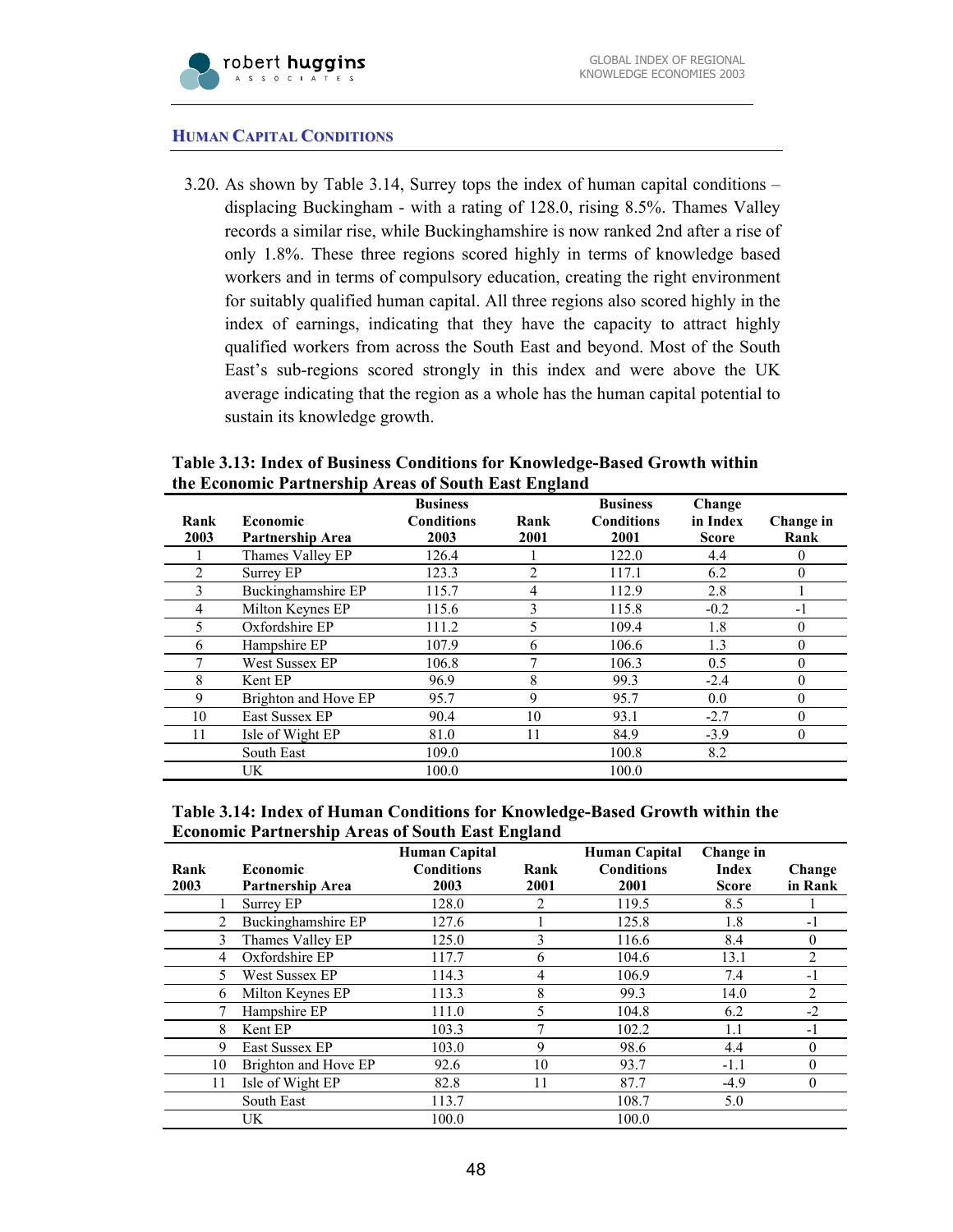

# **4. THE ECONOMIC FUTURE OF SOUTH EAST ENGLAND: A EUROPEAN KNOWLEDGE ECONOMY MODEL**

- 4.1. This section focuses on analysing the future economic prospects of South East England utilising a new form of econometric forecasting. The *European Knowledge Futures* model developed by Robert Huggins Associates is based on our analysis that knowledge-based activities are leading the way in terms of mapping the future performance of nations and regions. However, due to data compatibility the model has initially been developed for Europe's nations and regions – therefore the analysis in this section draws upon the European high-performing regions contained in the global benchmarking undertaken in Chapter 2.
- 4.2. It is clear that regions with high levels of employment within knowledgebased sectors tend to have high-income levels, and it is this knowledge-based high value-added activity that distinguishes one European region from another. It is our consideration that traditional economic growth models are becoming less relevant as the importance of the knowledge residual within the output growth of economies continues to rise. Also, as the level of economic interaction between both regions and nations continues to rise, it is becoming increasingly difficult to use national, and more specifically macroeconomic, data to analyse future changes across Europe's economy.
- 4.3. The *European Knowledge Futures* model differs from other national and regional economic forecasting models in that it is rooted within an analysis of the relationship between endogenous knowledge-based factors and economic returns. These key knowledge-based factors include: corporate and public investment in research and development activities; innovation as measured by patent activities; and employment within both knowledge-based manufacturing and service sectors. In other words, the model represents a bottom-up approach to forecasting regional and national economic growth, as opposed to many existing models that make extrapolations from economic data at a more macro geographic-level. The key factor linkages within the model are illustrated by Figure 4.1, which can be summarised as follows:
	- Activity within knowledge-based sectors, measured by employment within high-technology manufacturing and services sectors.
	- Levels of employment in these sectors are measured through predicted growth in patenting and R&D investment.
	- Activity within the business services sector is included in the model as it is found to have a significant relationship with overall output at the regional level.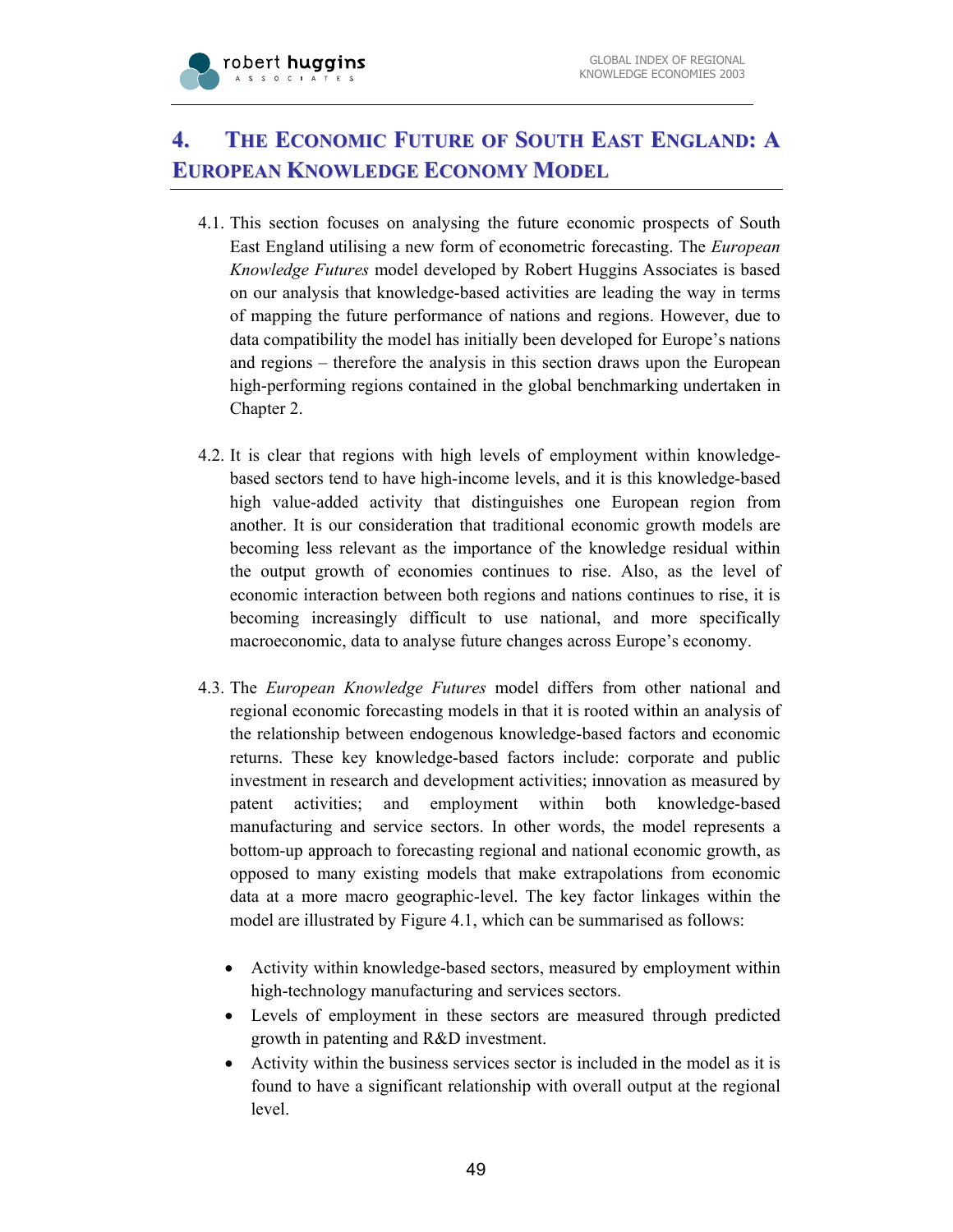

• Also, past levels of output serve as an input as it drives the investment in R&D, patenting and other knowledge-based activities.





© Robert Huggins Associates 2003

- 4.4. Operationalising the model for Europe's high-performing regions allows us to establish GDP per capita forecasts up to 2010, as shown by Tables 4.1 and 4.2. In summary, these forecasts suggest the following:
	- Brussels is forecast to stay in the top position throughout the 2000-2010 period, despite a 5% forecast fall in its index.
	- The second, third and fourth ranked regions, Luxembourg, Hamburg and Île de France are also forecast to maintain the same rankings over the period.
	- There will be more movement further down the rankings:
		- The forecasts predict that Stockholm, London, Hessen, Norway, Switzerland, Ostösterreich and Denmark will all fall within the rankings.
		- o Uusimaa, Bayern, West-Nederland, Baden-Württemberg, the South East, Zuid-Nederland and Eastern are all expected to gain higher rankings.
	- The South East, along with the Eastern region, are expected to make significant gains, with both regions forecast to rise 8 places.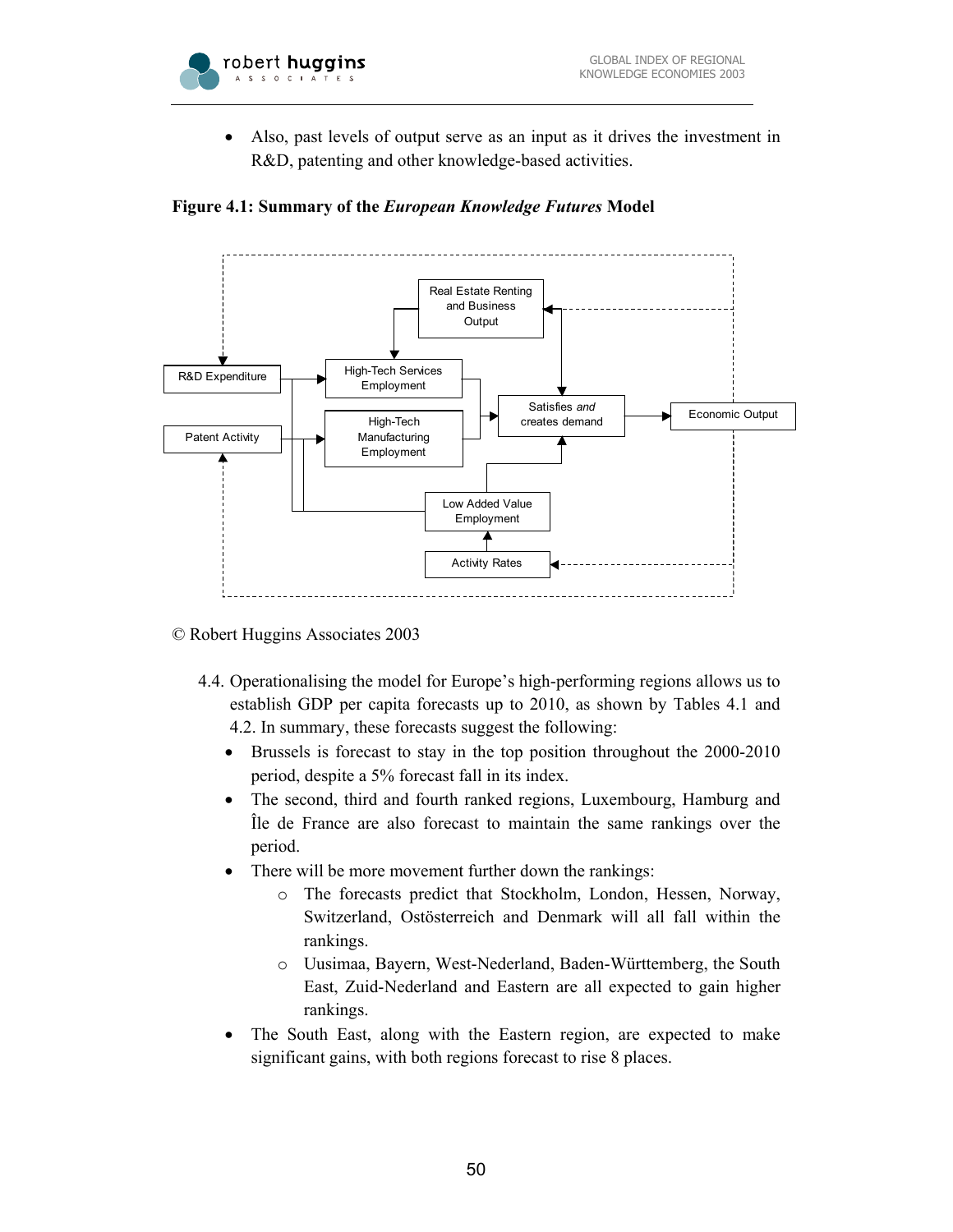

j.

|                             |            | GDP            |            | <b>GDP</b>     |               |                  |
|-----------------------------|------------|----------------|------------|----------------|---------------|------------------|
|                             | <b>GDP</b> | per            | <b>GDP</b> | per            |               |                  |
|                             | per        | Capita         | per        | Capita         | $\frac{0}{0}$ |                  |
|                             | Capita     | Rank           | Capita     | Rank           | Change        | Change           |
|                             | 2000       | (2000)         | 2010       | (2010)         | in Index      | in Rank          |
| Brussels, Belgium           | 215.3      | 1              | 204        |                | $-5\%$        | $\mathbf{0}$     |
| Luxembourg                  | 193.2      | $\overline{2}$ | 203.9      | $\overline{2}$ | 6%            | $\boldsymbol{0}$ |
| Hamburg, Germany            | 179.5      | 3              | 176.2      | $\overline{3}$ | $-2\%$        | $\boldsymbol{0}$ |
| Île de France, France       | 156.6      | $\overline{4}$ | 162.3      | $\overline{4}$ | 4%            | $\boldsymbol{0}$ |
| Stockholm, Sweden           | 145.5      | 5              | 143.4      | 6              | $-1\%$        | $-1$             |
| London, UK                  | 145.4      | 6              | 136.2      | 7              | $-6\%$        | $-1$             |
| Uusimaa, Finland            | 141.6      | 7              | 153        | 5              | $8\%$         | $\overline{2}$   |
| Hessen, Germany             | 128        | 8              | 111.8      | 14             | $-13%$        | $-6$             |
| Norway                      | 127.6      | 9              | 115.9      | 12             | $-9\%$        | $-3$             |
| Switzerland                 | 123.4      | 10             | 106.3      | 16             | $-14%$        | $-6$             |
| Bayern, Germany             | 122.6      | 11             | 119.6      | 9              | $-2\%$        | $\overline{2}$   |
| West-Nederland, Netherlands | 122.1      | 12             | 118.7      | 11             | $-3\%$        | $\mathbf{1}$     |
| Ostösterreich, Austria      | 121.8      | 13             | 99.2       | 18             | $-19%$        | $-5$             |
| Baden-Württemberg, Germany  | 120.7      | 14             | 112.8      | 13             | $-7\%$        | $\mathbf{1}$     |
| Denmark                     | 117.3      | 15             | 104.4      | 17             | $-11\%$       | $-2$             |
| <b>South East, UK</b>       | 109.4      | 16             | 128.6      | 8              | 18%           | 8                |
| Zuid-Nederland, Netherlands | 104.8      | 17             | 111.3      | 15             | 6%            | $\overline{2}$   |
| Eastern, UK                 | 102.8      | 18             | 119.5      | 10             | 16%           | 8                |
| Berlin, Germany             | 94.6       | 19             | 87         | 19             | $-8%$         | $\boldsymbol{0}$ |

## **Table 4.1: Forecast Change in GDP per Capita across Europe's High-Performing Regions– European Average = 100**

## **Table 4.2: Year-by-Year Forecast Change in GDP per Capita across Europe's High-Performing Regions– European Average = 100**

|                             | 2000  | 2001  | 2002  | 2003  | 2004  | 2005  | 2006  | 2007  | 2008  | 2009  | 2010  |
|-----------------------------|-------|-------|-------|-------|-------|-------|-------|-------|-------|-------|-------|
| Brussels, Belgium           | 215.3 | 215   | 214.2 | 213.4 | 212.4 | 211.2 | 209.9 | 208.5 | 207.1 | 205.5 | 204   |
| Luxembourg                  | 193.2 | 197.5 | 200.9 | 203.5 | 205.3 | 206.5 | 206.9 | 206.8 | 206.2 | 205.2 | 203.9 |
| Hamburg, Germany            | 179.5 | 178.7 | 178.1 | 177.6 | 177.2 | 177   | 176.8 | 176.7 | 176.6 | 176.4 | 176.2 |
| Ile de France, France       | 156.6 | 157.2 | 157.8 | 158.4 | 159.1 | 159.7 | 160.4 | 161   | 161.5 | 161.9 | 162.3 |
| Stockholm, Sweden           | 145.5 | 146.6 | 147.7 | 148.4 | 148.8 | 148.8 | 148.5 | 147.7 | 146.6 | 145.2 | 143.4 |
| London, UK                  | 145.4 | 144.3 | 143.3 | 142   | 140.8 | 139.5 | 138.4 | 137.5 | 136.8 | 136.3 | 136.2 |
| Uusimaa, Finland            | 141.6 | 142.6 | 143.9 | 144.9 | 145.9 | 146.9 | 148   | 149.1 | 150.3 | 151.6 | 153   |
| Hessen, Germany             | 128   | 126.8 | 125.5 | 124.1 | 122.7 | 121.1 | 119.4 | 117.7 | 115.8 | 113.8 | 111.8 |
| Norway                      | 127.6 | 125.5 | 123.4 | 121.6 | 120   | 118.7 | 117.7 | 116.9 | 116.3 | 116   | 115.9 |
| Switzerland                 | 123.4 | 123.8 | 123.4 | 122.5 | 121.1 | 119.2 | 117   | 114.5 | 111.9 | 109.1 | 106.3 |
| Bayern, Germany             | 122.6 | 122.4 | 122.3 | 122.2 | 122   | 121.8 | 121.6 | 121.3 | 120.8 | 120.3 | 119.6 |
| West-Nederland, Netherlands | 122.1 | 123.1 | 123.8 | 124   | 123.9 | 123.5 | 122.9 | 122   | 121   | 119.9 | 118.7 |
| Ostösterreich, Austria      | 121.8 | 120.5 | 118.9 | 117   | 114.9 | 112.5 | 110   | 107.4 | 104.7 | 101.9 | 99.2  |
| Baden-Württemberg, Germany  | 120.7 | 120.1 | 119.5 | 119   | 118.4 | 117.7 | 117   | 116.1 | 115.2 | 114.1 | 112.8 |
| Denmark                     | 117.3 | 116.6 | 115.9 | 114.9 | 113.9 | 112.6 | 111.2 | 109.7 | 108   | 106.3 | 104.4 |
| South East, UK              | 109.4 | 110.1 | 111.1 | 112.4 | 114   | 115.9 | 118   | 120.3 | 122.9 | 125.7 | 128.6 |
| Zuid-Nederland, Netherlands | 104.8 | 106.2 | 107.3 | 108.4 | 109.2 | 109.9 | 110.5 | 110.9 | 111.1 | 111.3 | 111.3 |
| Eastern, UK                 | 102.8 | 103.3 | 104.1 | 105.2 | 106.5 | 108.1 | 109.9 | 112   | 114.3 | 116.8 | 119.5 |
| Berlin, Germany             | 94.6  | 93.9  | 93.2  | 92.6  | 92    | 91.4  | 90.8  | 90.1  | 89.2  | 88.2  | 87.0  |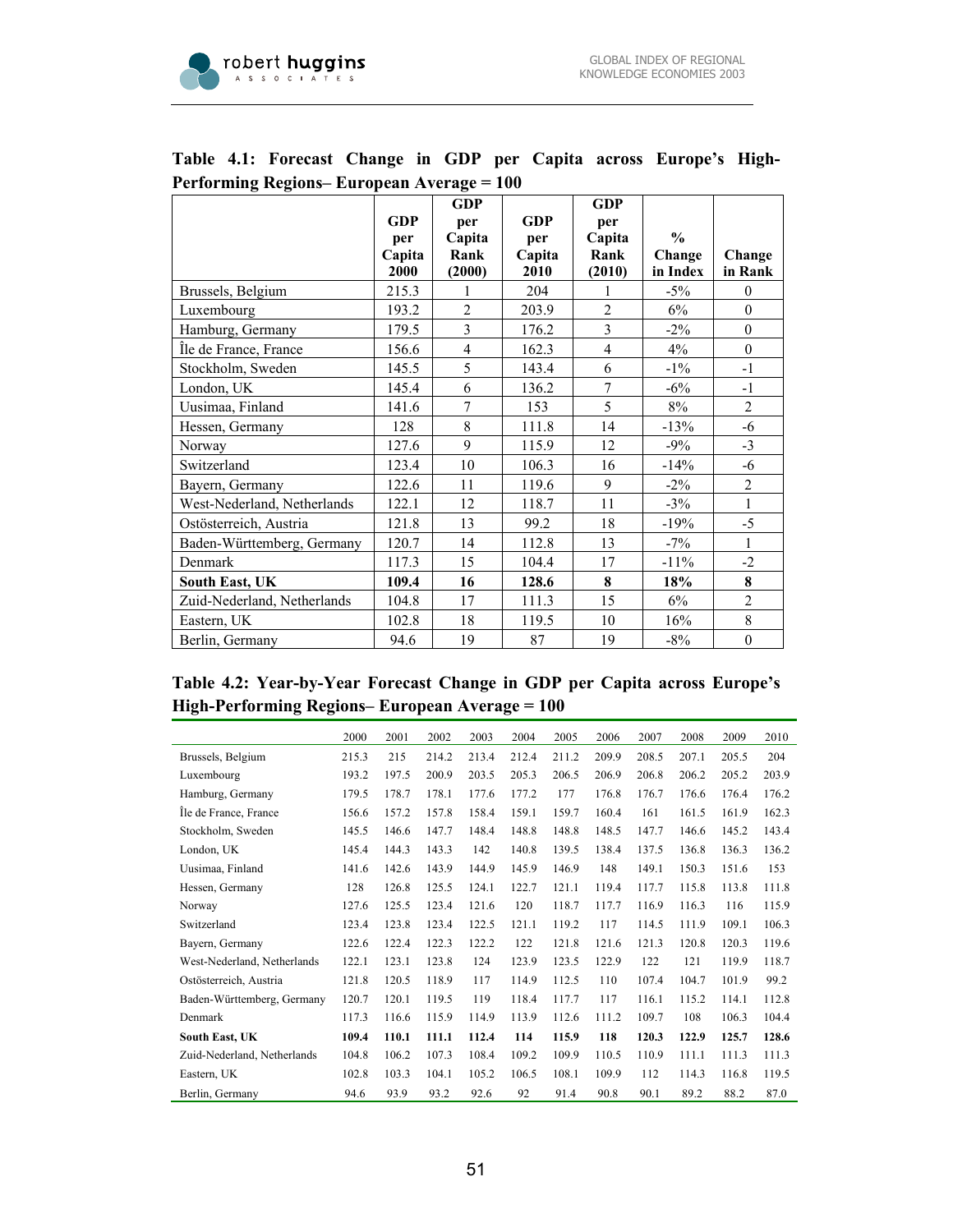

- 4.5. Using the model to establish GDP per capita forecasts up to 2010 for the UK's regions yields the results captured in Table 4.3. In summary, the forecasts suggest:
- London will stay in the top position throughout the 2000-2010 period, despite a forecast 6% fall in its index.
- The second and third ranked regions, the South East and Eastern are also forecast to maintain the same rankings over the period.
- The South East is forecast to witness the most significant increase in its index value, rising 18% over the period.
- There will be more movement in the middle of the rankings:
	- o The forecasts predict that Scotland, the East Midlands and Yorkshire and the Humber will all fall within the rankings.
	- o The West Midlands, the South West and the North West are all expected to gain higher rankings.
- Wales, Northern Ireland and the North East are expected to stay in the same positions at the bottom of the index.

**Table 4.3: Forecast Change in GDP per Capita across the UK's Regions– European Average = 100**

| Region                       | GDP per<br>Capita<br>2000 | GDP per<br>Capita<br>Rank<br>(2000) | GDP per<br>Capita<br>2010 | GDP per<br>Capita<br>Rank<br>(2010) | % Change<br>in Index | Change in<br>Rank |
|------------------------------|---------------------------|-------------------------------------|---------------------------|-------------------------------------|----------------------|-------------------|
| London, UK                   | 145.4                     |                                     | 136.2                     |                                     | $-6\%$               | $\mathbf{0}$      |
| South East, UK               | 109.4                     | $\mathbf{2}$                        | 128.6                     | $\overline{2}$                      | 18%                  | $\bf{0}$          |
| Eastern, UK                  | 102.8                     | 3                                   | 119.5                     | 3                                   | 16%                  | $\mathbf{0}$      |
| Scotland, UK                 | 96.2                      | 4                                   | 94.6                      | 7                                   | $-2\%$               | $-3$              |
| East Midlands, UK            | 92.8                      | 5                                   | 100.1                     | 6                                   | 8%                   | $-1$              |
| West Midlands, UK            | 91                        | 6                                   | 100.5                     | 5                                   | 10%                  | 1                 |
| South West, UK               | 90                        | 7                                   | 101.7                     | 4                                   | 13%                  | 3                 |
| Yorkshire and The Humber, UK | 87.2                      | 8                                   | 86.6                      | 9                                   | $-1\%$               | $-1$              |
| North West, UK               | 86.2                      | 9                                   | 91.2                      | 8                                   | 6%                   |                   |
| Wales, UK                    | 79.7                      | 10                                  | 78.4                      | 10                                  | $-2\%$               | $\mathbf{0}$      |
| Northern Ireland, UK         | 76.9                      | 11                                  | 76.8                      | 11                                  | $0\%$                | $\theta$          |
| North East. UK               | 76.6                      | 12                                  | 73.9                      | 12                                  | $-3\%$               | $\mathbf{0}$      |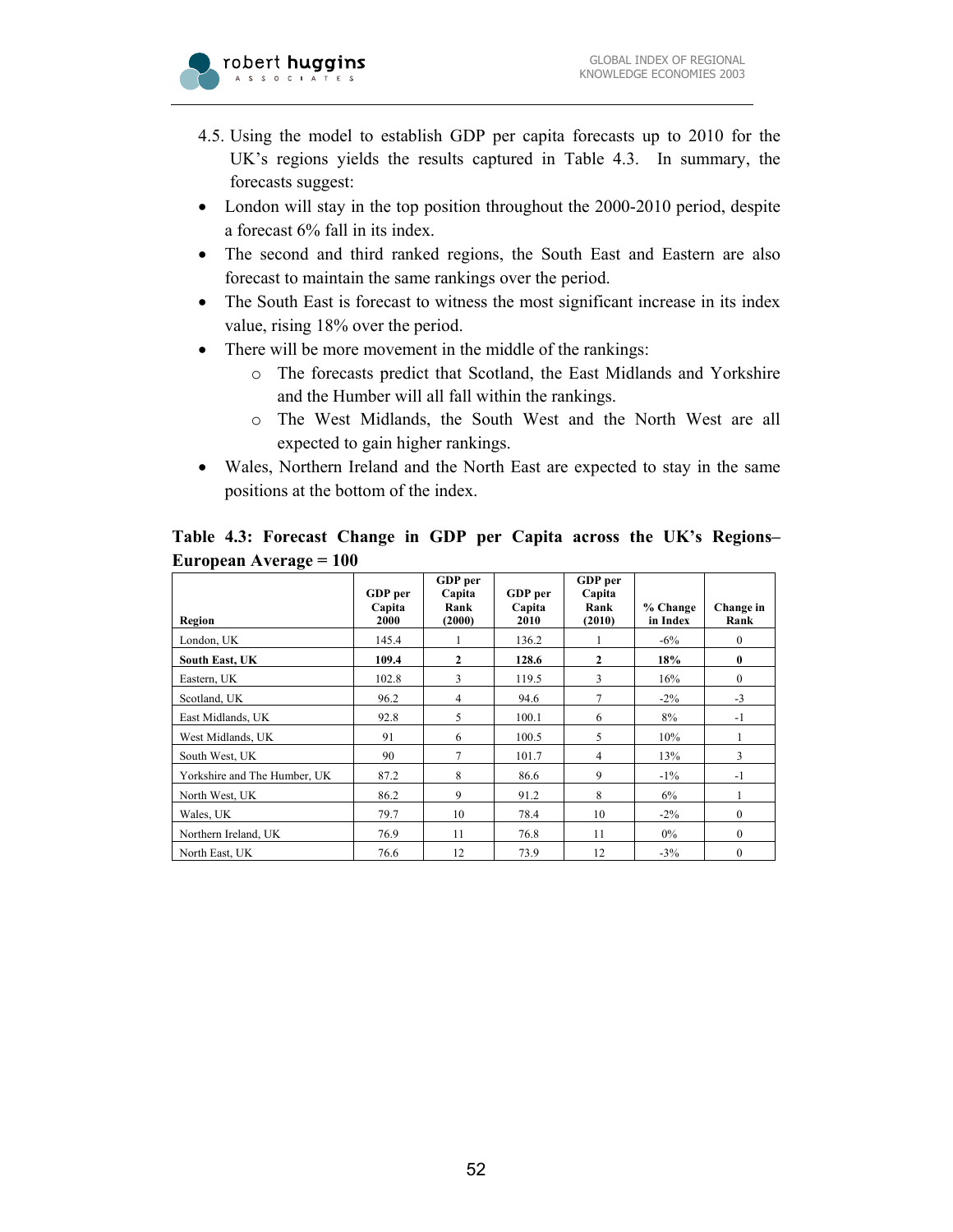

# **5. CONCLUSIONS: KNOWLEDGE ECONOMY DRIVERS IN HIGH-PERFORMING REGIONS**

5.1. Figure 5.1 illustrates the relationship between human capital inputs and knowledge capital. Interestingly, the number of patents registered every year is highly correlated with employment in the two most innovative sectors: IT and High-Technology Services. This proves that despite the bursting of the IT bubble, these sectors are still the most dynamic sectors in the process of knowledge creation. Not surprisingly, R&D expenditure by business has a strong connection to the number of patents. However, we have found no significant link between government R&D expenditure and patents government funded research tends to be fundamental research which is not easily transferred into commercial products. In addition, business funded R&D, by and large, plays a more important role than government R&D among the 40 regions benchmarked in Chapter 2.

## **Figure 5.1: Human Capital and Knowledge Capital in High-Performing Regional Knowledge Economies (R=correlation coefficient)**

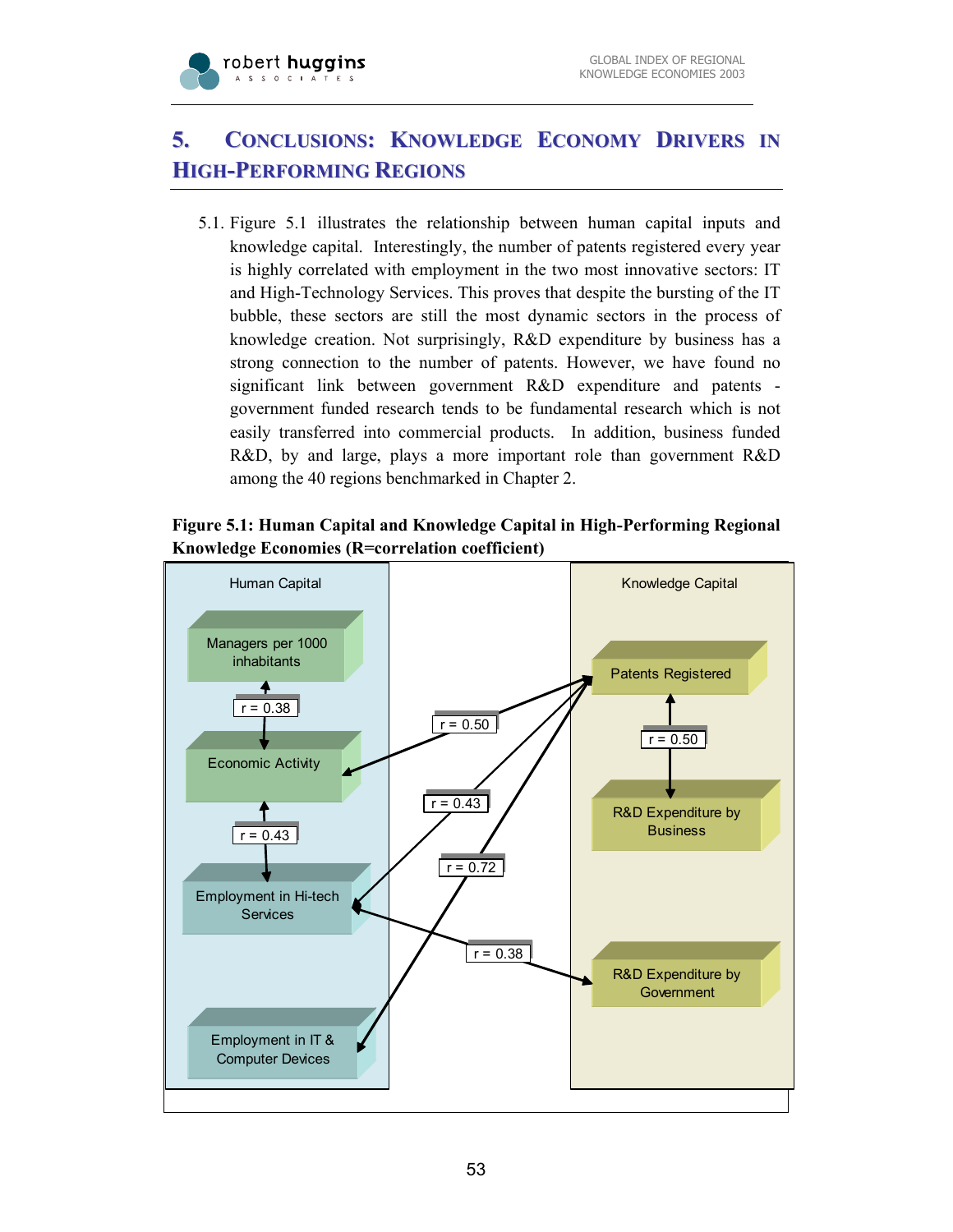

5.2. Figure 5.2 shows the significant correlation between input, output and sustainability factors. Among all the input factors, R&D expenditure by business and patents seem to have most direct effect on knowledge economy outputs, while human capital only demonstrates its importance by its interaction with knowledge capital. In particular, R&D expenditure by business has strong links with all three output or outcome indicators, namely, productivity, GDP per capita, and earnings, with correlation coefficient rates of 0.42, 0.47 and 0.45 respectively in the benchmarked economies. Not surprisingly, the three output and outcome factors - productivity, GDP per capita, and earnings - are strongly correlated with each other.

#### **Figure 5.2: Input, Output and Sustainability Factors in High-Performing Regional Knowledge Economies (R=correlation coefficient)**



- 5.3. Figure 5.3 provides a comparison of the South East and its four US and European counterparts: Boston; San Francisco; Uusimaa and Stockholm. The points above the X-axis represent variables that are higher than the 40 regions' mean average, and vice versa. The key findings are:
	- The South East is very strong in terms of knowledge economy inputs. In fact, nine out of its ten input factors score higher than the average.
	- Among these, some factors are particularly strong, such as employment in biotechnology and chemicals, employment in high-technology services and managers per thousand inhabitants.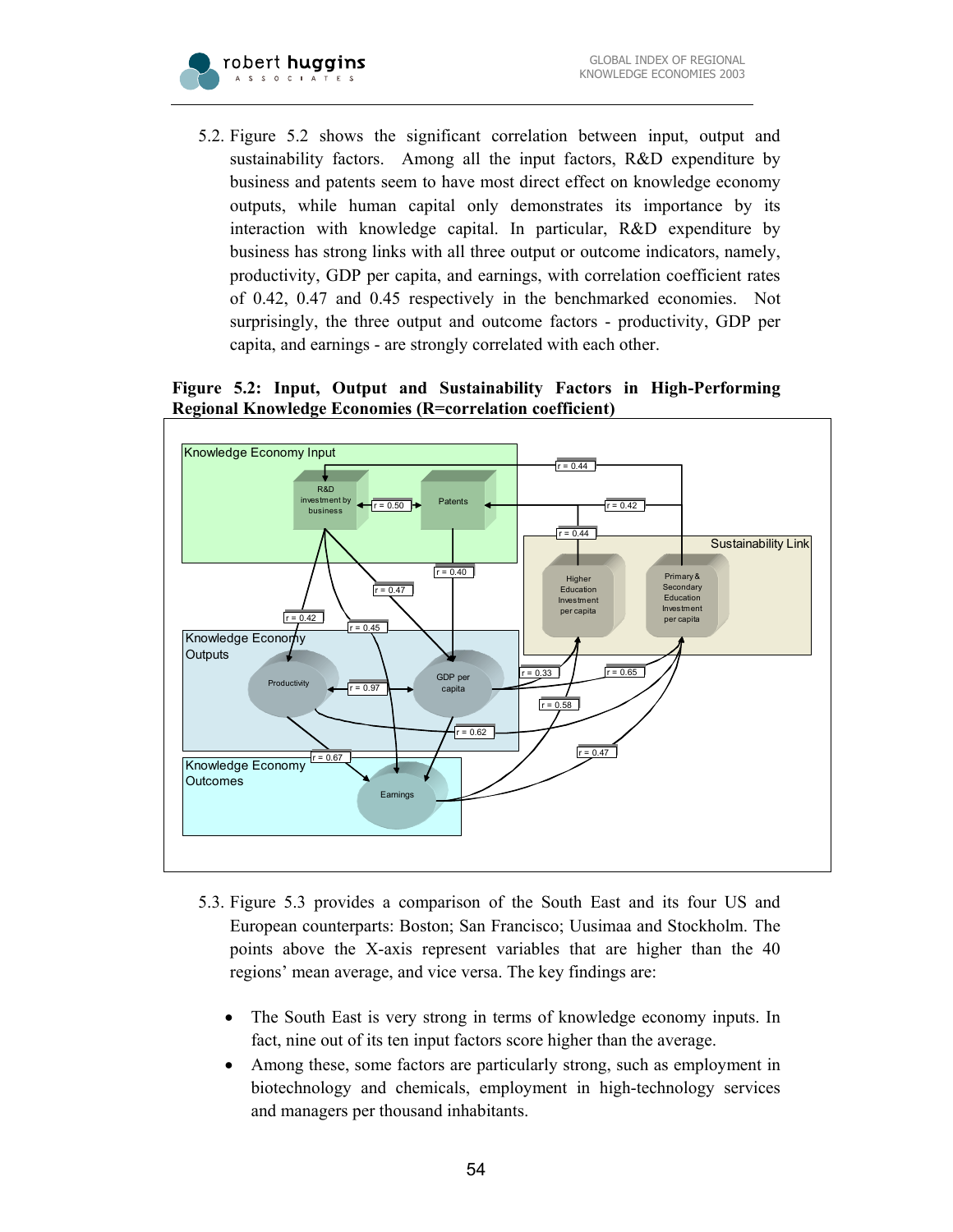

- The only input factor that is below the average is R&D expenditure by business, in which the South East scores -0.2.
- The South East lags considerably behind its counterparts in terms of outputs such as patents, GDP per capita and productivity, despite its strong inputs.
- Boston and San Francisco are predominant in employment in IT and computer manufacturing, instrumentation and electrical machinery, and R&D expenditure by business. Consequently, significantly outperforming the South East in all outputs.
- Uusimaa and Stockholm to input less human capital than the South East while generating significantly higher outputs.
- The South East contributes relatively less investment in both primary and secondary education and higher education, which may harm its knowledge economy sustainability.

**Figure 5.3: Comparing South East England with other high performing regions** 

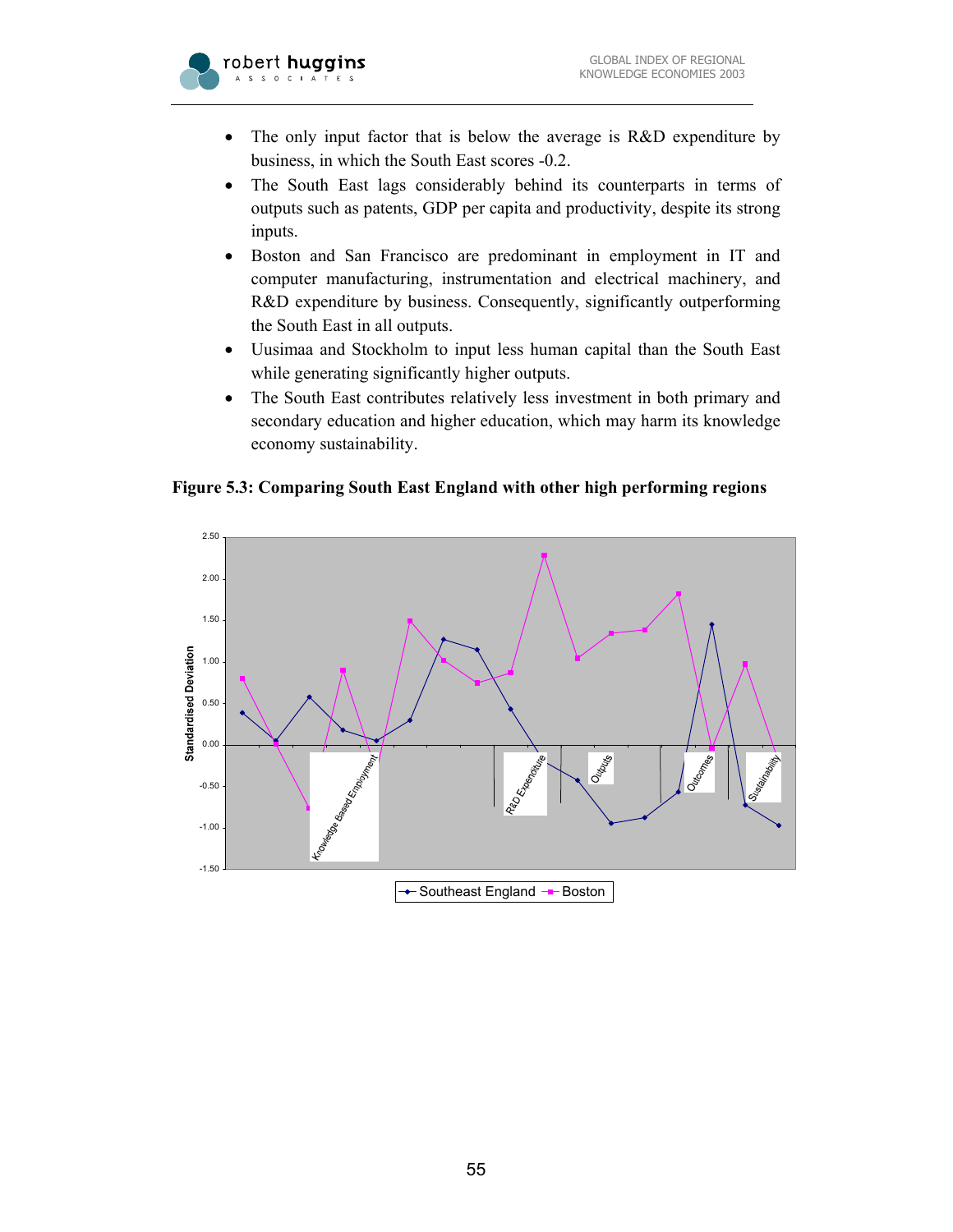



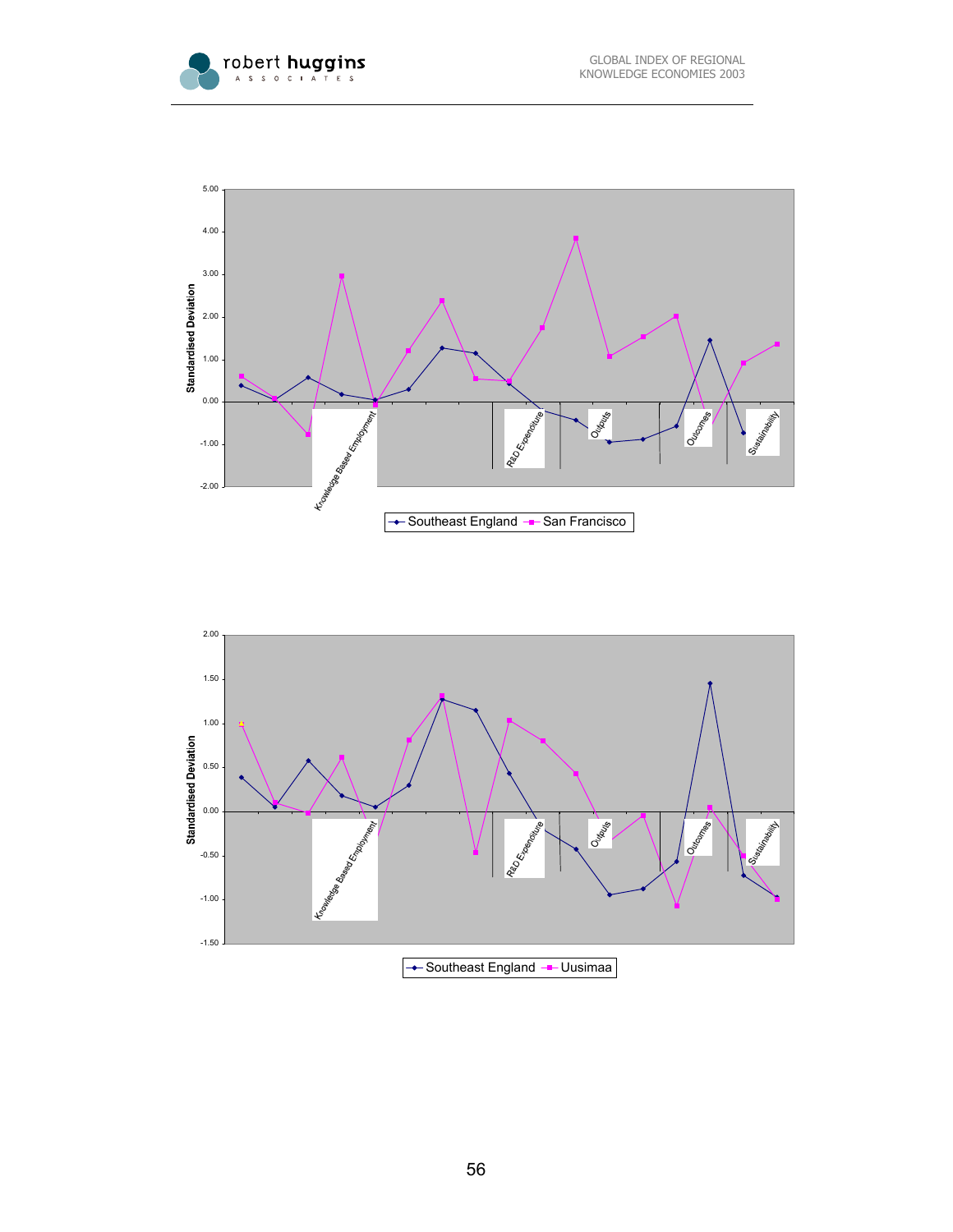



- 5.4. The above emphasises the main weaknesses of the South East's economy, namely its current inability to transform strong knowledge economy inputs into economic outputs, as well as having weak investment levels in knowledge economy sustainability.
- 5.5. Another relative weakness to be noted is the level of business investment in R&D. The other four regions have one factor in common: strong R&D investment by business. From our findings it can be strongly argued that R&D investment by business is the most direct and effective input factor into the knowledge economy.
- 5.6. Relatively low levels of education and training investment mean that labour productivity is affected, and the sustainability of the economy is weakened.